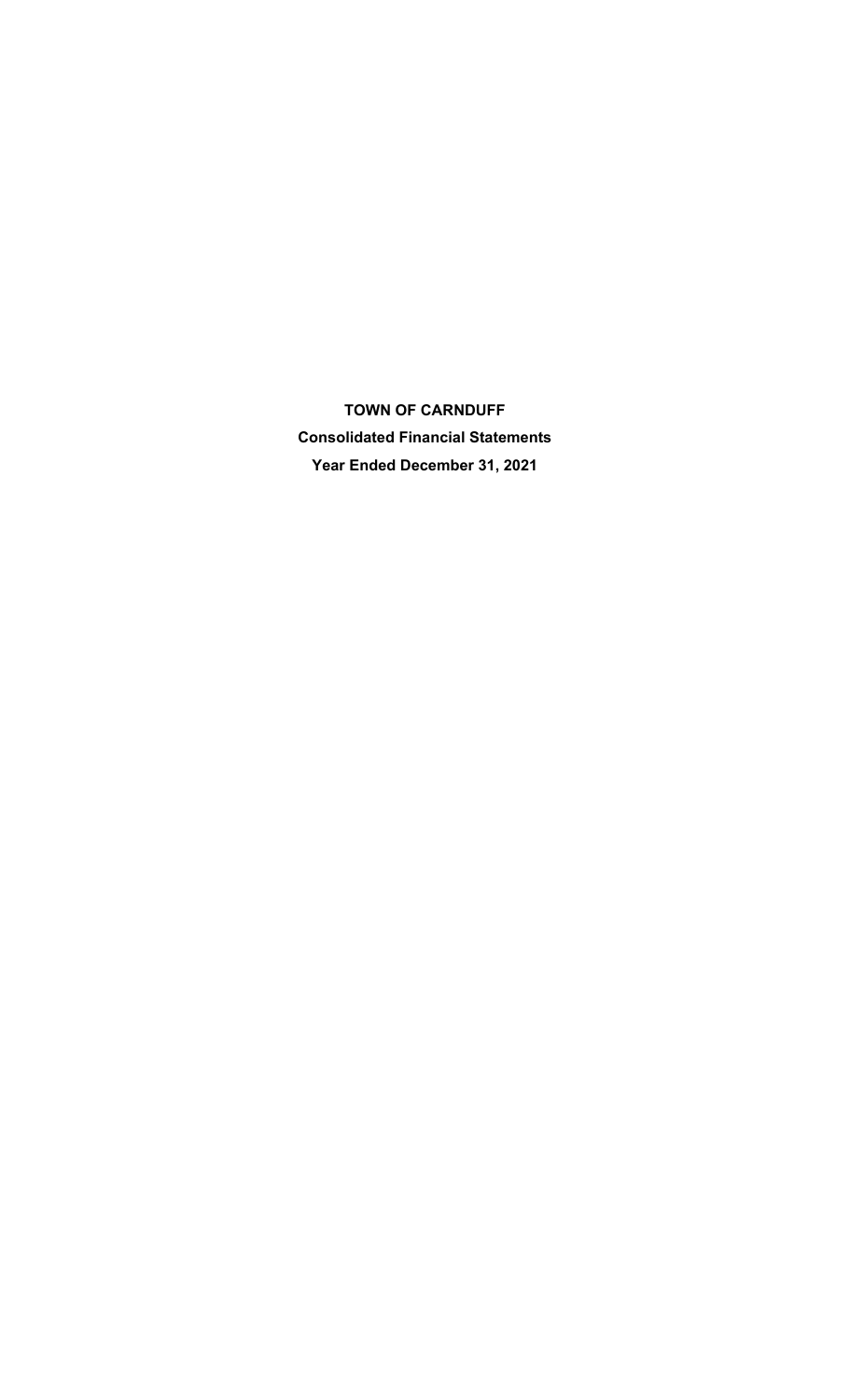|                                                                           | Page           |
|---------------------------------------------------------------------------|----------------|
| MANAGEMENT'S RESPONSIBILITY                                               | 1              |
| <b>AUDITOR'S REPORT</b>                                                   | $2 - 3$        |
| CONSOLIDATED FINANCIAL STATEMENTS                                         |                |
| <b>Consolidated Statement of Financial Position</b>                       | 4              |
| Consolidated Statement of Operations and Accumulated Surplus              | 5              |
| Consolidated Statement of Change in Net Financial Assets                  | 6              |
| <b>Consolidated Statement of Cash Flows</b>                               | $\overline{7}$ |
| Notes to Consolidated Financial Statements                                | $8 - 17$       |
| Taxes and Other Unconditional Revenue (Schedule 1)                        | 18             |
| Schedule of Operating and Capital Revenue by Function (Schedule 2 - 1)    | 19             |
| Schedule of Operating and Capital Revenue by Function (Schedule 2 - 2)    | 20             |
| Schedule of Operating and Capital Revenue by Function (Schedule 2 - 3)    | 21             |
| Schedule of Operating and Capital Revenue by Function (Schedule 2 - 4)    | 22             |
| Total Expenses by Function (Schedule 3 - 1)                               | 23             |
| Total Expenses by Function (Schedule 3 - 2)                               | 24             |
| Total Expenses by Function (Schedule 3 - 3)                               | 25             |
| Consolidated Schedule of Segment Disclosure by Function (Schedule 4)      | 26             |
| Consolidated Schedule of Segment Disclosure by Function (Schedule 5)      | 27             |
| Consolidated Schedule of Tangible Capital Assets by Object (Schedule 6)   | 28             |
| Consolidated Schedule of Tangible Capital Assets by Function (Schedule 7) | 29             |
| Consolidated Schedule of Accumulated Surplus (Schedule 8)                 | 30             |
| Schedule of Mill Rates and Assessments (Schedule 9)                       | 31             |
| Schedule of Council Remuneration (Schedule 10)                            | 32             |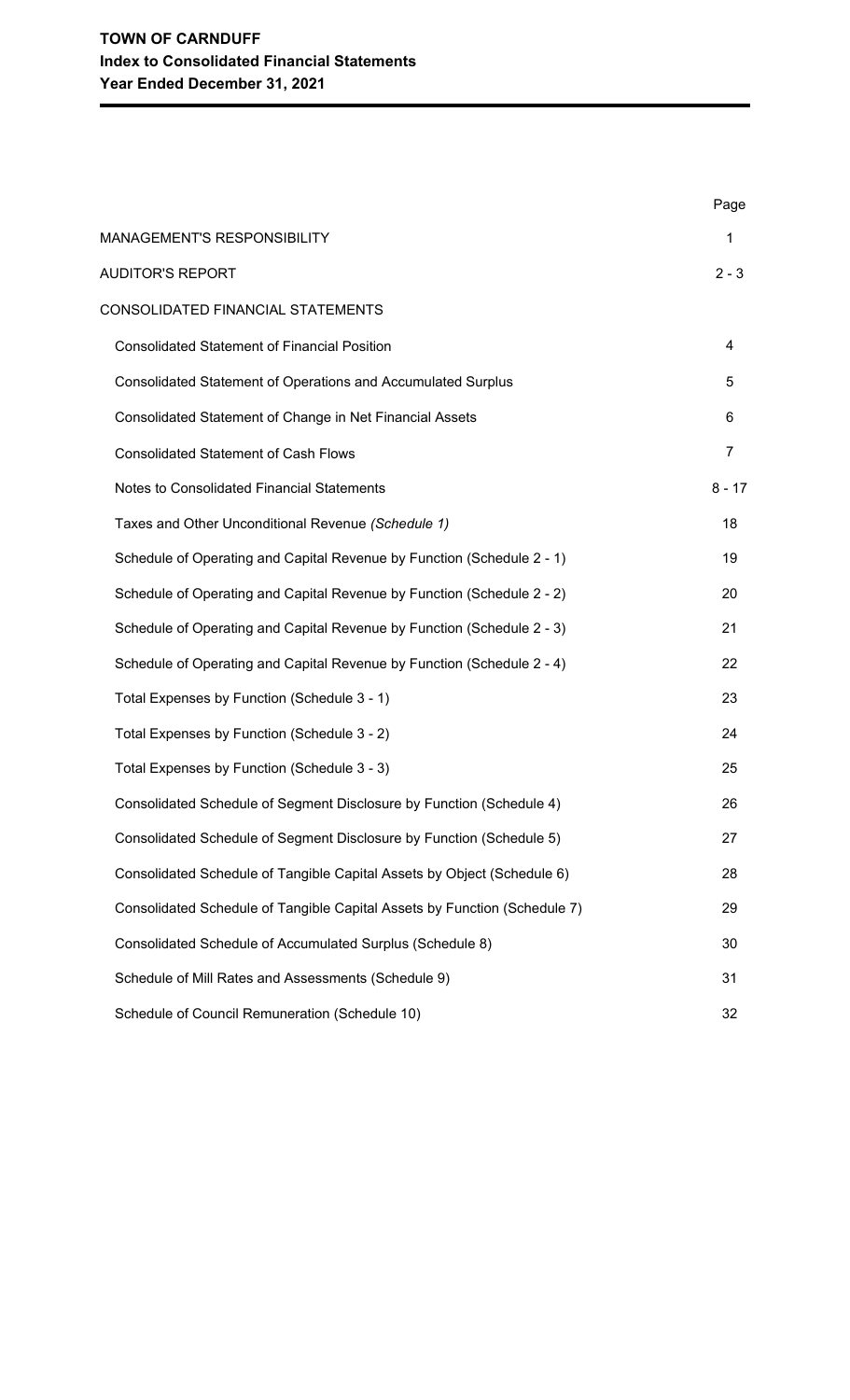#### **Management's Responsibility**

The municipality's management is responsible for the preparation and presentation of the accompanying consolidated financial statements in accordance with Canadian public sector accounting standards (PSAS). The preparation of the statements necessarily includes selecting appropriate accounting<br>principles and methods, and making decisions affecting the measurement of transactions in which objective judgments and estimates by management are required.

In discharging its responsibilities for the integrity and fair presentation of the consolidated financial statements, management designs and maintains the necessary accounting, budget and other related internal controls to provide reasonable assurance that transactions are appropriately authorized and accurately recorded, that assets are properly accounted for and safeguarded, and that financial records are properly maintained to provide reliable information for the preparation of the consolidated financial statements.

The Council is composed of elected officials who are not employees of the municipality. The Council is responsible for overseeing management in the performance of its financial reporting responsibilities. The Council fulfils these responsibilities by reviewing the financial information prepared by management and discussing relevant matters with external auditors. The Council is also responsible for recommending the appointment of the municipality's external auditors.

Grant Thornton LLP, an independent firm of Chartered Professional Accountants, is appointed by the Council to audit the consolidated financial statements and report directly to them; their report follows. The external auditors have full and free access to, and meet periodically and separately with, both the Council and management to discuss their audit findings.

Ross Apperley, Mayor

MARITE YSECTION Annette Brown, Administrator

Carnduff, SK 1-071 12, 2012 Date:

Ï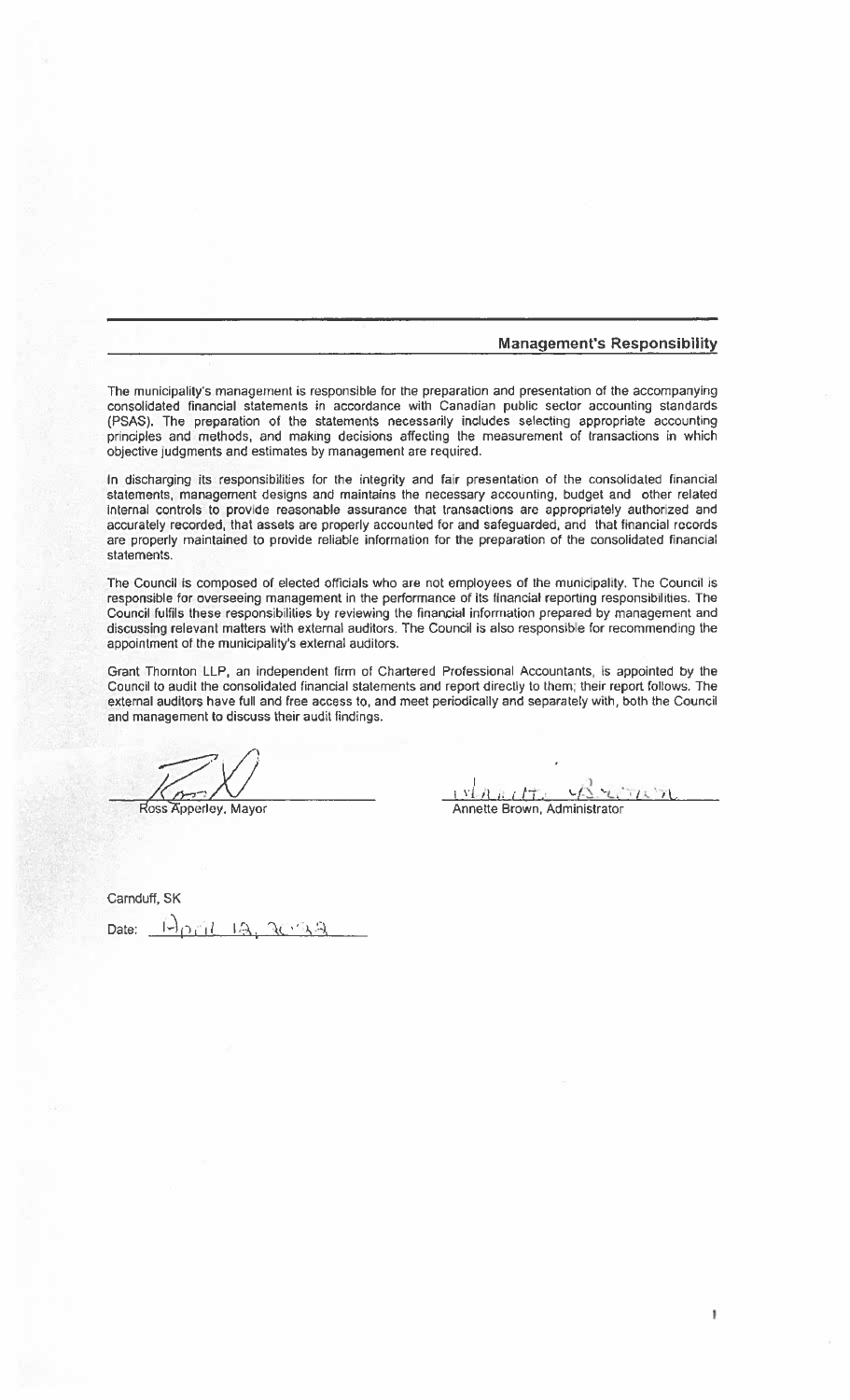

**Grant Thornton LLP** 206 Hill Avenue Weyburn, SK S4H 1M5 T +1 306 842 8123 F +1 306 842 8171

# Independent Auditor's report

To the Council of the Town of Carnduff:

#### *Opinion*

We have audited the consolidated financial statements of the Town of Carnduff (the Municipality), which comprise the consolidated statement of financial position as at December 31, 2021, and the consolidated statements of operations, change in net financial assets and accumulated surplus and cash flows for the year then ended, and notes to the consolidated financial statements, including a summary of significant accounting policies.

In our opinion, the accompanying consolidated financial statements present fairly, in all material respects, the financial position of the Municipality as at December 31, 2021, and the results of its operations and its cash flows for the year then ended in accordance with Canadian public sector accounting standards.

#### *Basis for Opinion*

We conducted our audit in accordance with Canadian generally accepted auditing standards. Our responsibilities under those standards are further described in the *Auditor's Responsibilities for the Audit of the Consolidated Financial Statements* section of our report. We are independent of the Municipality in accordance with the ethical requirements that are relevant to our audit of the consolidated financial statements in Canada, and we have fulfilled our other ethical responsibilities in accordance with those requirements. We believe that the audit evidence we have obtained is sufficient and appropriate to provide a basis for our opinion.

#### *Other Matter - Supplemental Information*

Our audit was conducted for the purpose of forming an opinion on the consolidated financial statements taken as a whole. Schedules 1, 2, 3, 7, 9 and 10 are presented for purposes of additional information and are not a required part of the consolidated financial statements. Such information has been subjected to the auditing procedures applied, only to the extent necessary to express an opinion, in the audit of the consolidated financial statements taken as a whole.

#### *Responsibilities of Management and Those Charged with Governance for the Consolidated Financial Statements*

Management is responsible for the preparation and fair presentation of the consolidated financial statements in accordance with Canadian public sector accounting standards, and for such internal control as management determines is necessary to enable the preparation of consolidated financial statements that are free from material misstatement, whether due to fraud or error.

In preparing the consolidated financial statements, management is responsible for assessing the Municipality's ability to continue as a going concern, disclosing, as applicable, matters relating to going concern and using the going concern basis of accounting unless management either intends to liquidate the Municipality or to cease operations, or has no realistic alternative but to do so.

Those charged with governance are responsible for overseeing the Municipality's financial reporting process.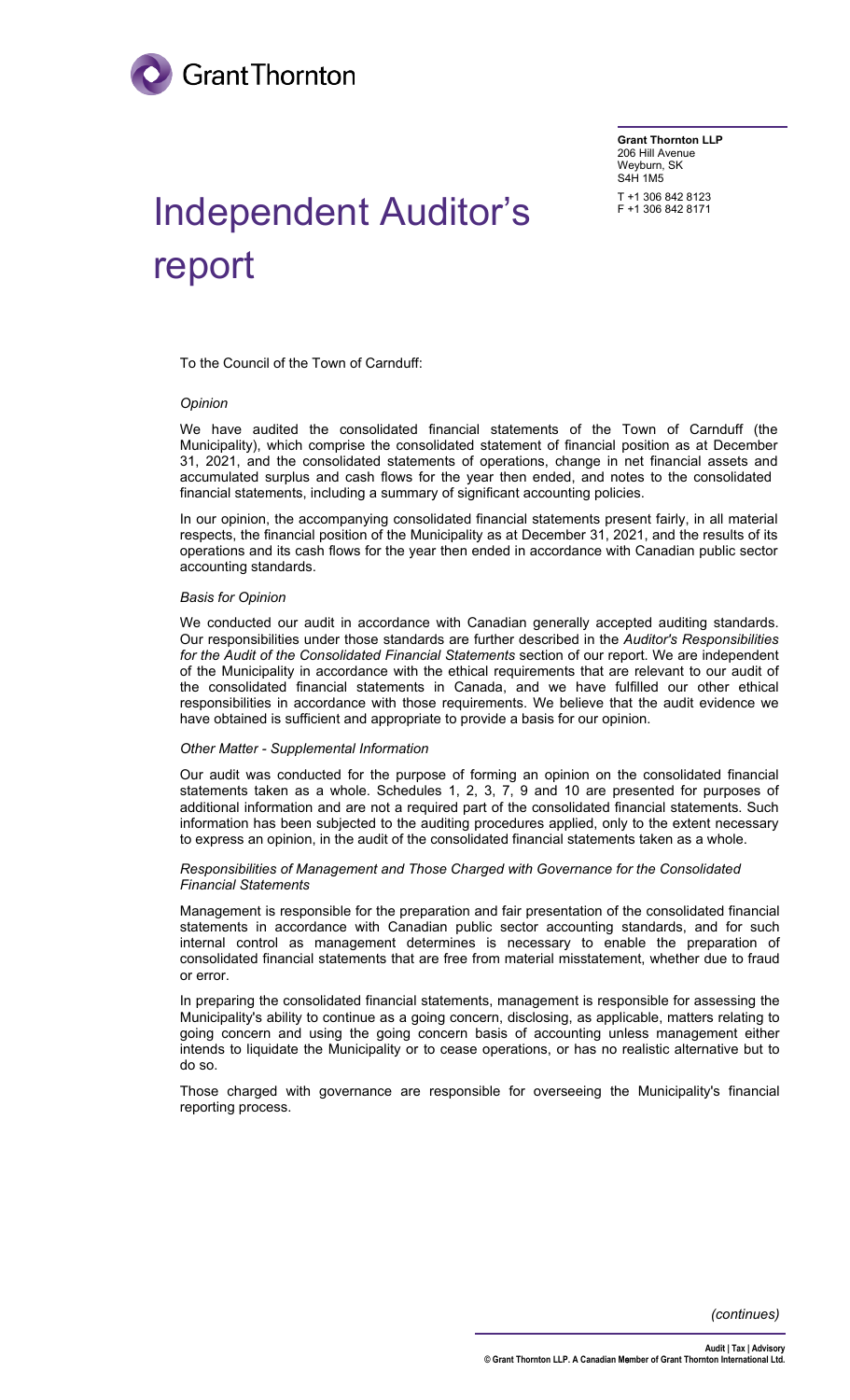

#### *Auditor's Responsibilities for the Audit of the Consolidated Financial Statements*

Our objectives are to obtain reasonable assurance about whether the consolidated financial statements as a whole are free from material misstatement, whether due to fraud or error, and to issue an auditor's report that includes our opinion. Reasonable assurance is a high level of assurance, but is not a guarantee that an audit conducted in accordance with Canadian generally accepted auditing standards will always detect a material misstatement when it exists. Misstatements can arise from fraud or error and are considered material if, individually or in the aggregate, they could reasonably be expected to influence the economic decisions of users taken on the basis of these consolidated financial statements. As part of an audit in accordance with Canadian generally accepted auditing standards, we exercise professional judgment and maintain professional skepticism throughout the audit. We also:

- Identify and assess the risks of material misstatement of the consolidated financial statements, whether due to fraud or error, design and perform audit procedures responsive to those risks, and obtain audit evidence that is sufficient and appropriate to provide a basis for our opinion. The risk of not detecting a material misstatement resulting from fraud is higher than for one resulting from error, as fraud may involve collusion, forgery, intentional omissions, misrepresentations, or the override of internal control.
- Obtain an understanding of internal control relevant to the audit in order to design audit procedures that are appropriate in the circumstances, but not for the purpose of expressing an opinion on the effectiveness of the Municipality's internal control.
- Evaluate the appropriateness of accounting policies used and the reasonableness of accounting estimates and related disclosures made by management.
- Conclude on the appropriateness of management's use of the going concern basis of accounting and, based on the audit evidence obtained, whether a material uncertainty exists related to events or conditions that may cast significant doubt on the Municipality's ability to continue as a going concern. If we conclude that a material uncertainty exists, we are required to draw attention in our auditor's report to the related disclosures in the consolidated financial statements or, if such disclosures are inadequate, to modify our opinion. Our conclusions are based on the audit evidence obtained up to the date of our auditor's report. However, future events or conditions may cause the Municipality to cease to continue as a going concern.
- Evaluate the overall presentation, structure and content of the consolidated financial statements, including the disclosures, and whether the consolidated financial statements represent the underlying transactions and events in a manner that achieves fair presentation.

We communicate with those charged with governance regarding, among other matters, the planned scope and timing of the audit and significant audit findings, including any significant deficiencies in internal control that we identify during our audit.

Weyburn, Canada

Grant Thouton LLP

April 12, 2022 Chartered Professional Accountants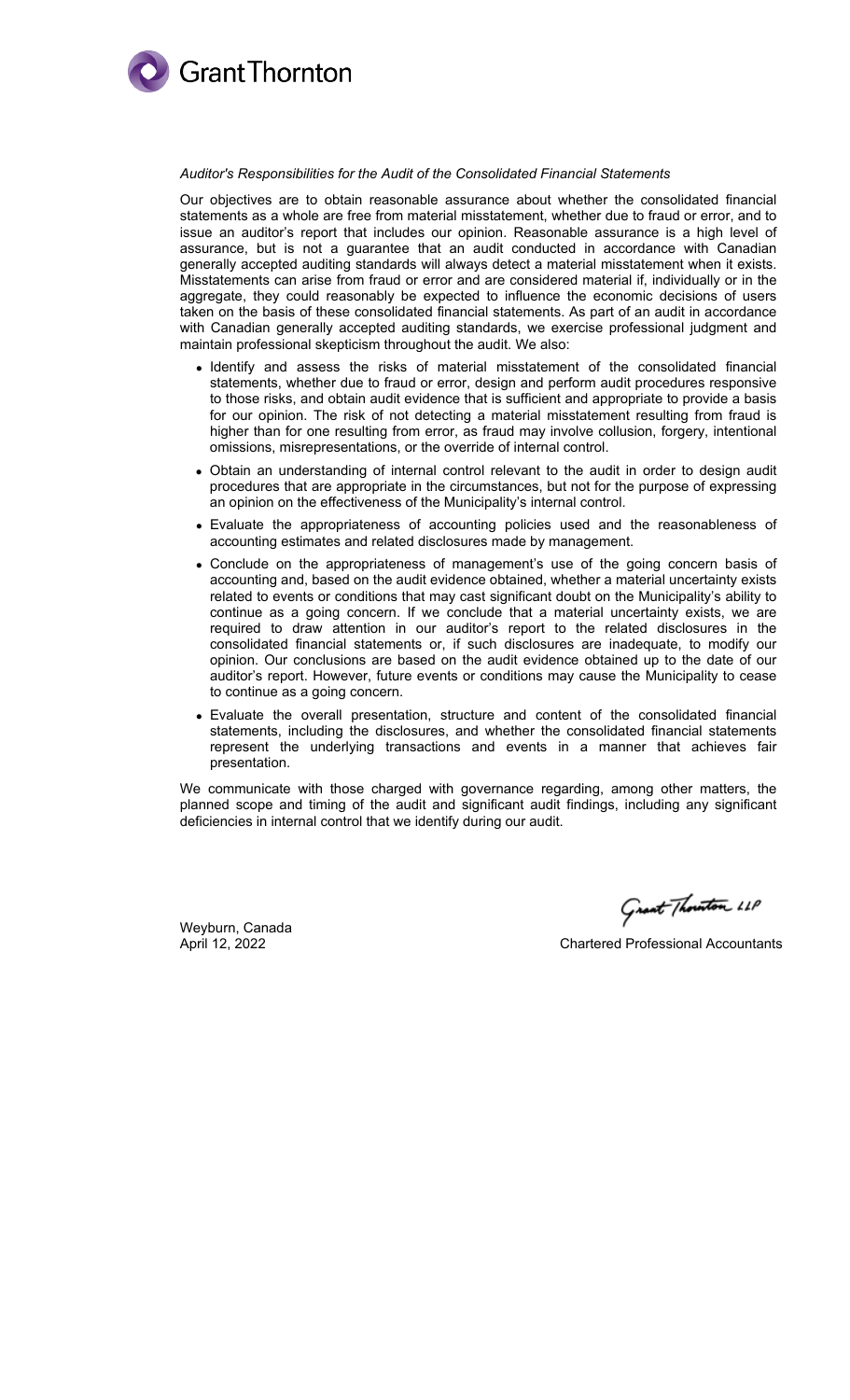# **TOWN OF CARNDUFF Consolidated Statement of Financial Position As at December 31, 2021**

| <b>Statement 1</b> |  |
|--------------------|--|
|--------------------|--|

|                                            | 2021            | 2020            |
|--------------------------------------------|-----------------|-----------------|
| <b>FINANCIAL ASSETS</b>                    |                 |                 |
| Cash and Temporary Investments (Note 2)    | \$<br>3,601,274 | \$<br>2,245,117 |
| Taxes Receivable - Municipal (Note 3)      | 100,768         | 77,389          |
| Other Receivables (Note 4)                 | 220,352         | 548,615         |
| Investments (Note 6)                       | 50,764          | 50,496          |
| Debt Charges Recoverable (Note 7)          |                 |                 |
| Other (Specify)                            |                 |                 |
| <b>Total financial assets</b>              | 3,973,158       | 2,921,617       |
| <b>LIABILITIES</b>                         |                 |                 |
| Bank indebtedness (Note 8)                 |                 |                 |
| <b>Accounts Payable</b>                    | 137,959         | 404,675         |
| <b>Accrued Liabilities</b>                 | 151,087         | 123,594         |
| Deposits                                   | 1,400           | 1,400           |
| Deferred Revenue (Note 9)                  | 346,580         | 493,847         |
| Accrued Landfill Costs (Note 10)           |                 |                 |
| Liability for Contaminated Sites (Note 11) |                 |                 |
| Other liabilities - operating loan         |                 | 530,000         |
| Long-Term Debt (Note 12)                   | 1,974,651       |                 |
| <b>Total liabilities</b>                   | 2,611,677       | 1,553,516       |
| <b>NET FINANCIAL ASSETS</b>                | 1,361,481       | 1,368,101       |
| <b>NON-FINANCIAL ASSETS</b>                |                 |                 |
| Tangible Capital Assets (Schedule 6, 7)    | 14,825,661      | 13,887,682      |
| Prepayments and Deferred Charges           | 4,241           | 4,976           |
| <b>Stock and Supplies</b>                  |                 |                 |
| Other (Note 15)                            |                 |                 |
| <b>Total Non-Financial Assets</b>          | 14,829,902      | 13,892,658      |
| <b>ACCUMULATED SURPLUS (Schedule 8)</b>    | \$16,191,383    | \$15,260,759    |

Non-adjusting subsequent events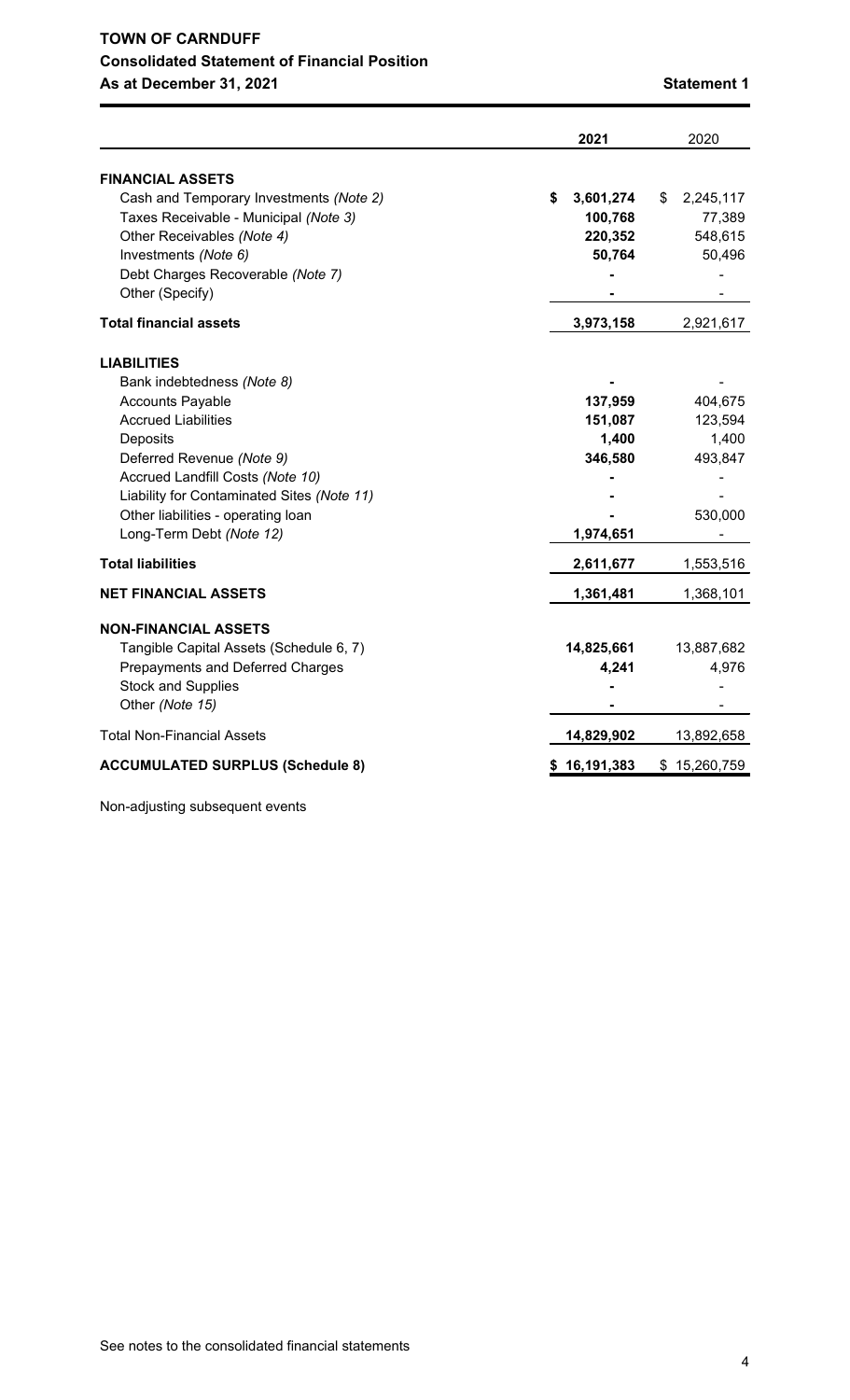# **TOWN OF CARNDUFF Consolidated Statement of Operations and Accumulated Surplus**

**As at December 31, 2021 Statement 2**

|                                                                                      | <b>Budget</b><br>2021 | 2021            | 2020            |
|--------------------------------------------------------------------------------------|-----------------------|-----------------|-----------------|
| Revenues other than Provincial/Federal Capital grants and contributions              |                       |                 |                 |
| <b>Taxes and Other Unconditional Revenue</b>                                         |                       |                 |                 |
| (Schedule 1)                                                                         | \$<br>1,592,170       | \$<br>1,600,414 | \$<br>1,665,866 |
| Fees and Charges (Schedule 4, 5)                                                     | 1,088,770             | 1,155,860       | 1,093,129       |
| Conditional Grants (Schedule 4, 5)                                                   | 194,040               | 230,781         | 198,272         |
| Tangible Capital Assets Sales - Gain (Loss)<br>(Schedule 4, 5)                       |                       |                 | (13,068)        |
| Land Sales - Gain (Loss) (Schedule 4, 5)<br><b>Investment Income and Commissions</b> | (47, 029)             | (31, 786)       |                 |
| (Schedule 4, 5)                                                                      | 12,700                | 11,896          | 13,162          |
| Restructurings (Schedule 4, 5)                                                       |                       |                 |                 |
| Other Revenues (Schedule 4, 5)                                                       | 5,315                 | 10,304          | 4,665           |
| <b>Total Revenues other than Provincial/Federal</b>                                  |                       |                 |                 |
| <b>Capital grants and contributions</b>                                              | 2,845,966             | 2,977,469       | 2,962,026       |
| <b>EXPENSES</b>                                                                      |                       |                 |                 |
| General Government Services (Schedule 3)                                             | 423,947               | 410,841         | 407,707         |
| Protective Services (Schedule 3)                                                     | 165,405               | 149,784         | 150,414         |
| Transportation Services (Schedule 3)                                                 | 559,214               | 517,280         | 484,619         |
| <b>Environmental and Public Health Services</b>                                      |                       |                 |                 |
| (Schedule 3)                                                                         | 593,215               | 549,532         | 497,790         |
| Planning and Development Services                                                    |                       |                 |                 |
| (Schedule 3)                                                                         | 34,284                | 31,203          | 26,669          |
| Recreation and Cultural Services (Schedule 3)                                        | 377,487               | 417,114         | 282,808         |
| Utility Services (Schedule 3)                                                        | 445,832               | 423,135         | 427,164         |
| Restructurings (Schedule 3)                                                          |                       |                 |                 |
| <b>Total Expenses</b>                                                                | 2,599,384             | 2,498,889       | 2,277,171       |
| <b>Surplus of Revenues over Expenses before</b>                                      |                       |                 |                 |
| <b>Provincial/Federal Capital grants and</b><br>contributions                        | 246,582               | 478,580         | 684,855         |
|                                                                                      |                       |                 |                 |
| Provincial/Federal Capital Grants and<br>Contributions (Schedule 4, 5)               | 798,237               | 452,044         | 1,536,319       |
| <b>Surplus of Revenues over Expenses</b>                                             | 1,044,819             | 930,624         | 2,221,174       |
| Accumulated Surplus, Beginning of Year                                               | 15,260,759            | 15,260,759      | 13,039,585      |
| <b>ACCUMULATED SURPLUS - END OF YEAR</b>                                             | \$16,305,578          | \$16,191,383    | \$15,260,759    |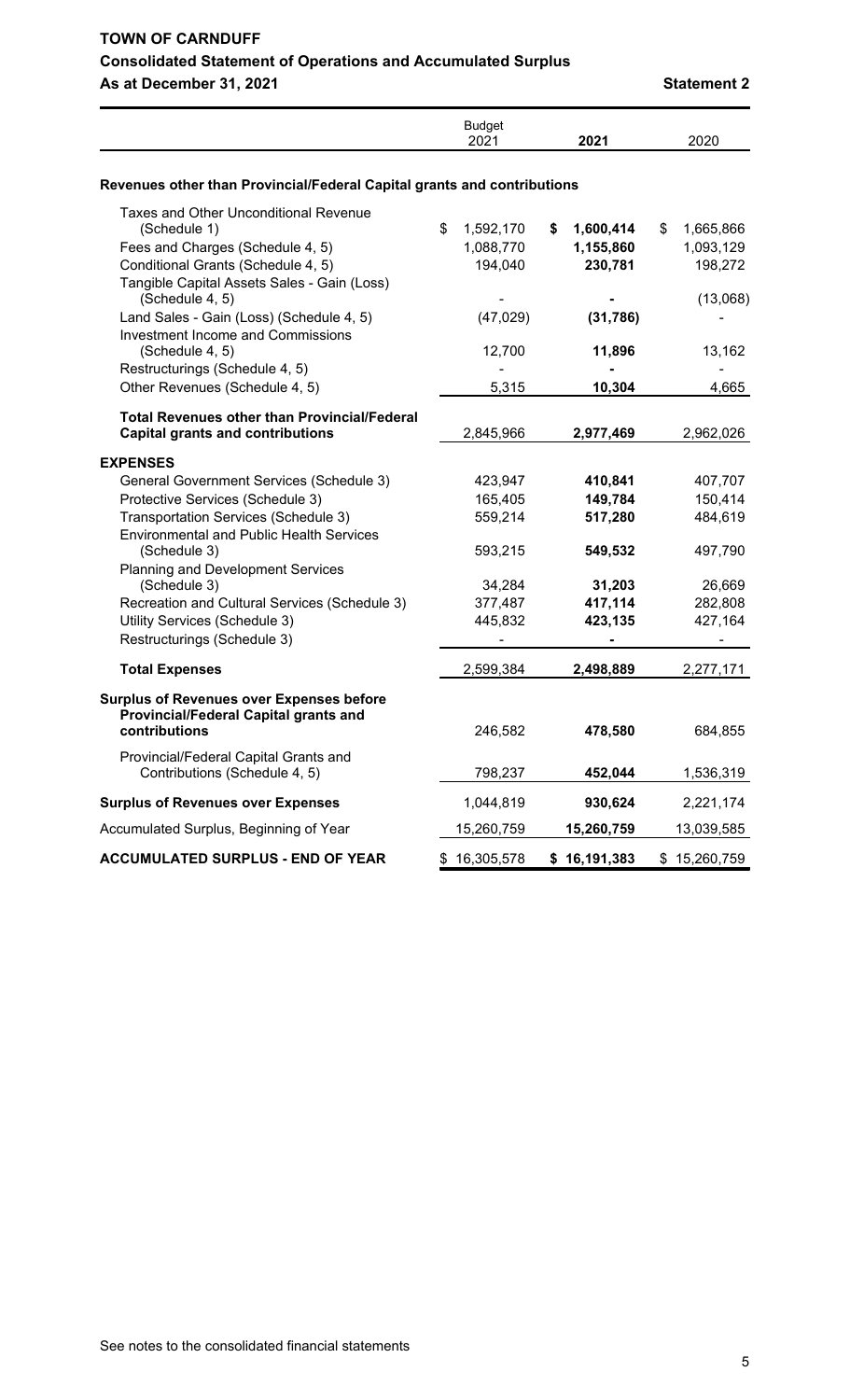# **Consolidated Statement of Change in Net Financial Assets**

**As at December 31, 2021 Statement 3**

|                                                                                                                                                                                                                                                              | <b>Budget</b><br>2021  | 2021                                         |                                  |
|--------------------------------------------------------------------------------------------------------------------------------------------------------------------------------------------------------------------------------------------------------------|------------------------|----------------------------------------------|----------------------------------|
|                                                                                                                                                                                                                                                              |                        |                                              |                                  |
| <b>Surplus</b>                                                                                                                                                                                                                                               | 1,044,819<br>\$        | \$<br>930,624                                | \$<br>2,221,174                  |
| (Acquisition) of tangible capital assets<br>Amortization of tangible capital assets<br>Proceeds on disposal of tangible capital assets<br>Loss on the disposal of tangible capital assets<br>Transfer of assets/liabilities in restructuring<br>transactions | (2,226,692)<br>275,234 | (1, 256, 355)<br>274,669<br>11,900<br>31,786 | (2,891,165)<br>254,547<br>13,068 |
| Surplus (Deficit) of capital expenses over<br>expenditures                                                                                                                                                                                                   | (1,951,458)            | (938,000)                                    | (2,623,550)                      |
| (Acquisition) of supplies inventories<br>(Acquisition) of prepaid expense<br>Consumption of supplies inventory<br>Use of prepaid expense                                                                                                                     |                        | (4, 241)<br>4,997                            | (4, 977)<br>1,374                |
| Surplus (Deficit) of expenses of other<br>non-financial over expenditures                                                                                                                                                                                    |                        | 756                                          | (3,603)                          |
| <b>Increase/Decrease in Net Financial Assets</b>                                                                                                                                                                                                             | (906, 639)             | (6,620)                                      | (405,979)                        |
| Net Financial Assets (Debt) - Beginning of Year                                                                                                                                                                                                              | 1,368,101              | 1,368,101                                    | 1,774,080                        |
| Net Financial Assets (Debt) - End of Year                                                                                                                                                                                                                    | \$<br>461,462          | 1,361,481<br>\$                              | 1,368,101<br>\$                  |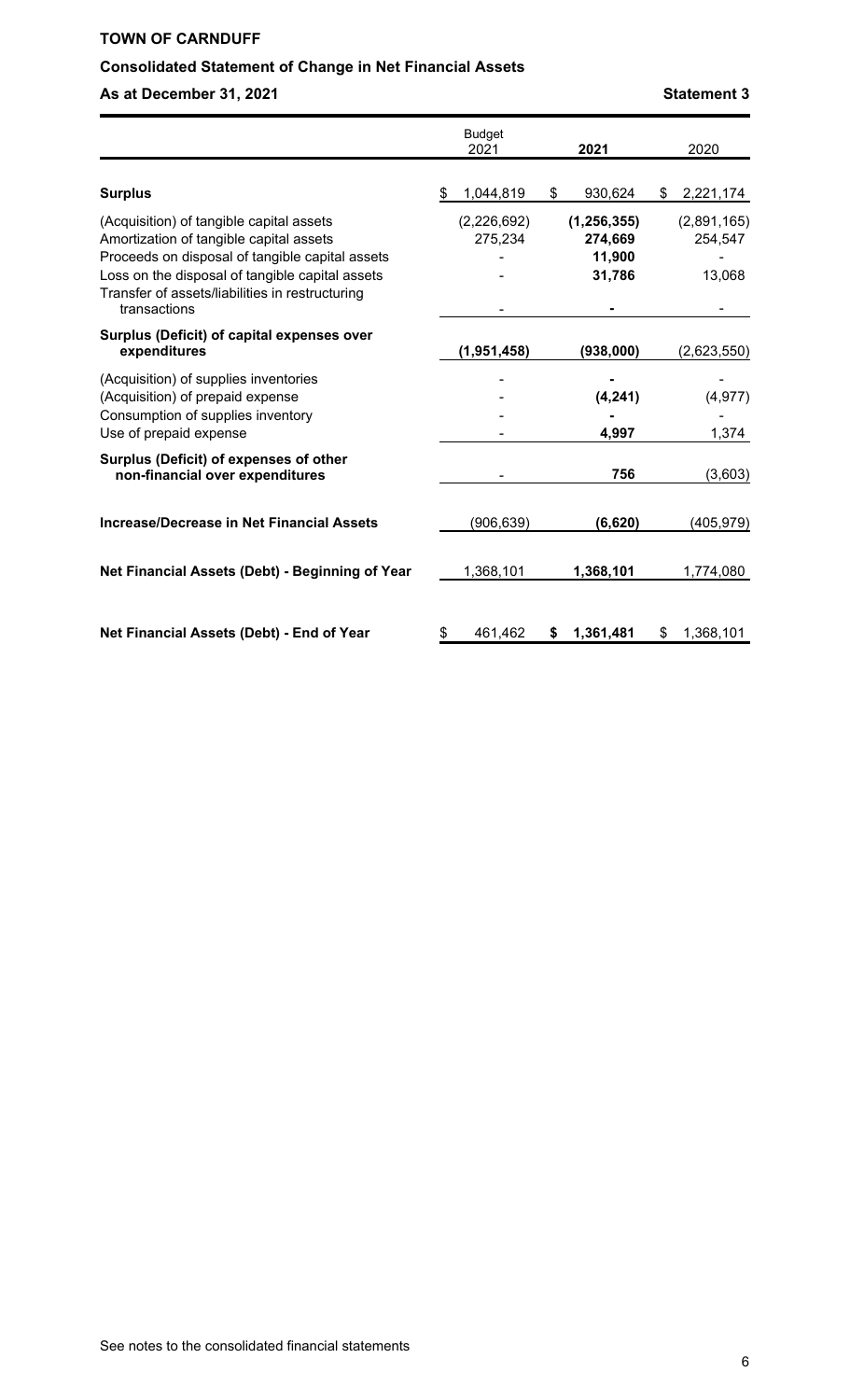# **Cash provided by (used for) the following activities**

|                                                                                                                                                       | 2021                                      | 2020                                                        |
|-------------------------------------------------------------------------------------------------------------------------------------------------------|-------------------------------------------|-------------------------------------------------------------|
| <b>Operating:</b><br>Surplus                                                                                                                          | \$<br>930,624                             | \$<br>2,221,174                                             |
| Amortization<br>Loss (gain) on disposal of tangible capital assets<br>Loss (gain) on land sales                                                       | 274,669<br>31,789                         | 254,547<br>13,068                                           |
|                                                                                                                                                       | 1,237,082                                 | 2,488,789                                                   |
| Change in assets/liabilities<br>Taxes Receivable - Municipal<br><b>Other Receivables</b>                                                              | (23, 379)<br>328,263                      | 73,012<br>(370, 882)                                        |
| <b>Other Land</b><br>Prepayments and Deferred Charges<br><b>Accounts Payable</b><br><b>Accrued Liabilities</b><br><b>Deferred Revenue</b><br>Deposits | 735<br>(266, 715)<br>27,493<br>(147, 267) | 302,397<br>(3,603)<br>299,681<br>18,906<br>227,602<br>(175) |
|                                                                                                                                                       | (80, 870)                                 | 546,938                                                     |
| Cash provided by operating transactions                                                                                                               | 1,156,212                                 | 3,035,727                                                   |
| Capital:<br>Acquisition of capital assets<br>Proceeds from the disposal of capital assets                                                             | (1, 256, 355)<br>11,900                   | (2,891,165)                                                 |
| Cash applied to capital transactions                                                                                                                  | (1, 244, 455)                             | (2,891,165)                                                 |
| Investing:                                                                                                                                            |                                           |                                                             |
| Investments<br>Other                                                                                                                                  | (268)                                     | (50, 486)                                                   |
| Cash provided by (applied to) investing transactions                                                                                                  | (268)                                     | (50, 486)                                                   |
| <b>Financing:</b><br>Rounding<br>Other liabilities - operating loan<br>Proceeds from long term financing<br>Repayment of long term debt               | (530,000)<br>2,000,000<br>(25, 332)       | $\overline{2}$                                              |
| Cash provided by (applied to) financing transactions                                                                                                  | 1,444,668                                 | 2                                                           |
| Change in Cash and Temporary Investments during the year                                                                                              | 1,356,157                                 | 94,078                                                      |
| Cash and Temporary Investments - Beginning of Year                                                                                                    | 2,245,117                                 | 2,151,039                                                   |
| Cash and Temporary Investments - End of Year (Note 2)                                                                                                 | 3,601,274                                 | \$<br>2,245,117                                             |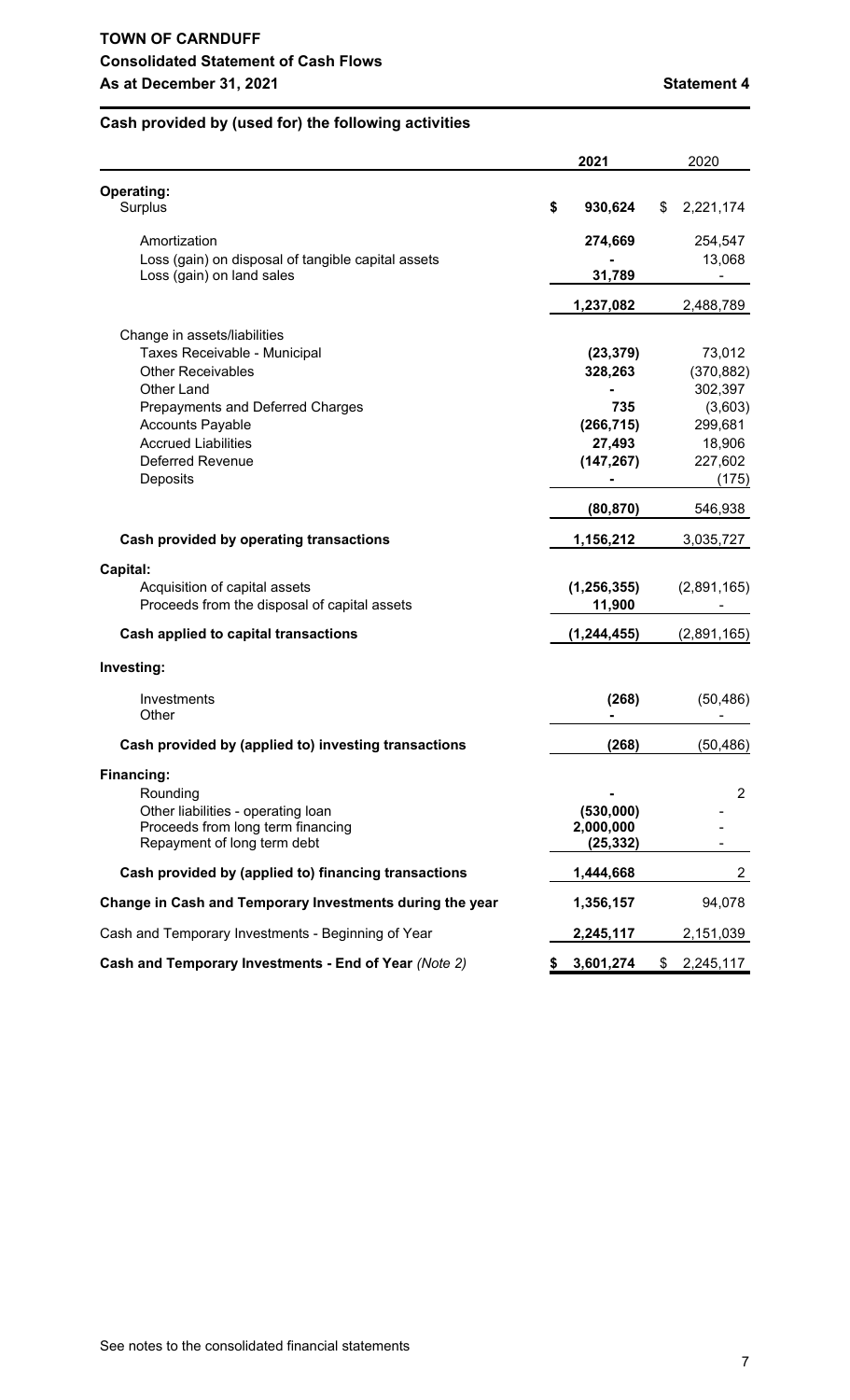### **As at December 31, 2021**

#### 1. **Significant accounting policies**

The consolidated financial statements of the Municipality have been prepared by management in accordance with Canadian public sector accounting standards (PSAS) as recommended by the Chartered Professional Accountants of Canada (CPA Canada). Significant aspects of the accounting policies adopted by the Municipality are as follows:

**Basis of accounting:** The consolidated financial statements are prepared using the accrual basis of accounting. The accrual basis of accounting requires revenues to be recognized as they become available and measurable and expenses are recognized as they are incurred and measurable as a result of the receipt of goods and services and the creation of a legal obligation to pay.

#### (a) **Reporting Entity:**

The consolidated financial statements consolidate the assets, liabilities and flow of resources of the Municipality. The entity is comprised of all of the organizations that are owned or controlled by the Municipality and are, therefore, accountable to the Council for the administration of their financial affairs and resources. There are no organizations owned or controlled by the municipality.

Membership in government partnerships are recorded using proportional consolidation based on the membership percentage held. Financial assets, financial liabilities, non-financial assets, accumulated surplus, revenues, and expenses of the government partnership are proportionally consolidated into the financial statement line items that represent the nature of the amounts in the government partnership. Government partnerships included in these financial statements are as follows:

Tony Day Family Medical Clinic - 50%

Town of Carnduff and the R.M. of Mount Pleasant #2 Fire Department - One-third (1/3)

All inter-organizational transactions and balances have been eliminated.

#### (b) **Collection of funds for other authorities:**

Collection of funds by the Municipality for school boards, Municipal Hail and conservation and development authorities are collected and remitted in accordance with relevant legislation.

#### (c) **Government Transfers:**

Government transfers are the transfer of assets from senior levels of government that are not the result of an exchange transaction, are not expected to be repaid in the future, or the result of a direct financial return. Government transfers are recognized as revenue in the period that the events giving rise to the transfer occur, providing:

- a) the transfers are authorized
- b) any eligibility criteria and stipulations have been met; and
- c) reasonable estimates of the amounts can be made.

Unearned government transfer amounts received will be recorded as deferred revenue until criteria or stipulations are met.

Earned government transfer amounts not received will be recorded as an amount receivable.

Government transfers to individuals and other entities are recognized as an expense when the transfers are authorized and all eligibility criteria have been met.

#### (d) **Deferred Revenue - Fees and Charges:**

Certain user charges and fees are collected for which the related services have yet to be performed. Revenue is recognized in the period when the related expenses are incurred or services performed.

Resources restricted by agreement with an external party are recognized as revenue in the Municipality's financial statements in the period in which the resources are used for the purpose or purposes specified. An externally restricted inflow received before this criterion has been met is recorded as a liability until the resources are used for the purpose or purposes specified.

#### (e) **Local Improvement Charges:**

Local improvement projects financed by frontage taxes recognize any prepayment charges as revenue in the period assessed.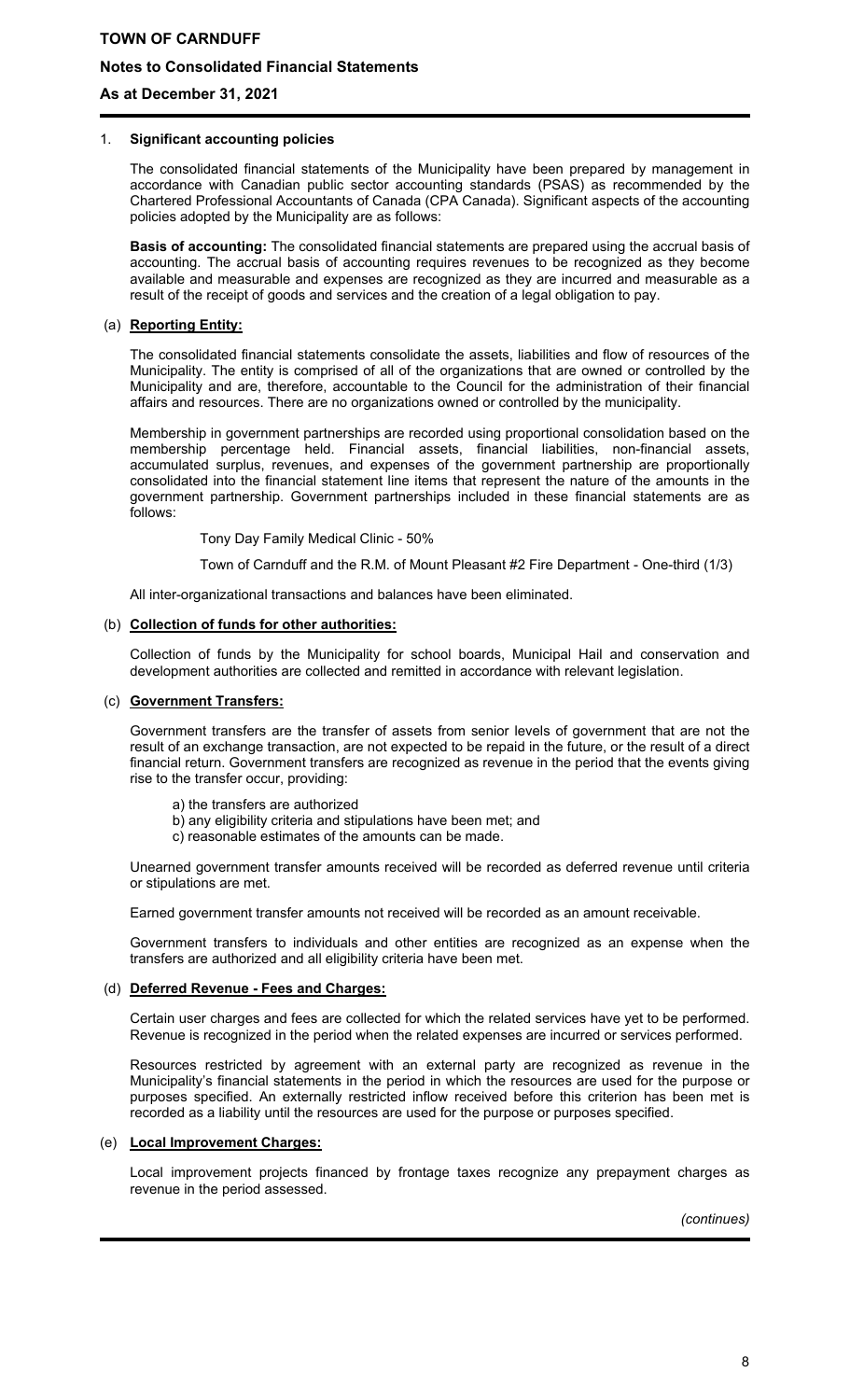### **Notes to Consolidated Financial Statements**

### **As at December 31, 2021**

#### 1. **Significant accounting policies** *(continued)*

#### (f) **Net Financial Assets:**

Net Financial Assets at the end of an accounting period are the net amount of financial assets less liabilities outstanding. Financial assets represent items such as cash and those other assets on hand which could provide resources to discharge existing liabilities or finance future operations. These include realizable assets which are convertible to cash and not intended for consumption in the normal course of operations.

#### (g) **Non-financial assets:**

Tangible capital and other non-financial assets are accounted for as assets by the government because they can be used to provide government services in future periods. These assets do not normally provide resources to discharge the liabilities of the government unless they are sold.

#### (h) **Appropriated Reserves:**

Reserves are established at the discretion of Council to designate surplus for future operating and capital transactions. Amounts so designated are described on Schedule 8.

#### (i) **Property Tax Revenue:**

Property tax revenue is based on assessments determined in accordance with Saskatchewan Legislation and the formulas, principles, and rules in the Saskatchewan Assessment Manual. Tax mill rates are established annually by Council following the guidance of the Government of Saskatchewan. Tax revenues are recognized when the tax has been authorized by bylaw and the taxable event has occurred, provided the revenues are expected to be collected. Requisitions operate as a flow through and are excluded from municipal revenue.

#### (j) **Investments:**

Portfolio investments are valued at the lower of cost, less any provisions for other than temporary impairment. Investments with terms of 91 days to one year have been classified as other short-term investments and investments with terms longer than one year have been classified as other longterm investments concurrent with the nature of the investment.

#### (k) **Inventories:**

Inventories of materials and supplies expected to be used by the Municipality are valued at the lower of cost or replacement cost. Inventories of land, materials and supplies held for resale are valued at the lower of cost or net realizable value. Cost is determined by the average cost method. Net realizable value is the estimated selling price in the ordinary course of business.

#### (l) **Landfill liability:**

The Municipality maintains a waste transfer station. The Municipality formerly maintained a landfill but it has been decommissioned and is inspected annually with no issues, therefore, the Municipality does not anticipate any additional post-closure costs for the landfill or the transfer station.

#### (m) **Trust Funds:**

Funds held in trust for others, under a trust agreement or statute, are not included in the consolidated financial statements as they are not controlled by the Municipality. Trust fund activities administered by the Municipality are disclosed in Note 18.

#### (n) **Employee benefit plans:**

Contributions to the Municipality's multi employer defined benefit plans are expensed when contributions are made. Under the defined benefit plan, the Municipality's obligations are limited to their contributions.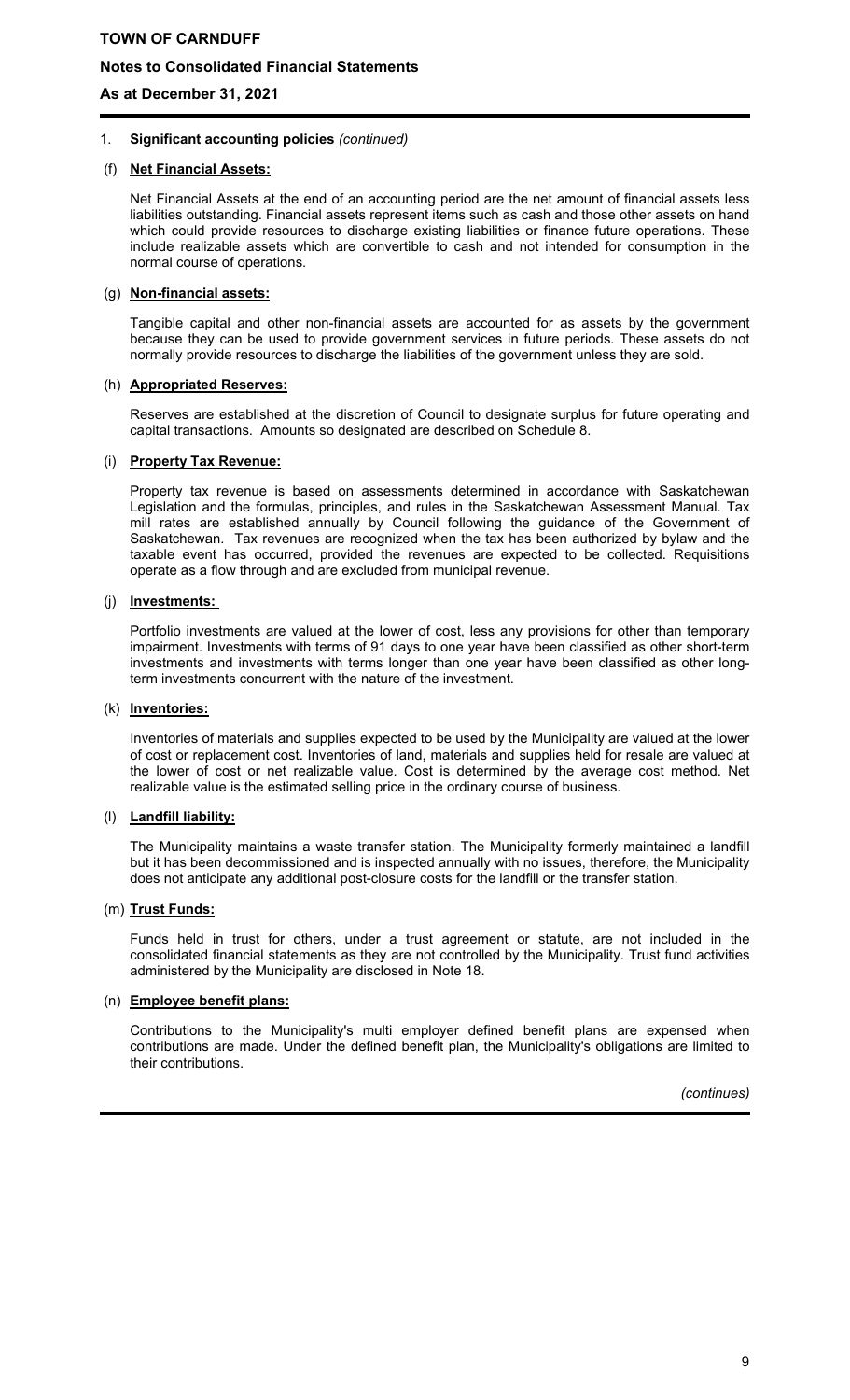#### **Notes to Consolidated Financial Statements**

#### **As at December 31, 2021**

#### 1. **Significant accounting policies** *(continued)*

#### (o) **Liability for Contaminated Sites:**

Contaminated sites are a result of contamination being introduced into air, soil, water or sediment of a chemical, organic or radioactive material or live organism that exceeds an environmental standard. The liability is recorded net of any expected recoveries. A liability for remediation of contaminated sites is recognized when all the following criteria are met:

- a) an environmental standard exists;
- b) contamination exceeds the environmental standard;
- c) The Municipality:
	- i. is directly responsible; or
	- ii. accepts responsibility;
- d) it is expected that future economic benefits will be given up; and
- e) a reasonable estimate of the amount can be made.

Any revisions to the amount previously recognized are accounted for in the period in which the revisions are made.

#### (p) **Tangible Capital Assets:**

All tangible capital asset acquisitions or betterments made throughout the year are recorded at their acquisition cost. Initial costs for tangible capital assets that were acquired and developed prior to 2009 were obtained via historical cost information or using current fair market values discounted by a relevant inflation factor back to the point of acquisition. Donated tangible capital assets received are recorded at their fair market value at the date of contribution. The cost of these tangible capital assets less any residual value are amortized over the asset's useful life using the straight-line method of amortization. Tangible capital assets that are recognized at a nominal value are disclosed on Schedule 6. The Municipality's tangible capital asset useful lives are estimated as follows:

#### **Asset Useful Life**

#### *General Assets*

| Land                            | Indefinite         |
|---------------------------------|--------------------|
| <b>Land Improvements</b>        | 15 Years           |
| <b>Buildings</b>                | 20 and 40 Years    |
| <b>Vehicles &amp; Equipment</b> |                    |
| Vehicles                        | 10 Years           |
| Machinery and Equipment         | 5, 10 and 15 Years |

#### *Infrastructure Assets*

| Water & Sewer              | 40 Years        |
|----------------------------|-----------------|
| <b>Road Network Assets</b> | 15 and 40 Years |
| Hydrants                   | 40 Years        |
| Culverts                   | 35 Years        |

**Government contributions**: Government contributions for the acquisition of capital assets are reported as capital revenue and do not reduce the cost of the related asset.

**Works of Art and Other Unrecognized Assets:** Assets that have a historical or cultural significance, which include works of art, monuments and other cultural artifacts are not recognized as tangible capital assets because a reasonable estimate of future benefits associated with this property cannot be made.

**Capitalization of Interest:** The Municipality does not capitalize interest incurred while a tangible capital asset is under construction.

**Leases:** All leases are recorded on the consolidated financial statements as either a capital or operating lease. Any lease that transfers substantially all of the benefits and risk associated with the leased asset is classified as a capital lease and recorded as a tangible capital asset. At the inception of a capital lease, an asset and a payment obligation are recorded at an amount equal to the lesser of the present value of the minimum lease payments and the asset's fair market value. Assets under capital lease are amortized on a straight line basis, over their estimated useful lives (lease term). Any other lease not meeting the before mentioned criteria is classified as an operating lease and rental payments are expensed as incurred.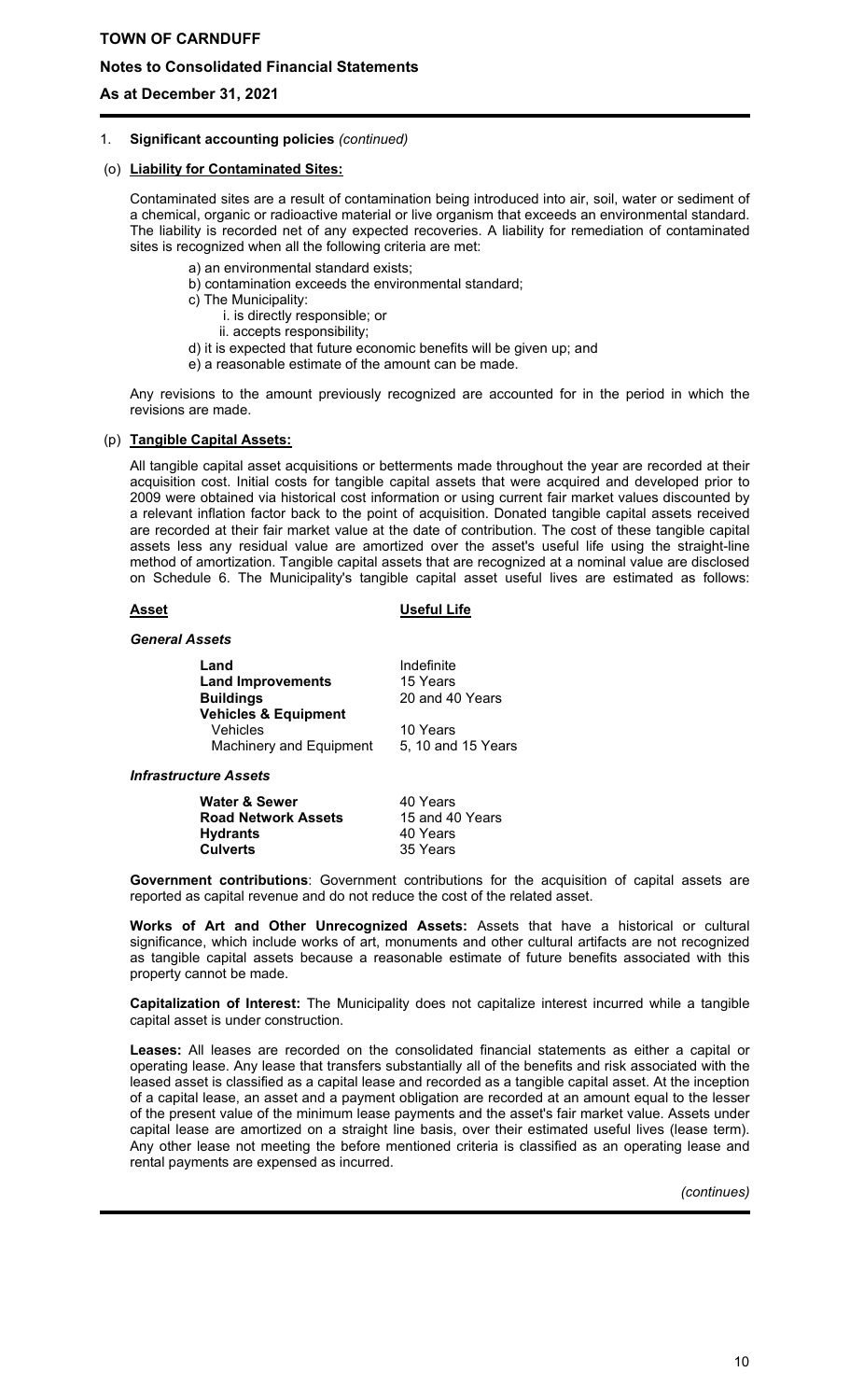#### **Notes to Consolidated Financial Statements**

#### **As at December 31, 2021**

#### 1. **Significant accounting policies** *(continued)*

#### (q) **Measurement Uncertainty:**

The preparation of financial statements in conformity with Canadian public sector accounting standards requires management to make estimates and assumptions that affect the reported amount of assets and liabilities and disclosure of contingent assets and liabilities at the date of the financial statements, and the reported amounts of revenue and expenditures during the period. Accounts receivable are stated after evaluation as to their collectability and an appropriate allowance for doubtful accounts is provided where considered necessary.

The measurement of materials and supplies are based on estimates of volume and quality. The 'Opening Asset costs' of tangible capital assets have been estimated where actual costs were not available. Amortization is based on the estimated useful lives of tangible capital assets.

These estimates and assumptions are reviewed periodically and, as adjustments become necessary they are reported in earnings in the periods in which they become known.

#### (r) **Basis of segmentation/Segment report:**

The Municipality follows the Public Sector Accounting Board's recommendations requiring financial information to be provided on a segmented basis. Municipal services have been segmented by grouping activities that have similar service objectives (by function). Revenues that are directly related to the costs of the function have been attributed to each segment. Interest is allocated to functions based on the purpose of specific borrowings.

The segments (functions) are as follows:

**General Government:** Provides for the administration of the Municipality.

**Protective Services:** Comprised of expenses for Police and Fire protection.

**Transportation Services:** Responsible for the delivery of public works services related to the development and maintenance of roadway systems and street lighting.

**Environmental and Public Health:** The environmental segment provides waste disposal and other environmental services. The public health segment provides for expenses related to public health services in the municipality.

**Planning and Development:** Provides for neighbourhood development and sustainability.

**Recreation and Culture:** Provides for community services through the provision of recreation and leisure services.

**Utility Services:** Provides for delivery of water, collecting and treating of wastewater and providing collection and disposal of solid waste.

#### (s) **Budget Information:**

Budget information is presented on a basis consistent with that used for actual results. The budget was approved by Council on May 11, 2021.

#### **New Accounting Standards and Amendments to Standards:**

#### **Future Accounting Standards, Effective for fiscal years beginning on or after April 1, 2022:**

**PS 1201 Financial Statement Presentation**, replaces PS 1200 with revised general reporting principles and standards of presentation and disclosure in government financial statements. Requires a new statement of re-measurement gains and losses separate from the statement of operations arising from the re-measurement of financial instruments and items denominated in foreign currencies, as well as the government's proportionate share of other comprehensive income that arises when a government includes the results of government business enterprises and partnerships. Effective in the period PS 3450 and PS 2601 are adopted. Effective in the period PS 3450 and PS 2601 are adopted.

**PS 2601 Foreign Currency Translation**, replaces PS 2600 with revised guidance on the recognition, presentation and disclosure of transactions that are denominated in a foreign currency. Requires that monetary assets and liabilities denominated in a foreign currency and non-monetary items included in the fair value category, denominated in a foreign currency, be adjusted to reflect the exchange rates in effect at the financial statement date. Unrealized gains and losses are to be presented in the statement of re-measurement gains and losses.

**PS 3041 Portfolio Investments**, replaces PS 3040 with revised guidance on accounting for, and presentation and disclosure of, portfolio investments. Removes the distinction between temporary and portfolio investments. Upon adoption of PS 3450 and PS 3041, PS 3030, Temporary Investments, will no longer apply. Effective in the period PS 3450, PS 2601 and PS 1201 are adopted.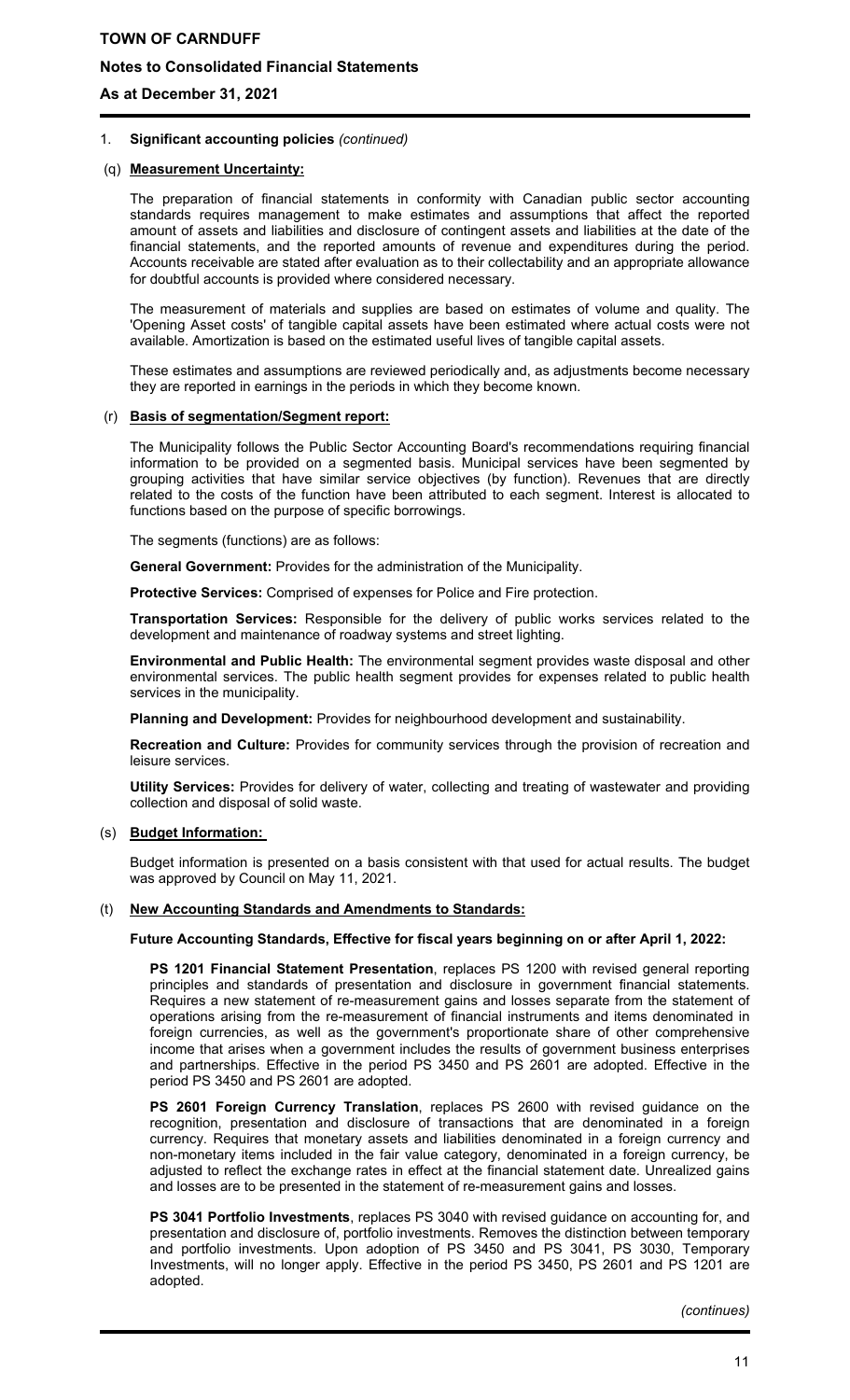# **TOWN OF CARNDUFF Notes to Consolidated Financial Statements**

### **As at December 31, 2021**

#### 1. **Significant accounting policies** *(continued)*

**PS 3450 Financial Instruments**, a new standard establishing guidance on the recognition, measurement, presentation and disclosure of financial instruments, including derivatives. The standard requires fair value measurement of derivatives and equity instrument that are quoted in an active market; all other financial instruments can be measured at cost/amortized cost or fair value at the election of the government. Unrealized gains and losses are presented in a new statement of re-measurement gains and losses. There is the requirement to disclose the nature and extent of risks arising from financial instruments and clarification is given for the derecognition of financial liabilities.

**PS 3280 Asset Retirement Obligations**, a new standard establishing guidance on the accounting and reporting of legal obligations associated with the retirement of tangible capital assets controlled by a government or government organization. A liability for a retirement obligation can apply to tangible capital assets either in productive use or no longer in productive use. As this standard includes solid waste landfill sites active and post-closing obligations, upon adoption of this new standard, existing Solid Waste Landfill Closure and Post-Closure Liability section PS 3270 will be withdrawn.

#### **Effective for fiscal years beginning on or After April 1, 2023:**

**PS 3400, Revenue**,a new standard establishing guidance on how to account for and report on revenue. The standard provides a framework for recognizing, measuring and reporting revenues that arise from transactions that include performance obligations and transactions that do not have performance obligations. Performance obligations are enforceable promises to provide specific goods or services to a specific payer.

The extent of the impact on adoption of these future standards is not known at this time.

| 2. | <b>Cash and Temporary Investments</b>                                                                                                                                                  |    |                                                  |    |                                                  |
|----|----------------------------------------------------------------------------------------------------------------------------------------------------------------------------------------|----|--------------------------------------------------|----|--------------------------------------------------|
|    |                                                                                                                                                                                        |    | 2021                                             |    | 2020                                             |
|    | Bank of Montreal - operating account<br>Bank of Montreal - savings account<br>Affinity Credit Union - savings account<br>Affinity Credit Union - payroll account<br>Petty cash on hand | S. | 2,362,813<br>954,812<br>194,422<br>49,837<br>200 | S  | 1,013,353<br>952.251<br>193,911<br>50,171<br>200 |
|    | <b>Restricted Cash</b><br>Affinity Credit Union - cemetery/perpetual care account<br>Affinity Credit Union - medical clinic account<br>Affinity Credit Union - cenotaph fund account   |    | 27,531<br>9.714<br>1,945                         |    | 27,481<br>5,808<br>1,942                         |
|    | <b>Total Cash and Temporary Investments</b>                                                                                                                                            |    | 3,601,274                                        | S. | 2,245,117                                        |

Cash and temporary investments include balances with banks, term deposits, marketable securities and short-term investments with maturities of three months or less. Cash subject to restrictions that prevent its use for other then specific current purposes is included in restricted cash.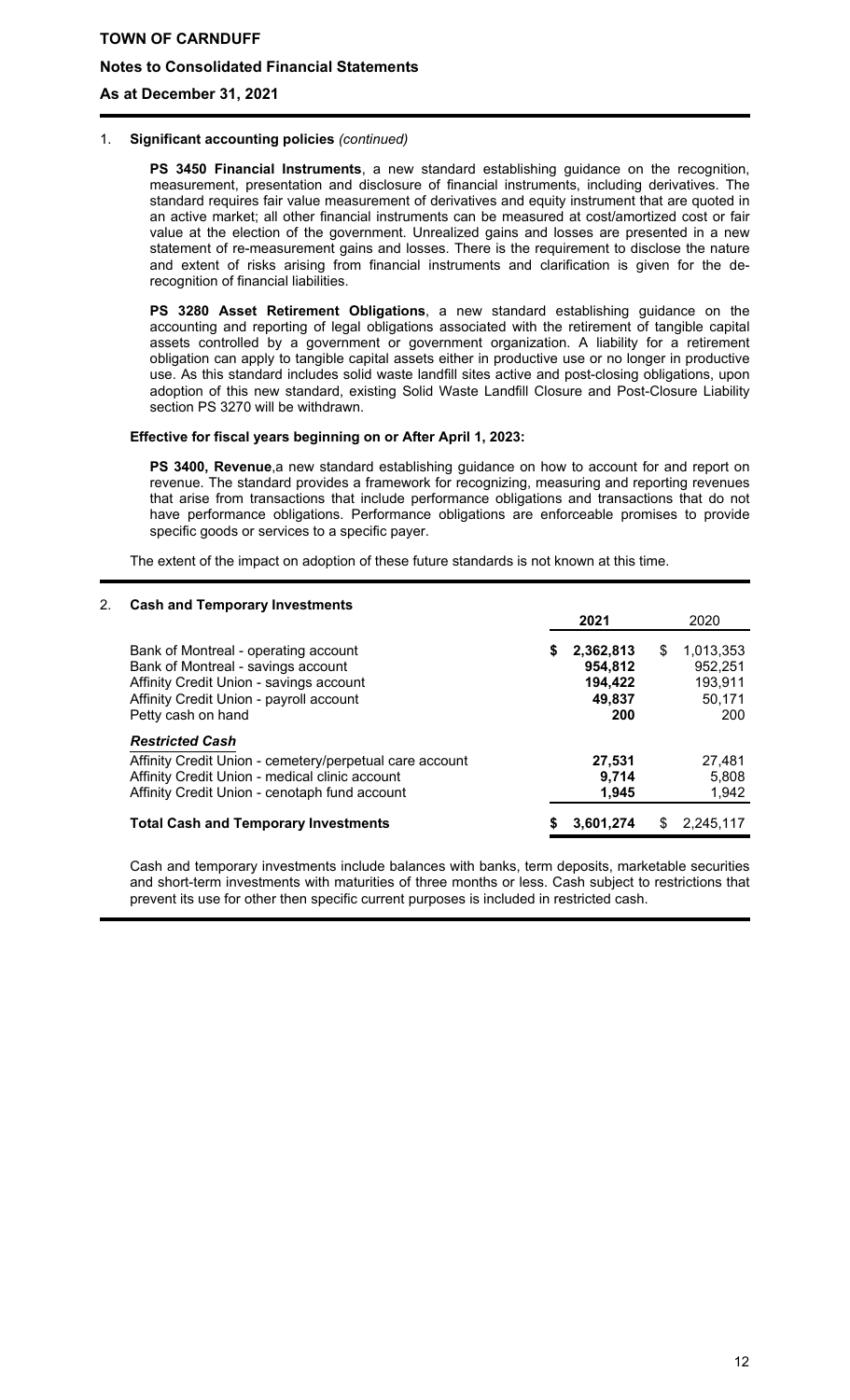#### **Notes to Consolidated Financial Statements**

# **As at December 31, 2021**

| 3. | <b>Taxes Receivable - Municipal</b>                                                                                                                                                                                                                                           | 2021                                                                                         |          | 2020                                                                                      |
|----|-------------------------------------------------------------------------------------------------------------------------------------------------------------------------------------------------------------------------------------------------------------------------------|----------------------------------------------------------------------------------------------|----------|-------------------------------------------------------------------------------------------|
|    | Municipal<br>- Current<br>- Arrears                                                                                                                                                                                                                                           | \$<br>84,994<br>15,774                                                                       | \$       | 70,273<br>11,040                                                                          |
|    | Less - allowance for uncollectibles                                                                                                                                                                                                                                           | 100,768                                                                                      |          | 81,313<br>(3,924)                                                                         |
|    | Total municipal taxes receivable                                                                                                                                                                                                                                              | 100,768                                                                                      |          | 77,389                                                                                    |
|    | School<br>- Current<br>- Arrears                                                                                                                                                                                                                                              | 25,138<br>4,601                                                                              |          | 25,324<br>2,326                                                                           |
|    | Total school taxes receivable                                                                                                                                                                                                                                                 | 29,739                                                                                       |          | 27,650                                                                                    |
|    | Other                                                                                                                                                                                                                                                                         |                                                                                              |          |                                                                                           |
|    | Total taxes and grants in lieu receivable<br>Deduct taxes receivable to be collected on behalf of other<br>organizations                                                                                                                                                      | 130,507<br>(29, 739)                                                                         |          | 105,039<br>(27, 650)                                                                      |
|    | <b>Total Taxes Receivable - Municipal</b>                                                                                                                                                                                                                                     | \$<br>100,768                                                                                | \$       | 77,389                                                                                    |
| 4. | <b>Other Accounts Receivable</b><br><b>Federal Government</b><br><b>Provincial Government</b><br>Utility<br><b>Local Government</b><br>Trade<br>Other<br><b>Total Other Accounts Receivable</b><br>Less: allowance for uncollectibles<br><b>Net Other Accounts Receivable</b> | \$<br>2021<br>70,057<br>9,312<br>69,984<br>71,791<br>5,574<br>226,718<br>(6, 366)<br>220,352 | \$<br>\$ | 2020<br>217,227<br>187,279<br>75,934<br>58,487<br>13,359<br>552,286<br>(3,671)<br>548,615 |
| 5. | <b>Land for Resale</b>                                                                                                                                                                                                                                                        |                                                                                              |          |                                                                                           |
|    | This note does not pertain to this municipality.                                                                                                                                                                                                                              |                                                                                              |          |                                                                                           |
| 6. | <b>Investments</b>                                                                                                                                                                                                                                                            | 2021                                                                                         |          | 2020                                                                                      |
|    | <b>Short-term Investments</b><br>Bank of Montreal: TD @ 0.050% (May 2022)<br>Bank of Montreal: TD @ 0.100% (August 2022)<br>Subtotal                                                                                                                                          | \$<br>25,415<br>25,339<br>50,754                                                             | \$       | 25,256<br>25,230<br>50,486                                                                |
|    | <b>Long-term Investments</b><br>Credit Union membership shares                                                                                                                                                                                                                | 10                                                                                           |          | 10                                                                                        |
|    | <b>Total Investments</b>                                                                                                                                                                                                                                                      | \$<br>50,764                                                                                 | \$       | 50,496                                                                                    |

Term deposits (TDs) are reported at acquisition cost, plus accrued interest.

Member share equity accounts are recorded at acquisition cost.

### 7. **Debt Charges Recoverable**

This note does not pertain to this municipality.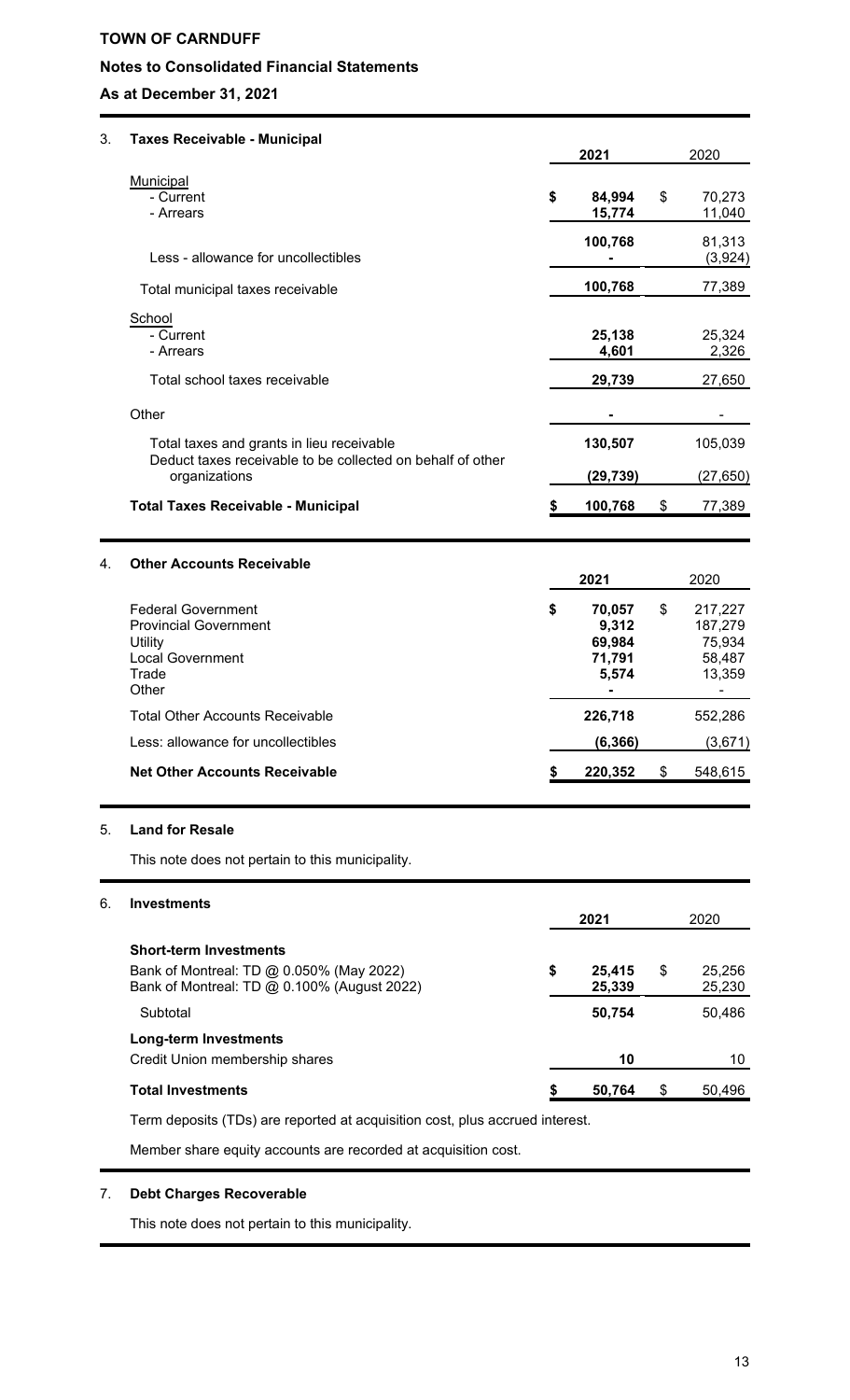#### **Notes to Consolidated Financial Statements**

### **As at December 31, 2021**

#### 8. **Bank Indebtedness**

#### **Credit Arrangements**

At December 31, 2021, the Municipality had lines of credit totaling \$275,000, none of which were drawn. The following has been collateralized in connection with this line of credit: -- General security agreement on taxes receivable (excluding the school division portion); and -- all other revenues of the Town of Carnduff.

| <b>Deferred Revenue</b>                                                          |                       |                   |
|----------------------------------------------------------------------------------|-----------------------|-------------------|
|                                                                                  | 2021                  | 2020              |
| Federal Gas Tax Fund                                                             |                       |                   |
| Balance - Beginning of Year                                                      | \$<br>236,539         | \$<br>139,278     |
| Additions during the year<br>Reductions during the year                          | 133,913<br>(104, 308) | 97,261            |
| Balance - End of Year                                                            | 266,144               | 236,539           |
| Deferred grant revenue                                                           |                       |                   |
| Balance - Beginning of Year                                                      | 33,345                | 67,832            |
| Amounts received during the year<br>Amount recognized as revenue during the year | (1,609)               | (34,487)          |
| Balance - End of Year                                                            | 31,736                | 33,345            |
| Donations                                                                        |                       |                   |
| Balance - Beginning of Year                                                      | 51,027                | 54,208            |
| Amounts received during the year<br>Amount recognized as revenue during the year | 640<br>(25, 633)      | 8,880<br>(12,061) |
| Balance - End of Year                                                            | 26,034                | 51,027            |
| Prepaid property taxes                                                           |                       |                   |
| Balance - Beginning of Year                                                      | 9,266                 | 4,855             |
| Amounts received during the year<br>Amount recognized as revenue during the year | 18,176<br>(9,266)     | 9,266<br>(4,855)  |
| Balance - End of Year                                                            | 18,176                | 9,266             |
| <b>Prepaid utilities</b>                                                         |                       |                   |
| Balance - Beginning of Year                                                      | 5,712                 |                   |
| Amounts received during the year<br>Amount recognized as revenue during the year | 4,450<br>(5, 712)     | 5,712             |
| Balance - End of Year                                                            | 4,450                 | 5,712             |
| Other                                                                            |                       |                   |
| Balance - Beginning of Year                                                      |                       | 72                |
| Amounts received during the year<br>Amount recognized as revenue during the year | 40                    | (72)              |
| Balance - End of Year                                                            | 40                    |                   |
| <b>Municipal Economic Enhancement Program (MEEP)</b>                             |                       |                   |
| Balance - Beginning of Year                                                      | 157,958               |                   |
| Amounts received during the year<br>Amount recognized as revenue during the year | (157, 958)            | 157,958           |
| Balance - End of Year                                                            |                       | 157,958           |
| <b>Grand total</b>                                                               | 346,580               | 493,847<br>\$     |
|                                                                                  |                       |                   |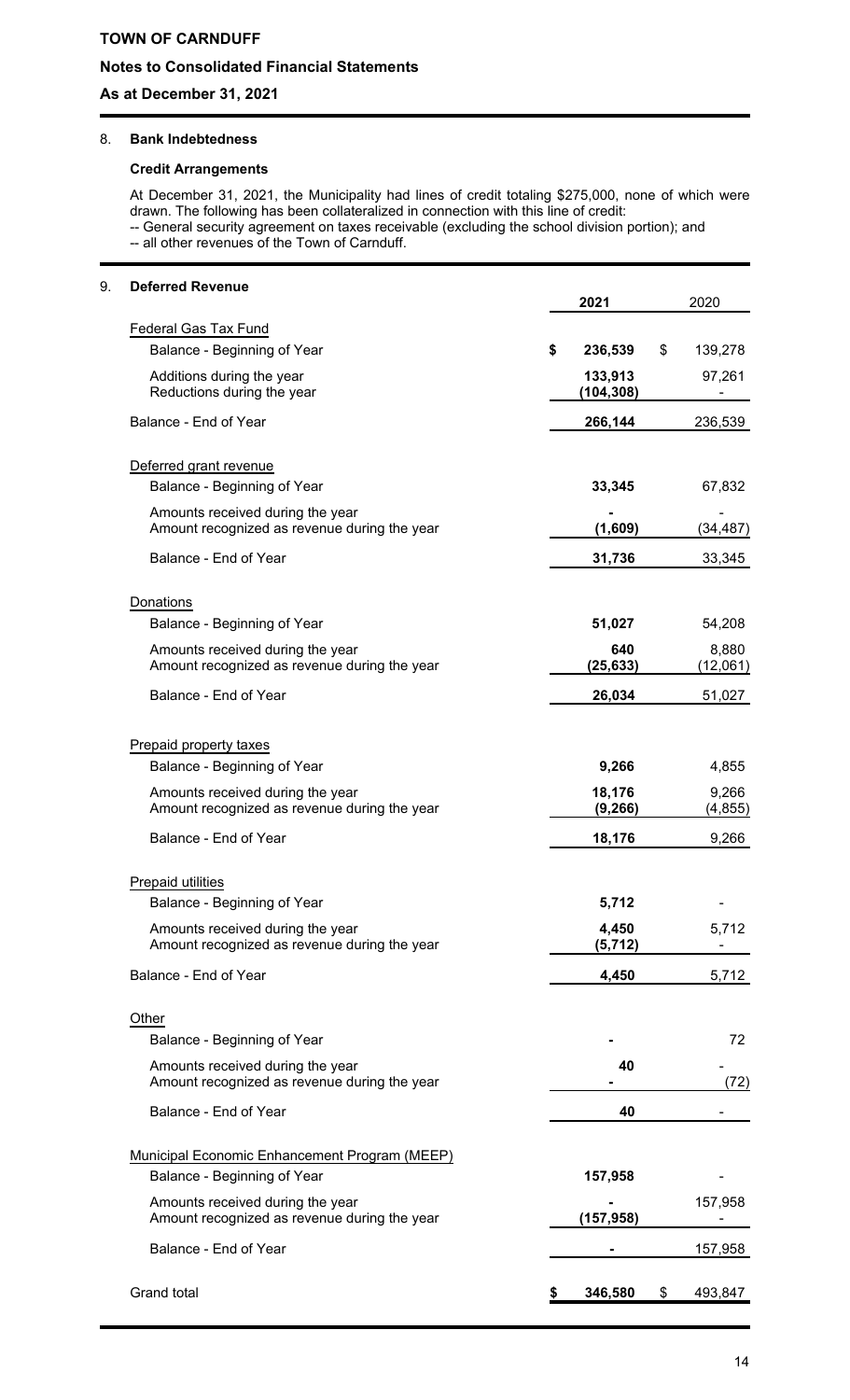#### **Notes to Consolidated Financial Statements**

#### **As at December 31, 2021**

#### 10. **Accrued Landfill Costs**

The Municipality maintains a waste transfer station. The Municipality formerly maintained a landfill but it has been decommissioned and is inspected annually with no issues, therefore, the Municipality does not anticipate any additional post-closure costs for the landfill or the transfer station.

#### 11. **Liability for Contaminated Sites**

The Municipality does not currently have a liability for any contaminated sites in the community. All properties that have environmentally risky histories are still under the ownership of the corporation or individual that operated on the property and all property tax and/or other liabilities to the Municipality are current. There is currently no risk that any of these properties will become the responsibility of the Municipality.

#### 12. **Long-term Debt**

a) The debt limit of the Municipality is \$2,308,708. The debt limit for a municipality is the total amount of the municipality's own source revenues for the preceding year (The Municipalities Act Section 161(1)).

Long term debt: Bank of Montreal loan bearing interest at 2.58% per annum and repayable in monthly blended payments of \$30,013. The loan matures November 30, 2024.

|                                     | Principal<br>Interest                 |    | 2021                       |   |                                 |
|-------------------------------------|---------------------------------------|----|----------------------------|---|---------------------------------|
| $\frac{Year}{2022}$<br>2023<br>2024 | \$<br>312,249<br>320,516<br>1,341,886 | \$ | 47,907<br>39,640<br>28,939 | S | 360,156<br>360,156<br>1,370,825 |
| <b>Balance</b>                      | 1,974,651                             |    | 116,486                    |   | 2,091,137                       |

#### 13. **Pension Plan**

The Municipality is an employer member of the Municipal Employee Pension Plan (MEPP), which is a multi-employer defined benefit pension plan. The Commission of MEPP, representing plan member employers, is responsible for overseeing the management of the pension plan, including investment of assets and administration of benefits. The Municipality's pension expense in 2021 was \$53,184. The benefits accrued to the Municipality's employees from MEPP are calculated using the following: pensionable years of service, highest average salary, and the plan accrual rate.

Every three years, an actuarial valuation is performed to assess the financial position of the plan and the adequacy of plan funding. Any actuarially determined deficiency is the responsibility of the participating employers and employees, which could affect future contribution rates and/or benefits. Contributions to MEPP are not segregated in separate accounts or restricted to provide benefits to the employees of a particular employer. As a result, individual employers are not able to identify their share of the underlying assets and liabilities, and the net pension assets or liabilities for the plan are not recognized in these financial statements. Rather, the plan is accounted for as a defined contribution plan where the contributions are expensed when made.

|                                                   | 2021     | 2020              |
|---------------------------------------------------|----------|-------------------|
| Details of MEPP                                   |          |                   |
| Number of active members                          | 13       | 13                |
| Member contribution rates (percentage of salary): |          |                   |
| Employee contribution - general members           | $9.00\%$ | 9.00%             |
| Employer contribution - general members           | $9.00\%$ | 9.00%             |
| Member contributions for the year                 | 53,184   | 51.619            |
| Employer contributions for the year               | 53,184   | 51,619            |
| Financial position of the plan:                   |          |                   |
| Plan assets                                       | $***$    | 3.221.426.000     |
| <b>Plan liabilities</b>                           | ***      | 2.382.526.000     |
| Accounting pension surplus                        |          | 838,900,000<br>S. |
|                                                   |          |                   |

\*\*\*2021 MEPP financial information is not yet available.

2021 year's maximum pensionable amount (YMPE) \$61,600 (2020 - \$58,700)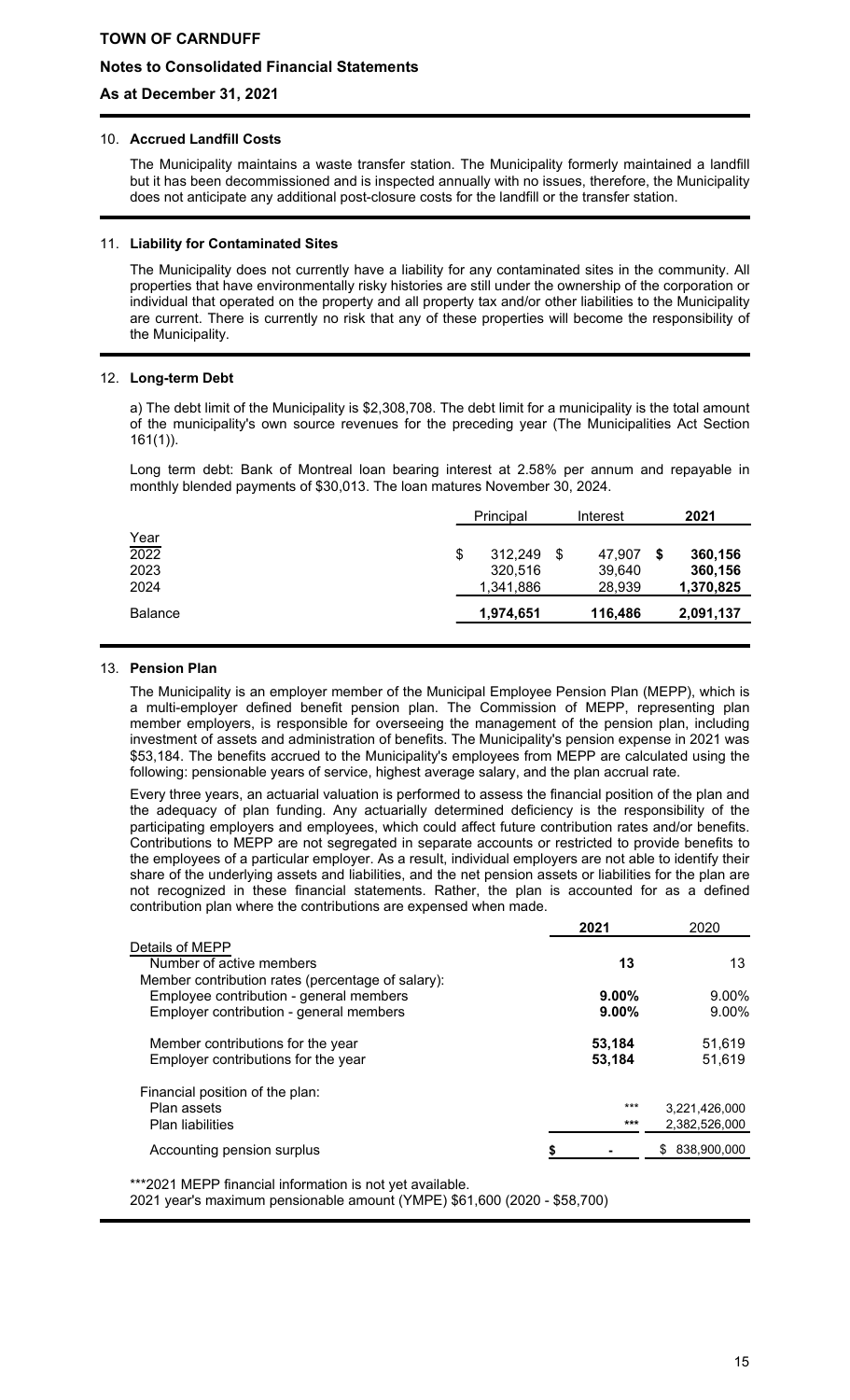#### **Notes to Consolidated Financial Statements**

### **As at December 31, 2021**

#### 14. **Lease Obligations**

This note does not pertain to this municipality.

#### 15. **Other Non-financial Assets**

This note does not pertain to this municipality.

#### 16. **Contingent Liabilities**

This note does not pertain to this municipality.

#### 17. **Comparative Figures**

Certain of the prior year comparative figures may have been restated to conform to the current year's presentation.

#### 18. **Trusts Administered by the Municipality**

This note does not pertain to this municipality.

#### 19. **Related Parties**

The consolidated financial statements include transactions with related parties. The Municipality is related to the Tony Day Family Medical Clinic (50% control) and the Town of Carnduff and the R.M. of Mount Pleasant #2 Fire Department (50% control, 1/3 consolidation).

Transactions with related parties are in the normal course of operations and are settled on normal trade terms.

#### 20. **Government Partnerships**

(1) The Town of Carnduff and the RM of Mount Pleasant (the "partners") jointly operate the Tony Day Family Medical Clinic to ensure that all citizens have access family medicine, optometry, public health, mental health, chiropractic care and hearing testing. The partners have agreed to proportionately provide any sums of money required by the Tony Day Family Medical Clinic to carry out its duties and responsibilities, on an equally shared basis. The following is 100% of the financial position and results of operations of the partnership, of which 50% has been proportionately consolidated into the financial statements of the Town of Carnduff.

(2) The Town of Carnduff and the RM of Mount Pleasant (the "partners") jointly operate the Town of Carnduff and the R.M. of Mount Pleasant #2 Fire Department to ensure that all citizens have access to emergency fire services at a reasonable cost. The partners have agreed to proportionately provide any sums of money required by the Town of Carnduff and the R.M. of Mount Pleasant #2 Fire Department carry out its duties and responsibilities, on a 1/3 (Town) 2/3 (RM) basis. The following is 100% of the financial position and results of operations of the partnership, of which 1/3 has been proportionately consolidated into the financial statements of the Town of Carnduff. Any assets required to operate the fire department are purchased and co-owned by the Town of Carnduff and the RM of Mount Pleasant directly and as such are not presented below as assets of the partnership.

|                                                               | 4<br><b>Clinic - 2021</b> | $\mathbf{2}$<br>Fire Dept - 2021 |
|---------------------------------------------------------------|---------------------------|----------------------------------|
| <b>Financial Position</b>                                     |                           |                                  |
| Assets<br>Liabilities                                         | \$<br>22,622<br>(79,302)  | \$                               |
| <b>Net Financial Assets</b><br><b>Tangible Capital Assets</b> | (56, 680)                 |                                  |
| <b>Net Assets</b>                                             | (56, 680)                 | (552, 197)                       |
| <b>Operations</b>                                             |                           |                                  |
| Revenue<br><b>Expenses</b>                                    | 85,258<br>(79,090)        | 13,842<br>(115, 016)             |
| Excess (deficiency) of revenues over expenses                 | 6,168                     | (101, 174)                       |
| Net Assets, opening                                           | (62, 848)                 | (451, 023)                       |
| <b>Net Assets, closing</b>                                    | (56, 680)                 | \$<br>(552, 197)                 |
|                                                               |                           |                                  |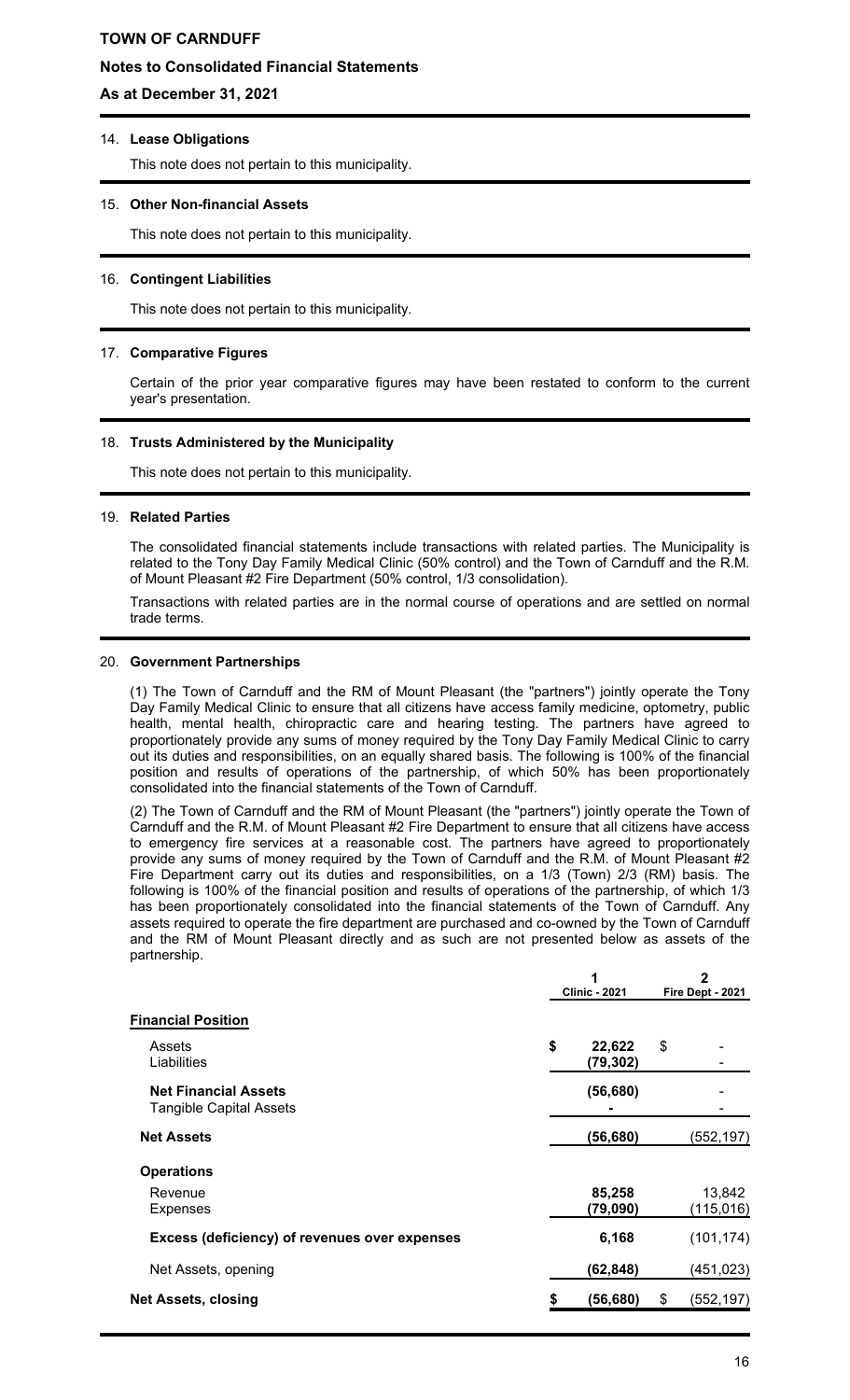#### **Notes to Consolidated Financial Statements**

### **As at December 31, 2021**

#### 21. **Contingent Assets**

This note does not pertain to this municipality.

#### 22. **Contractual Rights**

This note does not pertain to this municipality.

#### 23. **Contractual Obligations**

This note does not pertain to this municipality.

#### 24. **Restructuring Transactions**

This note does not pertain to this municipality.

#### 25. **Budget Data**

The reconciliation of the approved budget for the current year to the budget figures reported in these financial statements is as follows:

|                                                   | 2021          |
|---------------------------------------------------|---------------|
| <b>Budget surplus per Statement of Operations</b> | 1,044,819     |
| Less: Capital expenditures                        | (2, 226, 692) |
| Add: Amortization on tangible capital assets      | 275,234       |
| Add: Transfers from Reserves                      | 746,559       |
| Add: Long term debt issued                        | 215,024       |
| Approved municipal budget                         | 54.944        |

#### 26. **Impacts of COVID-19**

The outbreak of a novel strain of coronavirus ("COVID-19") was declared a global pandemic by the World Health Organization in March 2020. COVID-19 has severely impacted many economies around the globe. In many countries, including Canada, businesses were forced to cease or limit operations for long periods of time. Measures taken to contain the spread of the virus, including travel bans, quarantines, social distancing, and closures of non-essential services have triggered significant disruptions to businesses worldwide, resulting in an economic slowdown. Global stock markets have also experienced great volatility and a significant weakening. Governments and central banks have responded with monetary and fiscal interventions to stabilize economic conditions.

The Municipality took steps to ensure that mandated health protocols were followed to protect both the public and its staff during the ongoing pandemic. Recreational and cultural activities saw an increase in revenues during the year as restrictions eased and the economy started to open up again.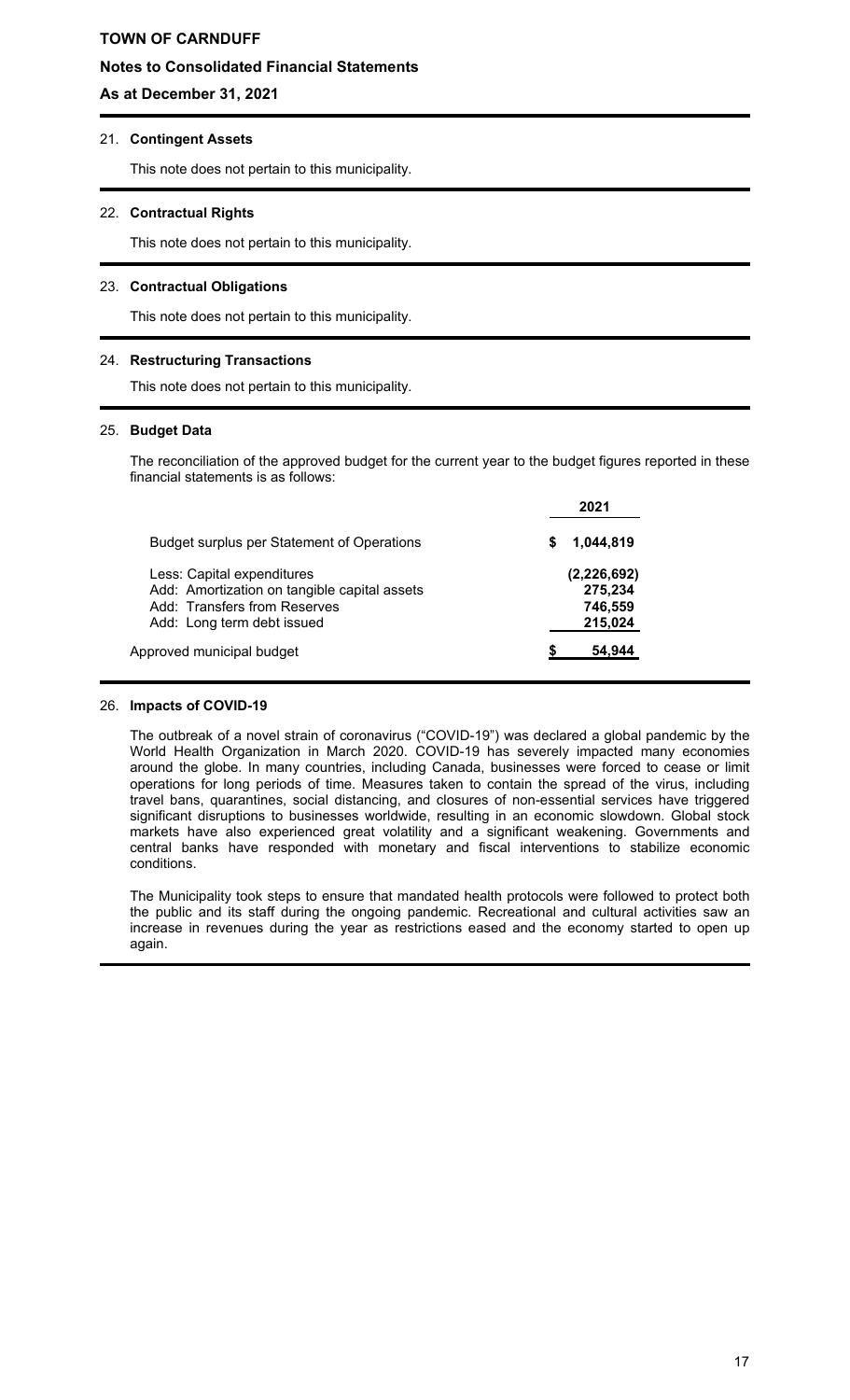# **Schedule of Taxes and Other Unconditional Revenue**

**As at December 31, 2021 As at December 31, 2021** 

|                                                                                                                                 | <b>Budget</b><br>2021                    | 2021                                     | 2020                                      |
|---------------------------------------------------------------------------------------------------------------------------------|------------------------------------------|------------------------------------------|-------------------------------------------|
| <b>TAXES</b><br>General municipal tax levy<br>Abatements and adjustments<br>Discount on current year taxes                      | \$<br>1,261,902<br>(10,660)<br>(53, 311) | \$<br>1,258,793<br>(11, 292)<br>(48,197) | \$<br>1,261,722<br>(10, 659)<br>(53, 311) |
| <b>Net Municipal Taxes</b><br>Potash tax share<br>Trailer license fees<br>Penalties on tax arrears<br>Special tax levy<br>Other | 1,197,931<br>8,131                       | 1,199,304<br>8,131                       | 1,197,752<br>15,387                       |
| <b>Total Taxes</b>                                                                                                              | 1,206,062                                | 1,207,435                                | 1,213,139                                 |
| <b>UNCONDITIONAL GRANTS</b><br>Revenue Sharing<br><b>Organized Hamlet</b><br>Safe Restart<br>Other                              | 248,586                                  | 248,586                                  | 250,833<br>65,560                         |
| <b>Total Unconditional Grants</b>                                                                                               | 248,586                                  | 248,586                                  | 316,393                                   |
| <b>GRANTS IN LIEU OF TAXES</b><br>Federal                                                                                       | 5,535                                    | 5,415                                    | 5,916                                     |
| Provincial<br>S.P.C. Electrical<br>SaskEnergy Gas<br>Transgas<br>SPMC - Municipal share<br>SaskTel<br>Other                     | 25,020<br>3,546                          | 22,739<br>3,334                          | 23,681<br>3,267                           |
| Local/Other<br><b>Housing Authority</b><br>C.P.R. Mainline<br><b>Treaty land Entitlement</b><br>Other - local government        | 4,506<br>28,775                          | 4,236<br>41,250                          | 4,325<br>30,200                           |
| <b>Other Government Transfers</b><br>S.P.C. Surcharge<br>SaskEnergy Surcharge<br>Other                                          | 70,140                                   | 67,419                                   | 68,945                                    |
| <b>Total Grants in Lieu of Taxes</b>                                                                                            | 137,522                                  | 144,393                                  | 136,334                                   |
| TOTAL TAXES AND OTHER UNCONDITIONAL<br><b>REVENUE</b>                                                                           | \$<br>1,592,170                          | \$<br>1,600,414                          | \$<br>1,665,866                           |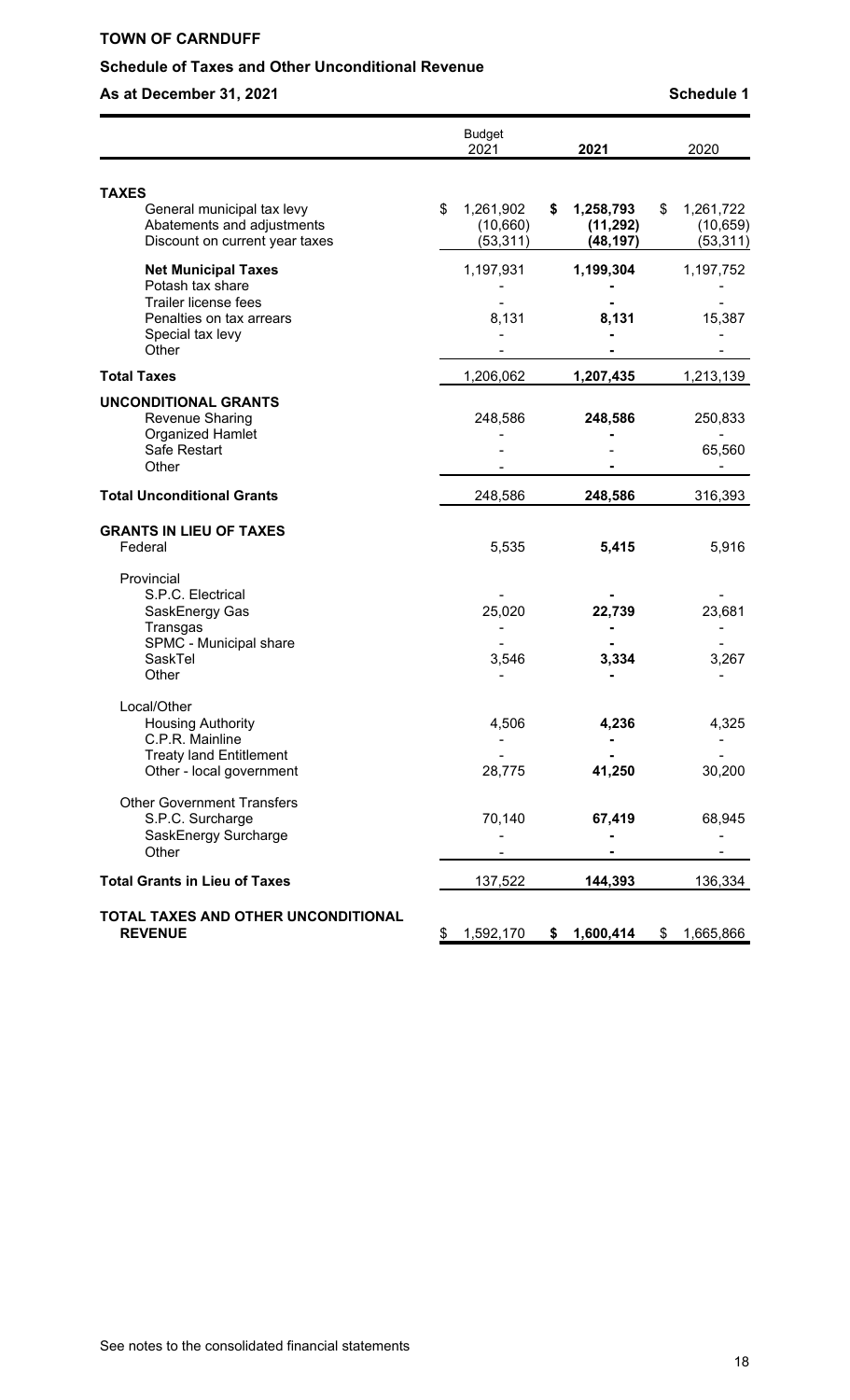# **Schedule of Operating and Capital Revenue by Function**

**As at December 31, 2021 As at December 31, 2021** 

|                                                                            | <b>Budget</b><br>2021       | 2021               |    | 2020                              |
|----------------------------------------------------------------------------|-----------------------------|--------------------|----|-----------------------------------|
|                                                                            |                             |                    |    |                                   |
| <b>GENERAL GOVERNMENT SERVICES</b>                                         |                             |                    |    |                                   |
| <b>Operating</b><br>Other Segmented Revenue                                |                             |                    |    |                                   |
| Fees and charges<br>- Custom work                                          | \$<br>3,070<br>500          | \$<br>5,301<br>872 | \$ | 2,678                             |
| - Sales of supplies                                                        | 2,795                       | 3,901              |    | $\overline{\phantom{a}}$<br>2,804 |
| - Other (rental)                                                           | 19,330                      | 24,760             |    | 19,331                            |
| <b>Total Fees and Charges</b>                                              | 25,695                      | 34,834             |    | 24,813                            |
| - Tangible capital asset sales - gain (loss)<br>- Land sales - gain (loss) | $\blacksquare$<br>(47, 029) | (31, 786)          |    | (13,068)                          |
| - Investment income and commissions                                        | 12,700                      | 11,896             |    | 13,162                            |
| - Donations                                                                | 5,315                       | 10,304             |    | 4,665                             |
| <b>Total Other Segmented Revenue</b>                                       | (3,319)                     | 25,248             |    | 29,572                            |
| <b>Conditional Grants</b><br>- Student Employment                          |                             |                    |    |                                   |
| - MEEP<br>- Other                                                          |                             |                    |    |                                   |
|                                                                            |                             | 3,639              |    |                                   |
| <b>Total Conditional Grants</b>                                            |                             | 3,639              |    |                                   |
| <b>Total Operating</b>                                                     | (3,319)                     | 28,887             |    | 29,572                            |
| <b>Capital</b>                                                             |                             |                    |    |                                   |
| <b>Conditional Grants</b><br>- Canada Community-Building Fund (CCBF)       | 64,841                      | 104,308            |    |                                   |
| - ICIP                                                                     |                             |                    |    |                                   |
| - Provincial Disaster Assistance<br>- MEEP                                 |                             |                    |    |                                   |
| - Other                                                                    |                             |                    |    |                                   |
| <b>Total Capital</b>                                                       | 64,841                      | 104,308            |    |                                   |
| <b>Restructuring revenue</b>                                               |                             |                    |    |                                   |
| <b>Total General Government Services</b>                                   | 61,522                      | 133,195            |    | 29,572                            |
| <b>PROTECTIVE SERVICES</b>                                                 |                             |                    |    |                                   |
| Operating                                                                  |                             |                    |    |                                   |
| Other Segmented Revenue<br>Fees and charges                                | 5,000                       | 4,436              |    | 5,043                             |
| - Other                                                                    |                             |                    |    |                                   |
| <b>Total Fees and Charges</b>                                              | 5,000                       | 4,436              |    | 5,043                             |
| - Tangible capital asset sales - gain (loss)<br>- Other                    |                             |                    |    |                                   |
|                                                                            |                             |                    |    |                                   |
| <b>Total Other Segmented Revenue</b><br><b>Conditional Grants</b>          | 5,000                       | 4,436              |    | 5,043                             |
| - Student Employment                                                       |                             |                    |    |                                   |
| - Local government<br>- MEEP                                               |                             |                    |    |                                   |
| - Other                                                                    |                             |                    |    |                                   |
| <b>Total Conditional Grants</b>                                            |                             |                    |    |                                   |
| <b>Total Operating</b>                                                     | 5,000                       | 4,436              |    | 5,043                             |
| Capital                                                                    |                             |                    |    |                                   |
| <b>Conditional Grants</b>                                                  |                             |                    |    |                                   |
| - Canada Community-Building Fund (CCBF)<br>$-ICIP$                         |                             |                    |    |                                   |
| - Provincial Disaster Assistance                                           |                             |                    |    |                                   |
| - Local government<br>- MEEP                                               |                             |                    |    |                                   |
| - Other                                                                    |                             |                    |    |                                   |
| <b>Total Capital</b>                                                       |                             |                    |    |                                   |
| <b>Restructuring revenue</b>                                               |                             |                    |    |                                   |
| <b>Total Protective Services</b>                                           | \$<br>5,000                 | \$<br>4,436        | \$ | 5,043                             |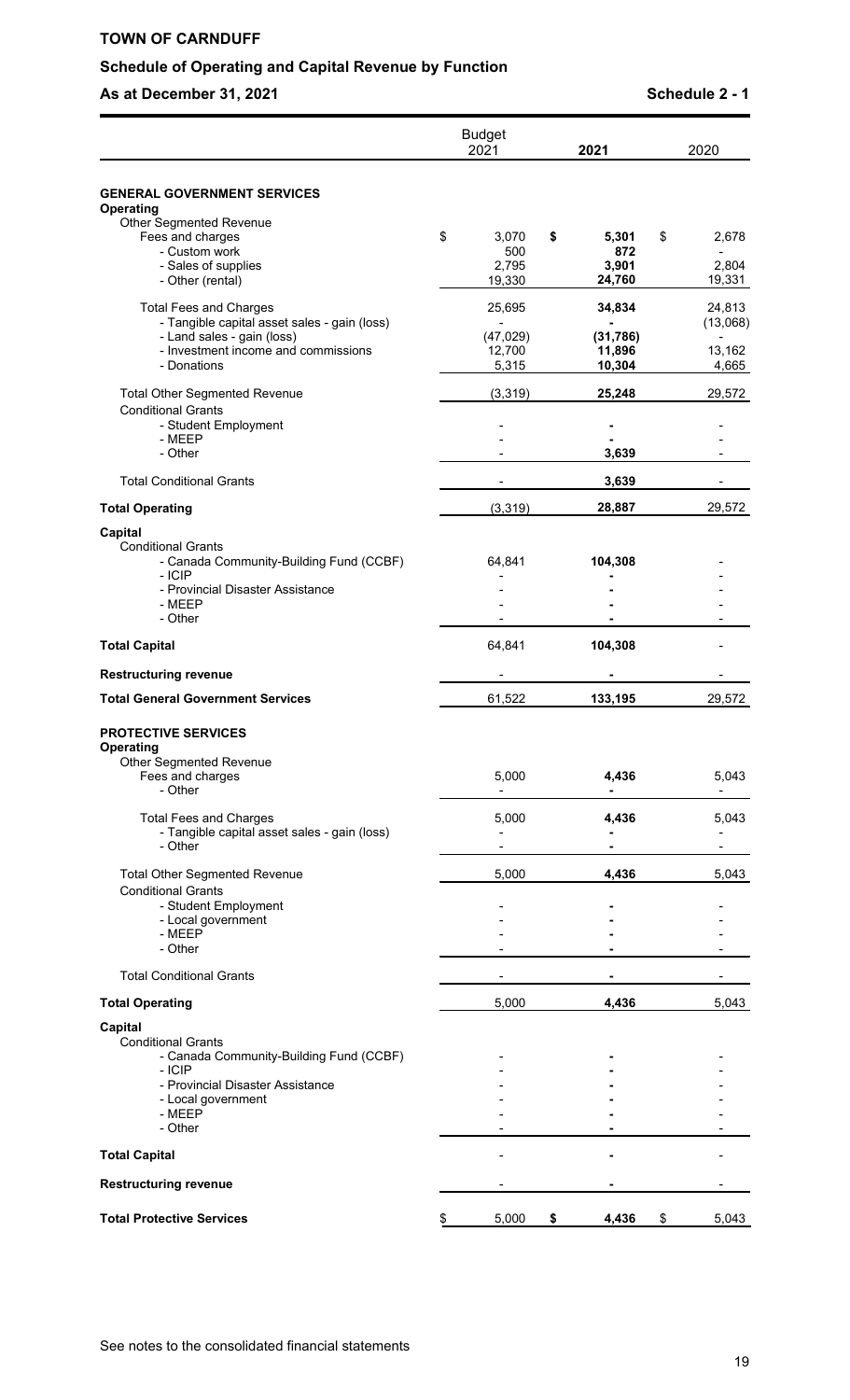# **Schedule of Operating and Capital Revenue by Function**

**As at December 31, 2021 Schedule 2 - 2**

|                                                                               | <b>Budget</b><br>2021 | 2021          | 2020          |
|-------------------------------------------------------------------------------|-----------------------|---------------|---------------|
| <b>TRANSPORTATION SERVICES</b>                                                |                       |               |               |
| <b>Operating</b>                                                              |                       |               |               |
| <b>Other Segmented Revenue</b><br>Fees and Charges                            | \$                    | \$            | \$            |
| - Custom work                                                                 |                       |               |               |
| - Sales of supplies                                                           |                       |               |               |
| - Road Maintenance and Restoration<br>Agreements                              |                       |               |               |
| - Frontage                                                                    |                       |               |               |
| - Other                                                                       |                       |               |               |
|                                                                               |                       |               |               |
| <b>Total Fees and Charges</b><br>- Tangible capital asset sales - gain (loss) |                       |               |               |
| - Other                                                                       |                       |               |               |
| <b>Total Other Segmented Revenue</b>                                          |                       |               |               |
| <b>Conditional Grants</b>                                                     |                       |               |               |
| - RIRG (CTP)                                                                  |                       |               |               |
| - Student Employment                                                          |                       |               |               |
| - MEEP                                                                        |                       |               |               |
| - Other                                                                       |                       |               |               |
| <b>Total Conditional Grants</b>                                               |                       |               |               |
|                                                                               |                       |               |               |
| <b>Total Operating</b>                                                        |                       |               |               |
| <b>Capital</b>                                                                |                       |               |               |
| <b>Conditional Grants</b><br>- Canada Community-Building Fund (CCBF)          |                       |               |               |
| - ICIP                                                                        |                       |               |               |
| - RIRG (CTP, Bridge and Culvert, Road                                         |                       |               |               |
| Const.)<br>- Provincial Disaster Assistance                                   | 700                   | 700           | 700           |
| - MEEP                                                                        |                       |               |               |
| - Other, Traffic count                                                        |                       |               | 8,855         |
|                                                                               | 700                   | 700           |               |
| <b>Total Capital</b><br><b>Restructuring revenue</b>                          |                       |               | 9,555         |
| <b>Total Transportation Services</b>                                          | 700                   | 700           | 9,555         |
|                                                                               |                       |               |               |
| <b>ENVIRONMENTAL AND PUBLIC HEALTH SERVICES</b>                               |                       |               |               |
| Operating<br>Other Segmented Revenue                                          |                       |               |               |
| Fees and Charges                                                              | 160,925               | 167,388       | 132,858       |
| - Waste and Disposal Fees                                                     | 46,330                | 45,091        | 48,118        |
| - Other - medical clinic                                                      | 28,150                | 42,629        | 31,908        |
| <b>Total Fees and Charges</b>                                                 | 235,405               | 255,108       | 212,884       |
| - Tangible capital asset sales - gain (loss)                                  |                       |               |               |
| - Other                                                                       |                       |               |               |
| <b>Total Other Segmented Revenue</b>                                          | 235,405               | 255,108       | 212,884       |
| <b>Conditional Grants</b>                                                     |                       |               |               |
| - Student Employment                                                          |                       |               |               |
| - TAPD                                                                        |                       |               |               |
| - Local government<br>- MEEP                                                  | 12,356                | 14,156        | 12,329        |
| - Daycare - Provincial learning and                                           |                       |               |               |
| access grants                                                                 | 159,936               | 185,700       | 162,956       |
| <b>Total Conditional Grants</b>                                               | 172,292               | 199,856       | 175,285       |
|                                                                               |                       |               |               |
| <b>Total Operating</b>                                                        | 407,697               | 454,964       | 388,169       |
| <b>Capital</b>                                                                |                       |               |               |
| <b>Conditional Grants</b>                                                     |                       |               |               |
| - Canada Community-Building Fund (CCBF)                                       |                       |               |               |
| - ICIP<br>- TAPD                                                              |                       |               |               |
| - Provincial Disaster Assistance                                              |                       |               |               |
| - MEEP                                                                        |                       |               |               |
| - Other                                                                       |                       |               |               |
| <b>Total Capital</b>                                                          |                       |               |               |
|                                                                               |                       |               |               |
| <b>Restructuring revenue</b>                                                  |                       |               |               |
| <b>Total Environmental and Public Health Services</b>                         | \$<br>407,697         | \$<br>454,964 | \$<br>388,169 |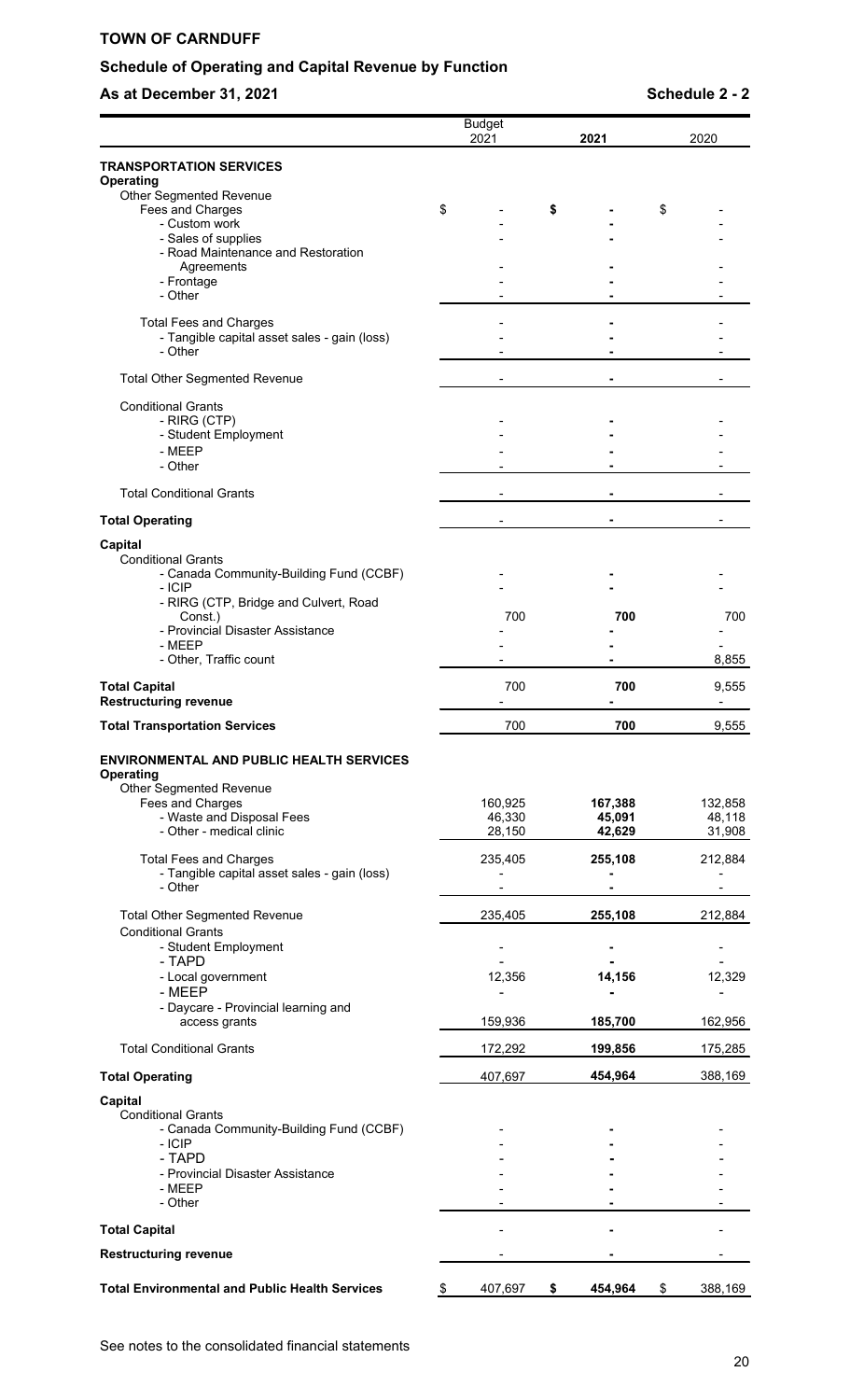# **Schedule of Operating and Capital Revenue by Function**

**As at December 31, 2021 As at December 31, 2021** 

|                                                           | <b>Budget</b><br>2021 | 2021         | 2020         |
|-----------------------------------------------------------|-----------------------|--------------|--------------|
| PLANNING AND DEVELOPMENT SERVICES<br>Operating            |                       |              |              |
| <b>Other Segmented Revenue</b>                            |                       |              |              |
| Fees and Charges<br>- Maintenance and Development Charges | \$                    | \$           | \$           |
| - Other                                                   |                       |              |              |
| <b>Total Fees and Charges</b>                             |                       |              |              |
| - Tangible capital asset sales - gain (loss)              |                       |              |              |
| - Other                                                   |                       |              |              |
| <b>Total Other Segmented Revenue</b>                      |                       |              |              |
| <b>Conditional Grants</b>                                 |                       |              |              |
| - Student Employment<br>- MEEP                            |                       |              |              |
| - Other                                                   |                       |              |              |
|                                                           |                       |              |              |
| <b>Total Conditional Grants</b>                           |                       |              |              |
| <b>Total Operating</b>                                    |                       |              |              |
| <b>Capital</b>                                            |                       |              |              |
| <b>Conditional Grants</b>                                 |                       |              |              |
| - Canada Community-Building Fund (CCBF)<br>- ICIP         |                       |              |              |
| - Provincial Disaster Assistance                          |                       |              |              |
| - MEEP<br>- Other                                         |                       |              |              |
|                                                           |                       |              |              |
| <b>Total Capital</b>                                      |                       |              |              |
| <b>Restructuring revenue</b>                              |                       |              |              |
| <b>Total Planning and Development Services</b>            |                       | ٠            |              |
| <b>RECREATION AND CULTURAL SERVICES</b><br>Operating      |                       |              |              |
| <b>Other Segmented Revenues</b>                           |                       |              |              |
| - Fees and Charges                                        | 31,150                | 36,818       | 31,151       |
| - Other                                                   |                       |              |              |
| <b>Total Fees and Charges</b>                             | 31,150                | 36,818       | 31,151       |
| - Tangible capital asset sales - gain (loss)<br>- Other   |                       | ۰            | -            |
|                                                           |                       |              |              |
| <b>Total Other Segmented Revenue</b>                      | 31,150                | 36,818       | 31,151       |
| <b>Conditional Grants</b><br>- Student Employment         |                       |              | 3,170        |
| - Local Government                                        | 21,748                | 21,961       | 19,817       |
| - MEEP<br>- Other (donations)                             |                       | 5,325        | -            |
|                                                           |                       |              |              |
| <b>Total Conditional Grants</b>                           | 21,748                | 27,286       | 22,987       |
| <b>Total Operating</b>                                    | 52,898                | 64,104       | 54,138       |
| <b>Capital</b><br><b>Conditional Grants</b>               |                       |              |              |
| - Canada Community-Building Fund (CCBF)                   |                       |              |              |
| $-ICIP$                                                   |                       |              |              |
| - Local government<br>- Provincial Disaster Assistance    |                       |              |              |
| - MEEP                                                    |                       |              |              |
| - Other                                                   | 5,000                 | 5,000        |              |
| <b>Total Capital</b>                                      | 5,000                 | 5,000        |              |
| <b>Restructuring revenue</b>                              |                       |              |              |
| <b>Total Recreation and Cultural Services</b>             | \$<br>57,898          | \$<br>69,104 | \$<br>54,138 |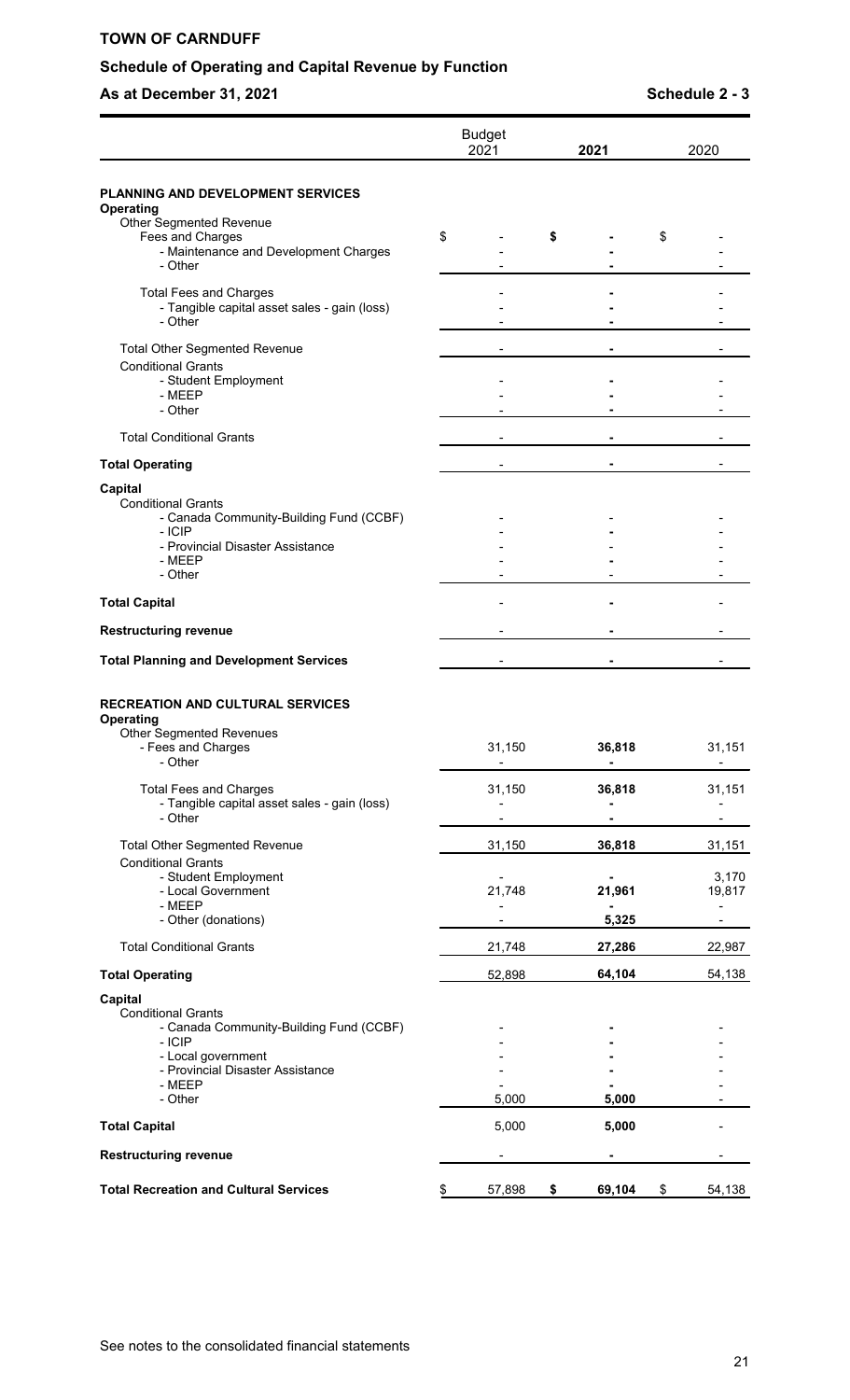# **Schedule of Operating and Capital Revenue by Function**

**As at December 31, 2021 As at December 31, 2021** 

|                                                                                                                                                                                                                                                | <b>Budget</b><br>2021           | 2021                     | 2020                           |
|------------------------------------------------------------------------------------------------------------------------------------------------------------------------------------------------------------------------------------------------|---------------------------------|--------------------------|--------------------------------|
| <b>UTILITY SERVICES</b><br>Operating<br><b>Other Segmented Revenue</b>                                                                                                                                                                         |                                 |                          |                                |
| Fees and Charges<br>- Water<br>- Sewer<br>- Other                                                                                                                                                                                              | \$<br>100<br>407,100<br>384,320 | \$<br>436,112<br>388,552 | \$<br>50<br>429,734<br>389,454 |
| <b>Total Fees and Charges</b><br>- Tangible capital asset sales - gain (loss)<br>- Other                                                                                                                                                       | 791,520                         | 824,664                  | 819,238                        |
| <b>Total Other Segmented Revenue</b>                                                                                                                                                                                                           | 791,520                         | 824,664                  | 819,238                        |
| <b>Conditional Grants</b><br>- Student Employment<br>- MEEP<br>- Other                                                                                                                                                                         |                                 |                          |                                |
| <b>Total Conditional Grants</b>                                                                                                                                                                                                                |                                 |                          |                                |
| <b>Total Operating</b>                                                                                                                                                                                                                         | 791,520                         | 824,664                  | 819,238                        |
| <b>Capital</b><br><b>Conditional Grants</b><br>- Canada Community-Building Fund<br>(CCBF)<br>- ICIP<br>- New Building Canada Fund (CCFF,<br>NRP)<br>- Clean Water and Wastewater Fund<br>- Provincial Disaster Assistance<br>- MEEP<br>- Other | 727,696                         | 184,078<br>157,958       | 1,526,764                      |
| <b>Total Capital</b>                                                                                                                                                                                                                           | 727,696                         | 342,036                  | 1,526,764                      |
| <b>Restructuring revenue</b>                                                                                                                                                                                                                   |                                 |                          |                                |
| <b>Total Utility Services</b>                                                                                                                                                                                                                  | 1,519,216                       | 1,166,700                | 2,346,002                      |
| TOTAL OPERATING AND CAPITAL REVENUE<br><b>BY FUNCTION</b>                                                                                                                                                                                      | \$<br>2,052,033                 | \$<br>1,829,099          | \$2,832,479                    |
|                                                                                                                                                                                                                                                |                                 |                          |                                |

| <b>SUMMARY</b>                                                   |                 |    |           |    |           |
|------------------------------------------------------------------|-----------------|----|-----------|----|-----------|
| <b>Total Other Segmented Revenue</b>                             | \$<br>1,059,756 | \$ | 1,146,274 | \$ | 1,097,888 |
| <b>Total Conditional Grants</b>                                  | 194,040         |    | 230,781   |    | 198,272   |
| <b>Total Capital Grants and Contributions</b>                    | 798,237         |    | 452,044   |    | 1,536,319 |
| <b>Restructuring Revenue</b>                                     | ۰               |    |           |    |           |
| <b>TOTAL OPERATING AND CAPITAL</b><br><b>REVENUE BY FUNCTION</b> | 2,052,033       | S  | 1,829,099 | S  | 2,832,479 |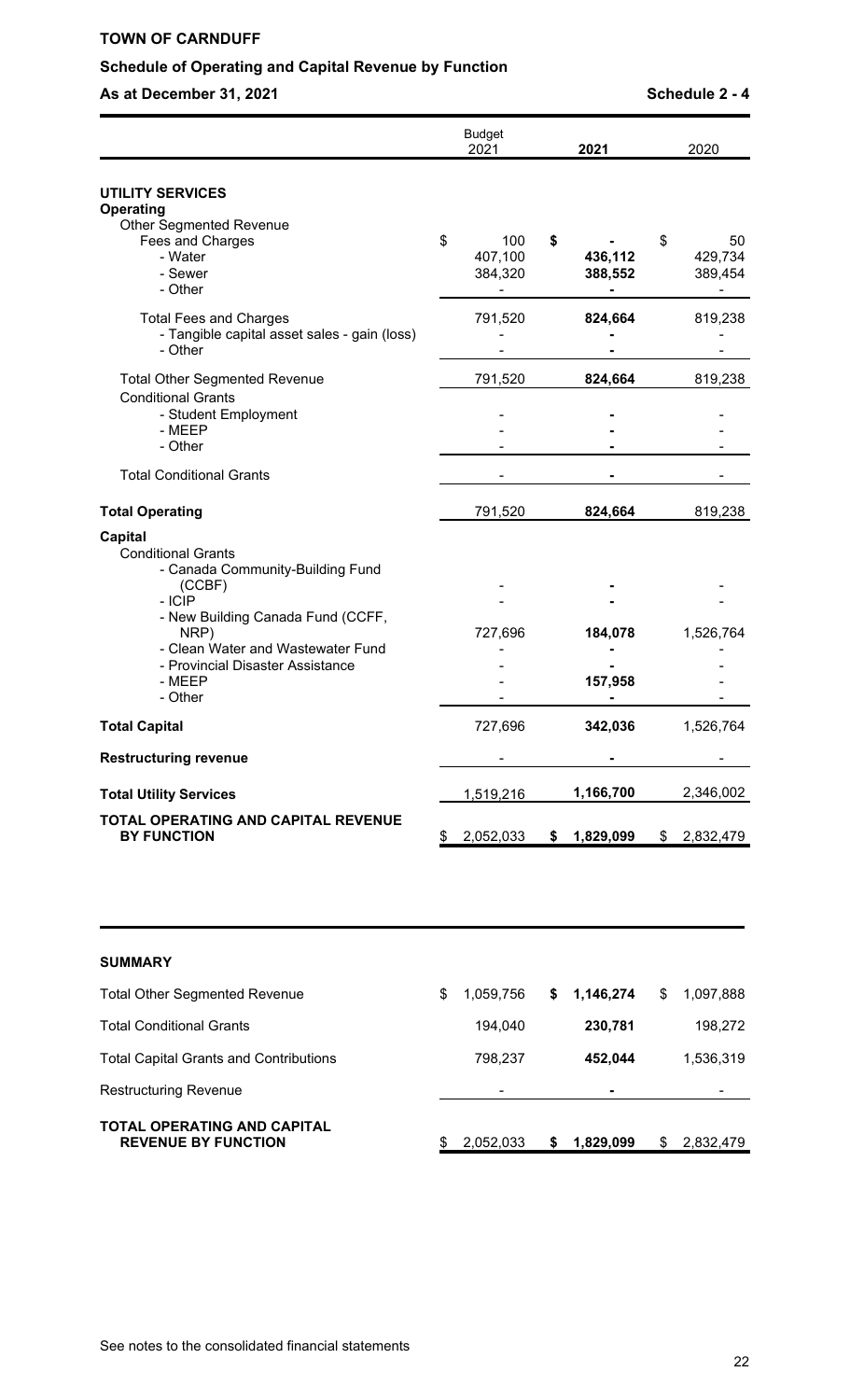# **Total Expenses by Function**

**As at December 31, 2021 As at December 31, 2021 Schedule 3 - 1** 

|                                                                                                                                                                                                                         | <b>Budget</b><br>2021                                  | 2021                                                  | 2020                                                  |
|-------------------------------------------------------------------------------------------------------------------------------------------------------------------------------------------------------------------------|--------------------------------------------------------|-------------------------------------------------------|-------------------------------------------------------|
|                                                                                                                                                                                                                         |                                                        |                                                       |                                                       |
| <b>GENERAL GOVERNMENT SERVICES</b><br>Council remuneration and travel<br>Wages and benefits<br>Professional/Contractual services<br><b>Utilities</b><br>Maintenance, materials and supplies<br>Grants and contributions | \$<br>54,430<br>151,522<br>159,270<br>10,500<br>27,050 | \$<br>46,134<br>154,834<br>164,839<br>9,947<br>20,214 | \$<br>49,191<br>149,721<br>147,543<br>9,759<br>37,907 |
| - operating                                                                                                                                                                                                             | 5,625                                                  | 3,046                                                 | 4,101                                                 |
| - capital<br>Amortization<br>Interest<br><b>Allowance For Uncollectibles</b><br>Other                                                                                                                                   | $\blacksquare$<br>8,900<br>200<br>6,000<br>450         | 8,900<br>67<br>(180)<br>3,040                         | 7,371<br>127<br>1,987<br>$\overline{\phantom{0}}$     |
| <b>General Government Services</b><br><b>Restructuring</b>                                                                                                                                                              | 423,947                                                | 410,841                                               | 407,707                                               |
| <b>Total General Government Services</b>                                                                                                                                                                                | 423,947                                                | 410,841                                               | 407,707                                               |
| <b>PROTECTIVE SERVICES</b>                                                                                                                                                                                              |                                                        |                                                       |                                                       |
| <b>Police Protection</b><br>Wages and benefits<br>Professional/Contractual Services                                                                                                                                     | 94,325                                                 | 92,910                                                | 91,889                                                |
| <b>Utilities</b><br>Maintenance, Materials and Supplies<br>Grants and contributions                                                                                                                                     |                                                        |                                                       |                                                       |
| - Operating                                                                                                                                                                                                             |                                                        |                                                       |                                                       |
| - Capital<br>Other - Miscellaneous                                                                                                                                                                                      | 10,300                                                 |                                                       |                                                       |
| <b>Fire Protection</b><br>Wages and benefits<br>Professional/Contractual Services<br><b>Utilities</b>                                                                                                                   | 600                                                    | 300                                                   | 2,400                                                 |
| Maintenance, Materials and Supplies<br>Grants and contributions                                                                                                                                                         |                                                        |                                                       |                                                       |
| - Operating<br>- Capital                                                                                                                                                                                                | 39,455                                                 | 35,849                                                | 35,400                                                |
| Amortization<br>Interest                                                                                                                                                                                                | 19,351                                                 | 19,351                                                | 19,351                                                |
| Other                                                                                                                                                                                                                   | 1,374                                                  | 1,374                                                 | 1,374                                                 |
| <b>Protective Services</b><br><b>Restructuring</b>                                                                                                                                                                      | 165,405                                                | 149,784                                               | 150,414                                               |
| <b>Total Protective Services</b>                                                                                                                                                                                        | 165,405                                                | 149,784                                               | 150,414                                               |
| <b>TRANSPORTATION SERVICES</b><br><b>Wages and Benefits</b><br>Professional/Contractual Services                                                                                                                        | 230,676<br>97,480                                      | 216,955<br>81,266                                     | 217,711<br>72,783                                     |
| <b>Utilities</b><br>Maintenance, Materials and Supplies<br>Gravel                                                                                                                                                       | 28,020<br>74,710<br>6,000                              | 24,871<br>62,837<br>9,577                             | 26,656<br>70,619<br>7,613                             |
| Grants and contributions<br>- Operating<br>- Capital                                                                                                                                                                    |                                                        |                                                       |                                                       |
| Amortization<br>Interest                                                                                                                                                                                                | 102,253                                                | 102,253                                               | 84,523                                                |
| Other                                                                                                                                                                                                                   | 20,075                                                 | 19,521                                                | 4,714                                                 |
| <b>Transportation Services</b><br><b>Restructuring</b>                                                                                                                                                                  | 559,214                                                | 517,280                                               | 484,619                                               |
| <b>Total Transportation Services</b>                                                                                                                                                                                    | \$<br>559,214                                          | \$<br>517,280                                         | \$<br>484,619                                         |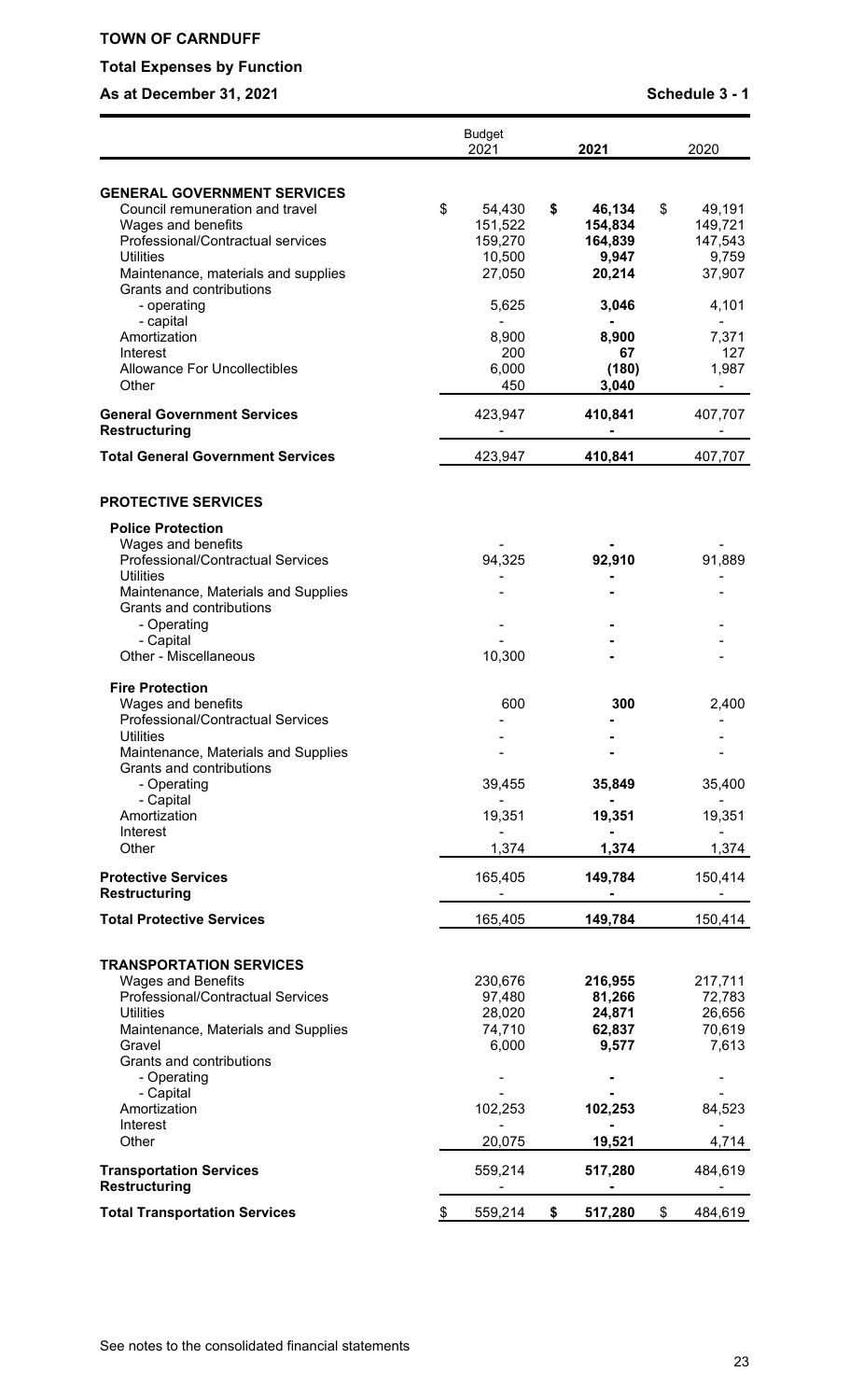# **Total Expenses by Function**

**As at December 31, 2021 As at December 31, 2021 Schedule 3 - 2** 

|                                                                                | <b>Budget</b><br>2021              | 2021                     | 2020                     |
|--------------------------------------------------------------------------------|------------------------------------|--------------------------|--------------------------|
|                                                                                |                                    |                          |                          |
| <b>ENVIRONMENTAL AND PUBLIC HEALTH SERVICES</b>                                |                                    |                          |                          |
| <b>Wages and Benefits</b><br>Professional/Contractual Services                 | 259,574<br>S<br>136,160            | \$<br>263,490<br>140,951 | \$<br>220,768<br>153,239 |
| <b>Utilities</b>                                                               | 6,435                              | 5,822                    | 6,036                    |
| Maintenance, Materials and Supplies<br>Grants and contributions<br>- Operating | 75,811                             | 75,634                   | 61,154                   |
| Waste disposal                                                                 |                                    |                          |                          |
| <b>Public Health</b>                                                           | 48,965                             | 48,930                   | 42,104                   |
| - Capital<br>waste disposal                                                    |                                    |                          |                          |
| <b>Public Health</b>                                                           |                                    |                          |                          |
| Amortization                                                                   | 15,270                             | 14,705                   | 14,489                   |
| Interest                                                                       |                                    |                          |                          |
| Other - medical clinic                                                         | 51,000                             |                          |                          |
| <b>Environmental and Public Health Services</b><br><b>Restructuring</b>        | 593,215                            | 549,532                  | 497,790                  |
| <b>Total Environmental and Public Health Services</b>                          | 593,215                            | 549,532                  | 497,790                  |
|                                                                                |                                    |                          |                          |
| PLANNING AND DEVELOPMENT SERVICES                                              |                                    |                          |                          |
| <b>Wages and Benefits</b><br>Professional/Contractual Services                 | 16,358<br>13,070                   | 16,080<br>10,267         | 15,681<br>7,024          |
| Grants and contributions                                                       |                                    |                          |                          |
| - Operating                                                                    |                                    |                          |                          |
| - Capital                                                                      |                                    |                          |                          |
| Amortization<br>Interest                                                       | 4,856                              | 4,856                    | 3,964                    |
| Other                                                                          |                                    |                          |                          |
| <b>Planning and Development Services</b>                                       | 34,284                             | 31,203                   | 26,669                   |
| <b>Restructuring</b>                                                           |                                    |                          |                          |
| <b>Total Planning and Development Services</b>                                 | 34,284                             | 31,203                   | 26,669                   |
|                                                                                |                                    |                          |                          |
| <b>RECREATION AND CULTURAL SERVICES</b>                                        |                                    |                          |                          |
| <b>Wages and Benefits</b><br>Professional/Contractual Services                 | 112,493<br>42,350                  | 114,487<br>65,884        | 96,699<br>29,467         |
| <b>Utilities</b>                                                               | 33,045                             | 26,980                   | 28,185                   |
| Maintenance, Materials, and Supplies                                           | 20,600                             | 21,293                   | 20,663                   |
| Grants and contributions                                                       |                                    |                          |                          |
| - Operating                                                                    | 89,215                             | 113,686                  | 27,765                   |
| - Capital<br>Amortization                                                      | $\overline{\phantom{a}}$<br>69,784 | 69,784                   | 70,029                   |
| Interest                                                                       |                                    |                          |                          |
| <b>Allowance For Uncollectibles</b>                                            |                                    |                          |                          |
| Other                                                                          | 10,000                             | 5,000                    | 10,000                   |
| <b>Recreation and Cultural Services</b><br><b>Restructuring</b>                | 377,487                            | 417,114                  | 282,808                  |
| <b>Total Recreation and Cultural Services</b>                                  | \$<br>377,487                      | \$<br>417,114            | \$<br>282,808            |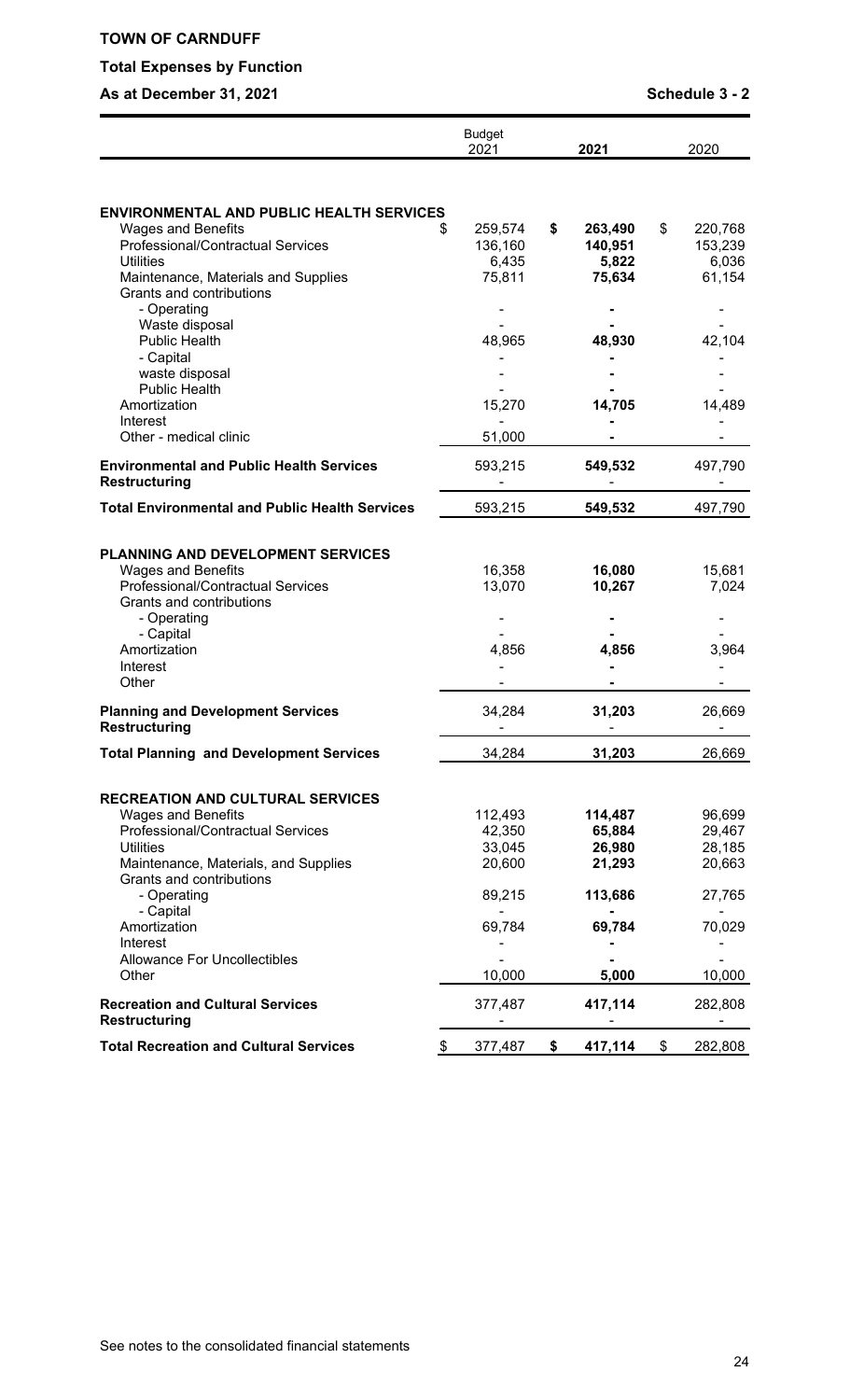# **Total Expenses by Function**

As at December 31, 2021 **As at December 31, 2021 Schedule 3 - 3** 

|                                                                                    | <b>Budget</b><br>2021              |    | 2021                        | 2020                              |
|------------------------------------------------------------------------------------|------------------------------------|----|-----------------------------|-----------------------------------|
| <b>UTILITY SERVICES</b>                                                            |                                    |    |                             |                                   |
| <b>Wages and Benefits</b><br><b>Professional/Contractual Services</b><br>Utilities | \$<br>107,882<br>120,360<br>62,940 | \$ | 95,139<br>124,086<br>52,630 | \$<br>108,346<br>90,862<br>58,214 |
| Maintenance, Materials and Supplies<br>Grants and contributions                    | 87,680                             |    | 81,190                      | 101,604                           |
| - Operating<br>- Capital<br>Amortization                                           | 150<br>54,820                      |    | 54,820                      | 54,820                            |
| Interest<br>Allowance For Uncollectibles<br>Other                                  | 12,000                             |    | 15,270                      | 13,318                            |
| <b>Utility Services</b><br><b>Restructuring</b>                                    | 445,832                            |    | 423,135                     | 427,164                           |
| <b>Total Utility Services</b>                                                      | 445,832                            |    | 423,135                     | 427,164                           |
| <b>TOTAL EXPENSES BY FUNCTION</b>                                                  | 2,599,384                          | S. | 2,498,889                   | \$<br>2,277,171                   |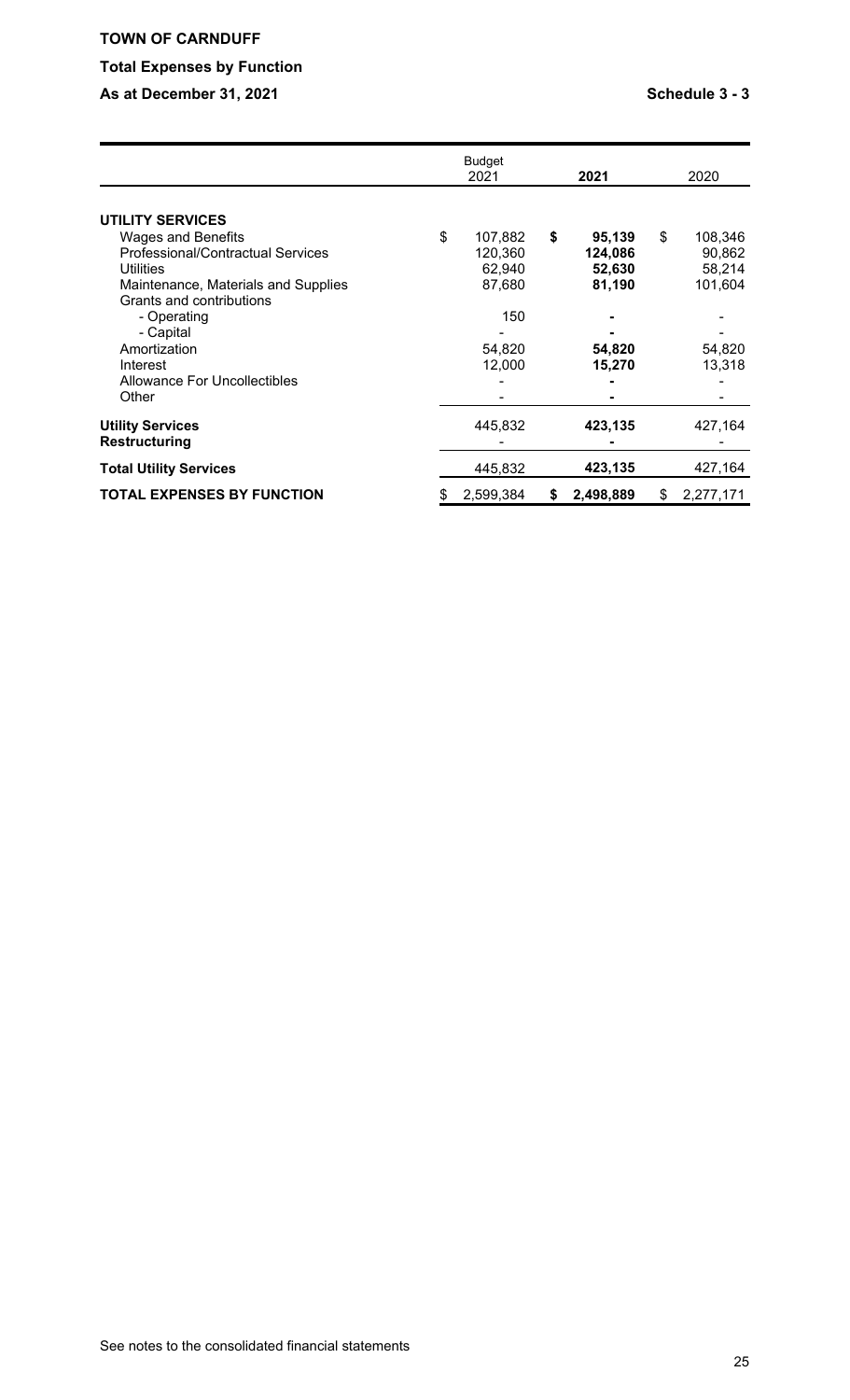# **Consolidated Schedule of Segment Disclosure by Function**

#### **As at December 31, 2021**

| <b>Schedule 4</b> |  |  |  |  |
|-------------------|--|--|--|--|
|-------------------|--|--|--|--|

|                                                    | General<br>Government |                | <b>Protective</b><br><b>Services</b> | <b>Transportation</b><br><b>Services</b> | Environmental<br>& Public Health | <b>Development</b> |                | <b>Planning and Recreation and</b><br><b>Culture</b> | <b>Utility</b><br><b>Services</b> | <b>Total</b>    |
|----------------------------------------------------|-----------------------|----------------|--------------------------------------|------------------------------------------|----------------------------------|--------------------|----------------|------------------------------------------------------|-----------------------------------|-----------------|
|                                                    |                       |                |                                      |                                          |                                  |                    |                |                                                      |                                   |                 |
| <b>Revenues (Schedule 2)</b>                       |                       |                |                                      |                                          |                                  |                    |                |                                                      |                                   |                 |
| Fees and Charges                                   | \$                    | 34,834         | \$<br>4,436                          | \$                                       | \$<br>255,108                    | \$                 |                | \$<br>36,818                                         | \$<br>824,664                     | \$<br>1,155,860 |
| Tangible Capital Asset Sales - Gain (Loss)         |                       |                |                                      |                                          |                                  |                    |                |                                                      |                                   |                 |
| Land Sales - Gain (Loss)                           |                       | (31, 786)      |                                      |                                          |                                  |                    |                |                                                      |                                   | (31, 786)       |
| Investment Income and Commissions                  |                       | 11,896         |                                      |                                          |                                  |                    |                |                                                      |                                   | 11,896          |
| <b>Other Revenues</b>                              |                       | 10,304         |                                      |                                          |                                  |                    |                |                                                      |                                   | 10,304          |
| <b>Grants - Conditional</b>                        |                       | 3,639          |                                      |                                          | 199,856                          |                    |                | 27,286                                               |                                   | 230,781         |
| - Capital                                          |                       | 104,308        |                                      | 700                                      |                                  |                    |                | 5,000                                                | 342,036                           | 452,044         |
| Restructurings                                     |                       | $\blacksquare$ |                                      |                                          |                                  |                    | $\blacksquare$ | $\blacksquare$                                       |                                   |                 |
| <b>Total Revenues</b>                              |                       | 133,195        | 4,436                                | 700                                      | 454,964                          |                    |                | 69,104                                               | 1,166,700                         | 1,829,099       |
| <b>Expenses (Schedule 3)</b>                       |                       |                |                                      |                                          |                                  |                    |                |                                                      |                                   |                 |
| <b>Wages and Benefits</b>                          |                       | 200,968        | 300                                  | 216,955                                  | 263,490                          |                    | 16,080         | 114,487                                              | 95,139                            | 907,419         |
| Professional/Contractual Services                  |                       | 164,839        | 92,910                               | 81,266                                   | 140,951                          |                    | 10,267         | 65,884                                               | 124,086                           | 680,203         |
| <b>Utilities</b>                                   |                       | 9,947          |                                      | 24,871                                   | 5,822                            |                    |                | 26,980                                               | 52,630                            | 120,250         |
| Maintenance Material and Supplies                  |                       | 20,214         |                                      | 72,414                                   | 75,634                           |                    |                | 21,293                                               | 81,190                            | 270,745         |
| <b>Grants and Contributions</b>                    |                       | 3,046          | 35,849                               |                                          | 48,930                           |                    |                | 113,686                                              |                                   | 201,511         |
| Amortization                                       |                       | 8,900          | 19,351                               | 102,253                                  | 14,705                           |                    | 4,856          | 69,784                                               | 54,820                            | 274,669         |
| Interest                                           |                       | 67             |                                      |                                          |                                  |                    |                |                                                      | 15,270                            | 15,337          |
| Allowance for Uncollectibles                       |                       | (180)          |                                      |                                          |                                  |                    |                |                                                      |                                   | (180)           |
| Restructurings                                     |                       |                |                                      |                                          |                                  |                    |                |                                                      |                                   |                 |
| Other                                              |                       | 3,040          | 1,374                                | 19,521                                   |                                  |                    |                | 5,000                                                |                                   | 28,935          |
| <b>Total Expenses</b>                              |                       | 410,841        | 149,784                              | 517,280                                  | 549,532                          |                    | 31,203         | 417,114                                              | 423,135                           | 2,498,889       |
| <b>Surplus (Deficit) by Function</b>               |                       | (277, 646)     | (145, 348)                           | (516, 580)                               | (94, 568)                        |                    | (31, 203)      | (348, 010)                                           | 743,565                           | (669, 790)      |
| Taxes and other unconditional revenue (Schedule 1) |                       |                |                                      |                                          |                                  |                    |                |                                                      |                                   | 1,600,414       |
| <b>Net Surplus (Deficit)</b>                       |                       |                |                                      |                                          |                                  |                    |                |                                                      |                                   | 930.624         |
|                                                    |                       |                |                                      |                                          |                                  |                    |                |                                                      |                                   |                 |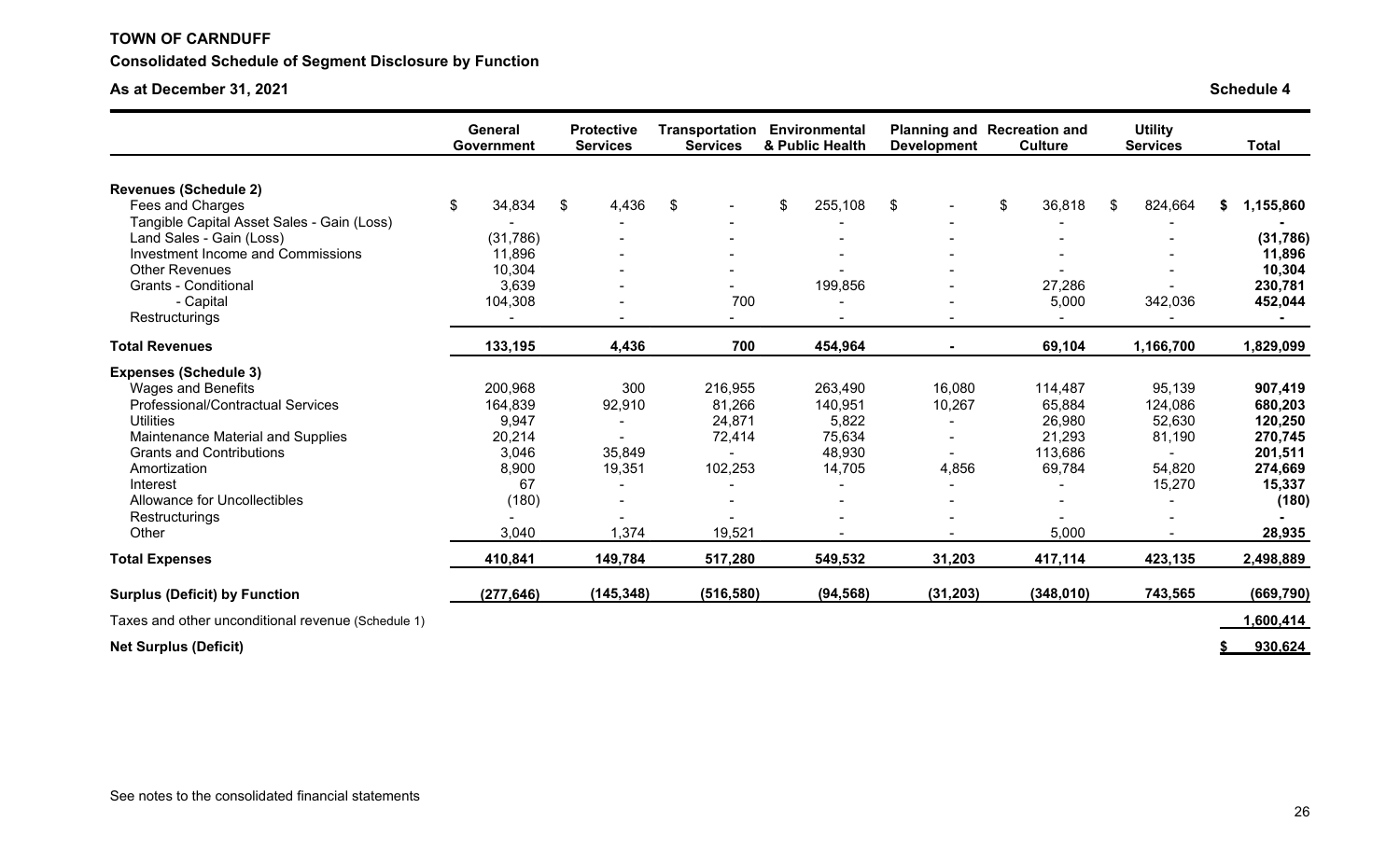# **Consolidated Schedule of Segment Disclosure by Function**

#### **As at December 31, 2020** Schedule 5

|  | <b>Schedule 5</b> |  |  |
|--|-------------------|--|--|
|  |                   |  |  |
|  |                   |  |  |

|                                                               | General<br>Government | <b>Protective</b><br><b>Services</b> |        | <b>Transportation Environmental</b><br><b>Services</b> | & Public      | <b>Development</b>   | <b>Planning and Recreation and</b><br><b>Culture</b> | <b>Utility</b><br><b>Services</b> | <b>Total</b>    |
|---------------------------------------------------------------|-----------------------|--------------------------------------|--------|--------------------------------------------------------|---------------|----------------------|------------------------------------------------------|-----------------------------------|-----------------|
| <b>Revenues (Schedule 2)</b>                                  |                       |                                      |        |                                                        |               |                      |                                                      |                                   |                 |
| Fees and Charges                                              | \$<br>24,813          | \$                                   | 5,043  | \$                                                     | \$<br>212,884 | \$<br>$\blacksquare$ | $\$\$<br>31,151                                      | \$<br>819,238                     | 1,093,129<br>\$ |
| Tangible Capital Asset Sales - Gain (Loss)                    | (13,068)              |                                      |        |                                                        |               |                      |                                                      |                                   | (13,068)        |
| Land Sales - Gain (Loss)<br>Investment Income and Commissions | 13,162                |                                      |        |                                                        |               |                      |                                                      |                                   | 13,162          |
| <b>Other Revenues</b>                                         | 4,665                 |                                      |        |                                                        |               |                      |                                                      |                                   | 4,665           |
| <b>Grants - Conditional</b>                                   |                       |                                      |        |                                                        | 175,285       |                      | 22,987                                               |                                   | 198,272         |
| - Capital                                                     |                       |                                      |        | 9,555                                                  |               |                      |                                                      | 1,526,764                         | 1,536,319       |
| Restructurings                                                |                       |                                      |        |                                                        |               |                      |                                                      |                                   |                 |
| <b>Total Revenues</b>                                         | 29,572                |                                      | 5,043  | 9,555                                                  | 388,169       | $\blacksquare$       | 54,138                                               | 2,346,002                         | 2,832,479       |
| <b>Expenses (Schedule 3)</b>                                  |                       |                                      |        |                                                        |               |                      |                                                      |                                   |                 |
| <b>Wages and Benefits</b>                                     | 198,912               |                                      | 2,400  | 217,711                                                | 220,768       | 15,681               | 96,699                                               | 108,346                           | 860,517         |
| Professional/Contractual Services                             | 147,543               | 91,889                               |        | 72,783                                                 | 153,239       | 7,024                | 29,467                                               | 90,862                            | 592,807         |
| <b>Utilities</b>                                              | 9,759                 | $\blacksquare$                       |        | 26,656                                                 | 6,036         |                      | 28,185                                               | 58,214                            | 128,850         |
| Maintenance Material and Supplies                             | 37,907                |                                      |        | 78,232                                                 | 61,154        |                      | 20,663                                               | 101,604                           | 299,560         |
| <b>Grants and Contributions</b>                               | 4,101                 |                                      | 35,400 |                                                        | 42,104        |                      | 27,765                                               |                                   | 109,370         |
| Amortization                                                  | 7,371                 | 19,351                               |        | 84,523                                                 | 14,489        | 3,964                | 70,029                                               | 54,820                            | 254,547         |
| Interest                                                      | 127                   |                                      |        |                                                        |               |                      |                                                      | 13,318                            | 13,445          |
| Allowance for Uncollectibles                                  | 1,987                 |                                      |        |                                                        |               |                      |                                                      |                                   | 1,987           |
| Restructurings                                                |                       |                                      |        |                                                        |               |                      |                                                      |                                   |                 |
| Other                                                         |                       |                                      | 1,374  | 4,714                                                  |               |                      | 10,000                                               |                                   | 16,088          |
| <b>Total Expenses</b>                                         | 407,707               | 150,414                              |        | 484,619                                                | 497,790       | 26,669               | 282,808                                              | 427,164                           | 2,277,171       |
| <b>Surplus (Deficit) by Function</b>                          | (378, 135)            | (145, 371)                           |        | (475,064)                                              | (109, 621)    | (26, 669)            | (228, 670)                                           | 1,918,838                         | 555,308         |
| Taxes and other unconditional revenue (Schedule 1)            |                       |                                      |        |                                                        |               |                      |                                                      |                                   | 1,665,866       |
|                                                               |                       |                                      |        |                                                        |               |                      |                                                      |                                   |                 |
| <b>Net Surplus (Deficit)</b>                                  |                       |                                      |        |                                                        |               |                      |                                                      |                                   | 2.221.174       |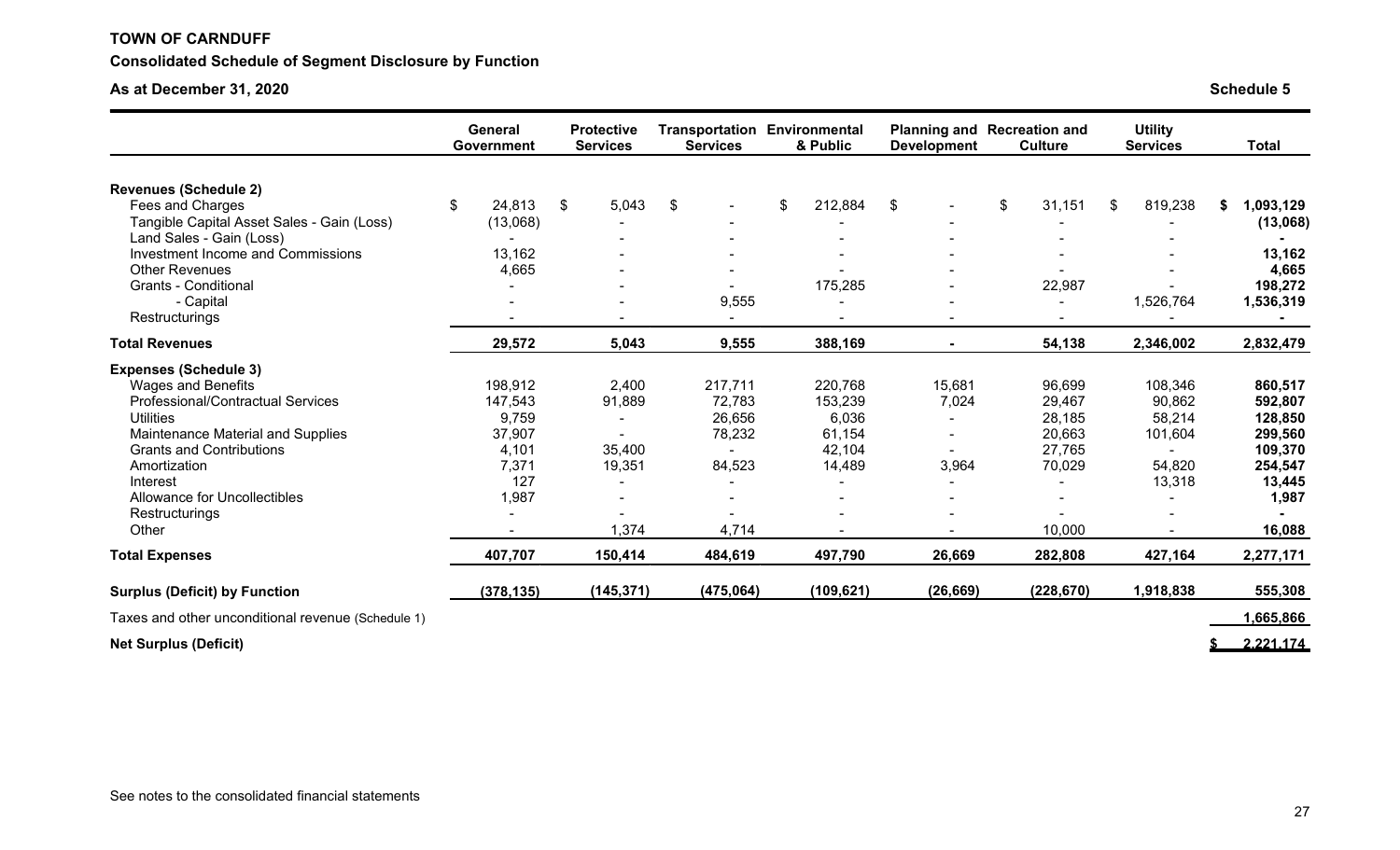# **TOWN OF CARNDUFF Consolidated Schedule of Tangible Capital Assets by Object**

### **As at December 31, 2021 Schedule 6**

|                                                                                                                                                              |                        |                        |    |                       | 2021                    |    |                   |                                                  |                                                   |                           |                           |
|--------------------------------------------------------------------------------------------------------------------------------------------------------------|------------------------|------------------------|----|-----------------------|-------------------------|----|-------------------|--------------------------------------------------|---------------------------------------------------|---------------------------|---------------------------|
|                                                                                                                                                              |                        |                        |    | <b>General Assets</b> |                         |    |                   |                                                  |                                                   |                           |                           |
|                                                                                                                                                              |                        | Land                   |    |                       |                         |    | Machinery &       | <b>Infrastructure</b><br><b>Assets</b><br>Linear | General/<br>Infrastructure<br><b>Assets Under</b> |                           | 2020                      |
|                                                                                                                                                              | Land                   | <b>Improvements</b>    |    | <b>Buildings</b>      | <b>Vehicles</b>         |    | <b>Equipment</b>  | <b>Assets</b>                                    | Construction                                      | <b>Total</b>              | Total                     |
| <b>Asset cost</b><br><b>Opening Asset costs</b><br>Additions during the year<br>Disposals and write-downs during                                             | \$<br>769,690<br>1,128 | \$<br>381,046<br>7,226 | \$ | 3,228,840<br>26,128   | \$<br>340,730<br>54,328 | \$ | 882,433<br>22,876 | \$<br>3,682,289<br>29,574                        | \$<br>7,525,045<br>1,115,835                      | \$16,810,073<br>1,257,095 | \$13,940,413<br>2,891,165 |
| the year                                                                                                                                                     | (44, 447)              |                        |    |                       |                         |    |                   |                                                  |                                                   | (44, 447)                 | (21, 505)                 |
| Transfers (from) assets under<br>construction<br>Transfer of Capital Assets related<br>to restructuring (Schedule 11)                                        |                        |                        |    |                       |                         |    |                   |                                                  |                                                   |                           |                           |
| <b>Closing Asset Costs</b>                                                                                                                                   | 726,371                | 388,272                |    | 3,254,968             | 395,058                 |    | 905,309           | 3,711,863                                        | 8,640,880                                         | 18,022,721                | 16,810,073                |
| <b>Accumulated Amortization Cost</b><br><b>Opening Accumulated</b><br><b>Amortization Costs</b><br>Add: Amortization taken<br>Less: Accumulated amortization |                        | 293,046<br>23,361      |    | 977,306<br>75,892     | 165,646<br>20,565       |    | 275,211<br>68,963 | 1,211,182<br>85,888                              |                                                   | 2,922,391<br>274,669      | 2,676,281<br>254,547      |
| on disposals<br>Transfer of Capital Assets related<br>to restructuring (Schedule 11)                                                                         |                        |                        |    |                       |                         |    |                   |                                                  |                                                   |                           | (8, 437)                  |
| <b>Closing Accumulated</b><br><b>Amortization Costs</b>                                                                                                      |                        | 316,407                |    | 1,053,198             | 186,211                 |    | 344,174           | 1,297,070                                        |                                                   | 3,197,060                 | 2,922,391                 |
| <b>Net Book Value</b>                                                                                                                                        | 726,371                | \$<br>71,865           | S. | 2,201,770             | \$<br>208,847           | S  | 561,135           | \$<br>2,414,793                                  | \$<br>8,640,880                                   | \$14,825,661              | \$13,887,682              |
| 1. Total contributed donated assets received in 2021:<br>2. List of assets recognized at nominal value in 2021 are:                                          |                        |                        |    | $\frac{1}{2}$         |                         |    |                   |                                                  |                                                   |                           |                           |
| a) Infrastructure Assets                                                                                                                                     |                        |                        |    | $\mathsf{\$}$ -       |                         |    |                   |                                                  |                                                   |                           |                           |
| b) Vehicles                                                                                                                                                  |                        |                        |    | $\frac{3}{2}$         |                         |    |                   |                                                  |                                                   |                           |                           |
| c) Machinery and Equipment                                                                                                                                   |                        |                        |    | $\mathsf{\$}$ -       |                         |    |                   |                                                  |                                                   |                           |                           |
| 3. Amount of interest capitalized in 2021:                                                                                                                   |                        |                        |    | $$ -$                 |                         |    |                   |                                                  |                                                   |                           |                           |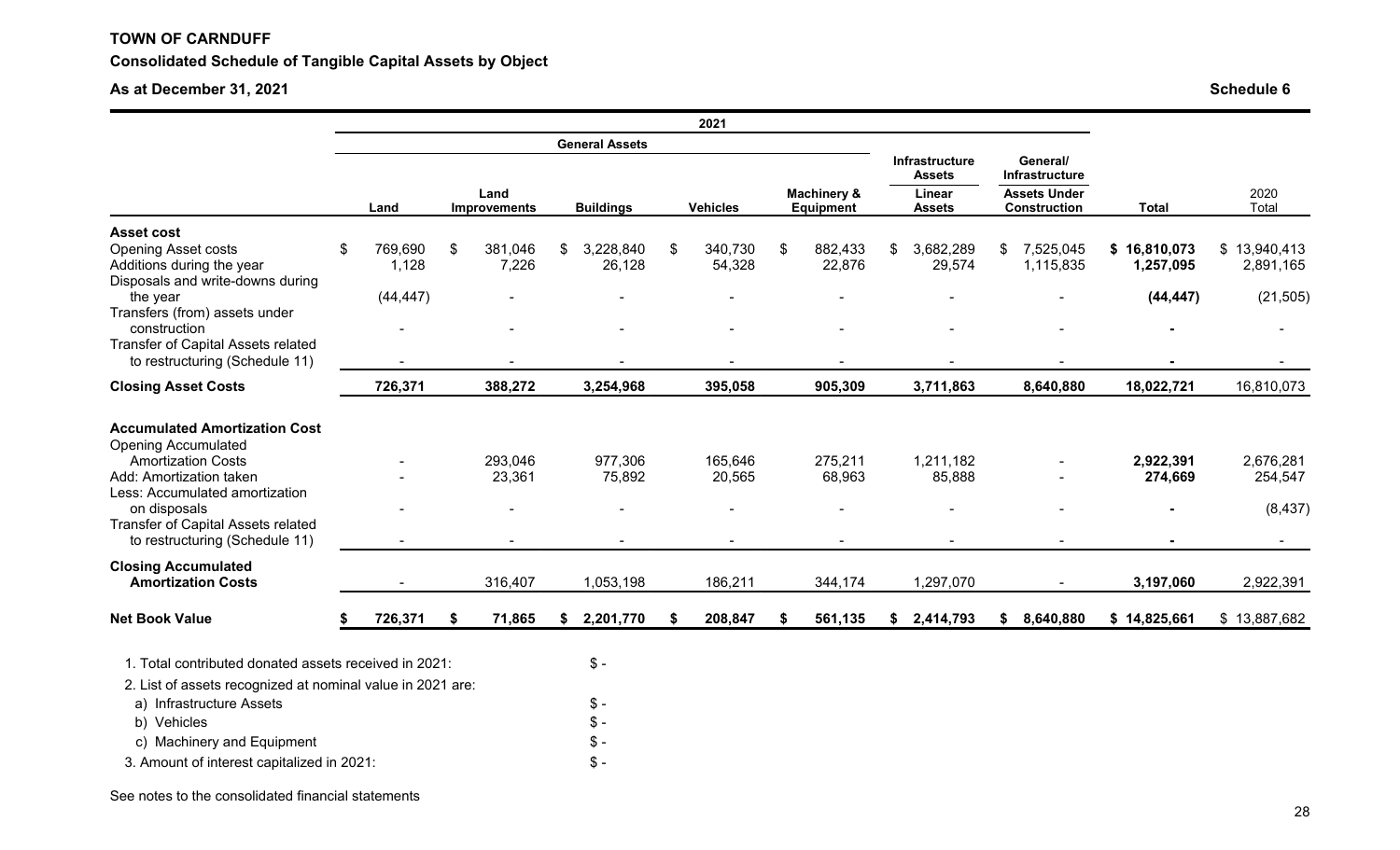### **TOWN OF CARNDUFF Consolidated Schedule of Tangible Capital Assets by Function**

#### **As at December 31, 2021 Schedule 7**

**Closing Accumulated**

Less: Accumulated amortization

Transfer of Capital Assets related

|                                                                      |                        |                                      |                                   | 2021                                       |                                             |                                           |                           |                               |                           |
|----------------------------------------------------------------------|------------------------|--------------------------------------|-----------------------------------|--------------------------------------------|---------------------------------------------|-------------------------------------------|---------------------------|-------------------------------|---------------------------|
|                                                                      | General<br>Government  | <b>Protective</b><br><b>Services</b> | Transportation<br><b>Services</b> | Environmental<br>& Public<br><b>Health</b> | <b>Planning &amp;</b><br><b>Development</b> | <b>Recreation &amp;</b><br><b>Culture</b> | Water &<br><b>Sewer</b>   | Total                         | 2020<br>Total             |
| <b>Asset cost</b>                                                    |                        |                                      |                                   |                                            |                                             |                                           |                           |                               |                           |
| <b>Opening Asset costs</b>                                           | \$<br>207,926<br>1,667 | \$<br>426,622<br>13,550              | \$<br>2,430,191<br>105,018        | \$<br>621,062<br>17,533                    | \$<br>704,621<br>10,668                     | \$<br>2,104,732                           | \$10,314,919<br>1,108,659 | 16,810,073<br>S.<br>1,257,095 | \$13,940,413<br>2,891,165 |
| Disposals and write-downs during<br>the year                         |                        |                                      |                                   |                                            | (44, 447)                                   | $\overline{\phantom{a}}$                  | $\blacksquare$            | (44, 447)                     | (21, 505)                 |
| Transfer of Capital Assets related<br>to restructuring (Schedule 11) |                        |                                      |                                   |                                            |                                             |                                           |                           |                               |                           |
| <b>Closing Asset Costs</b>                                           | 209,593                | 440,172                              | 2,535,209                         | 638,595                                    | 670,842                                     | 2,104,732                                 | 11,423,578                | 18,022,721                    | 16,810,073                |
| <b>Accumulated Amortization Cost</b><br><b>Opening Accumulated</b>   |                        |                                      |                                   |                                            |                                             |                                           |                           |                               |                           |
| <b>Amortization Costs</b><br>Add: Amortization taken                 | 102,206<br>8,900       | 168,915<br>19,351                    | 981,786<br>102,253                | 145,569<br>14,705                          | 16,931<br>4,856                             | 704,153<br>69,784                         | 802,831<br>54,820         | 2,922,391<br>274,669          | 2,676,281<br>254,547      |

on disposals - - - - - - - **-** (8,437)

to restructuring (Schedule 11) - - - - - - - **-** -

**Amortization Costs** 111,106 188,266 1,084,039 160,274 21,787 773,937 857,651 **3,197,060** 2,922,391

Net Book Value \$ 98,487 \$ 251,906 \$ 1,451,170 \$ 478,321 \$ 649,055 \$ 1,330,795 \$ 10,565,927 \$ 14,825,661 \$ 13,887,682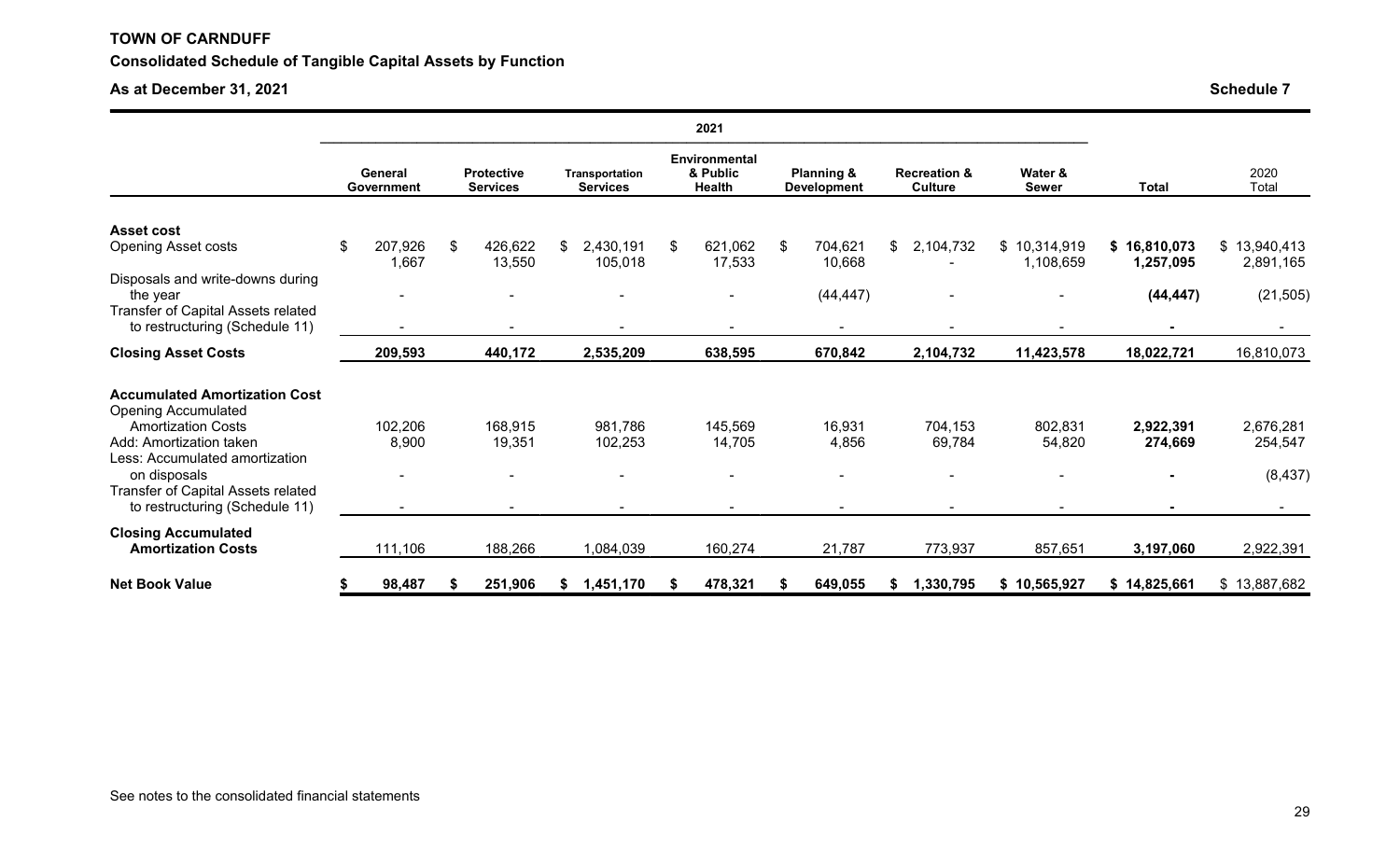# **Consolidated Schedule of Accumulated Surplus**

As at December 31, 2021 **As at December 31, 2021** 

|                                                                                                                   | 2020          | Changes                | 2021                      |
|-------------------------------------------------------------------------------------------------------------------|---------------|------------------------|---------------------------|
| UNAPPROPRIATED SURPLUS                                                                                            | \$<br>151,285 | \$<br>2,182,609        | \$<br>2,333,894           |
| <b>APPROPRIATED RESERVES</b>                                                                                      |               |                        |                           |
| Water and Sewer Projects                                                                                          | 381,400       | (216, 160)             | 165,240                   |
| <b>Machinery and Equipment</b>                                                                                    | 317,247       | (44, 335)              | 272,912                   |
| <b>Skating Rink</b>                                                                                               | 225,560       | (5,560)                | 220,000                   |
| <b>Borderline Housing</b>                                                                                         | 140,000       | 50,000                 | 190,000                   |
| Cemetery (perpetual care and interest)                                                                            | 83,423        | (7, 225)               | 76,198                    |
| Daycare                                                                                                           | 23,467        | 3,867                  | 27,334                    |
| Approach                                                                                                          | 20,000        |                        | 20,000                    |
| <b>Bulk Water</b>                                                                                                 | 15,618        | 1,200                  | 16,818                    |
| <b>Water Tower</b>                                                                                                | 10,000        |                        | 10,000                    |
| Sidewalk                                                                                                          | 3,000         |                        | 3,000                     |
| Service Recognition                                                                                               | 1,200         | 2,900                  | 4,100                     |
| <b>Municipal Reserve</b>                                                                                          | 877           |                        | 877                       |
| <b>Total Appropriated</b>                                                                                         | 1,221,792     | (215, 313)             | 1,006,479                 |
| <b>ORGANIZED HAMLETS</b><br>Organized Hamlet of                                                                   |               |                        |                           |
| <b>Total Organized Hamlets</b>                                                                                    |               |                        |                           |
|                                                                                                                   |               |                        |                           |
| <b>NET INVESTMENT IN TANGIBLE CAPITAL ASSETS</b><br>Tangible capital assets (Schedule 6, 7)<br>Less: Related debt | 13,887,682    | 937,979<br>(1,974,651) | 14,825,661<br>(1,974,651) |
| <b>Net Investment in Tangible Capital Assets</b>                                                                  | 13,887,682    | (1,036,672)            | 12,851,010                |
| <b>Total Accumulated Surplus</b>                                                                                  | 15,260,759    | \$<br>930,624          | \$16,191,383              |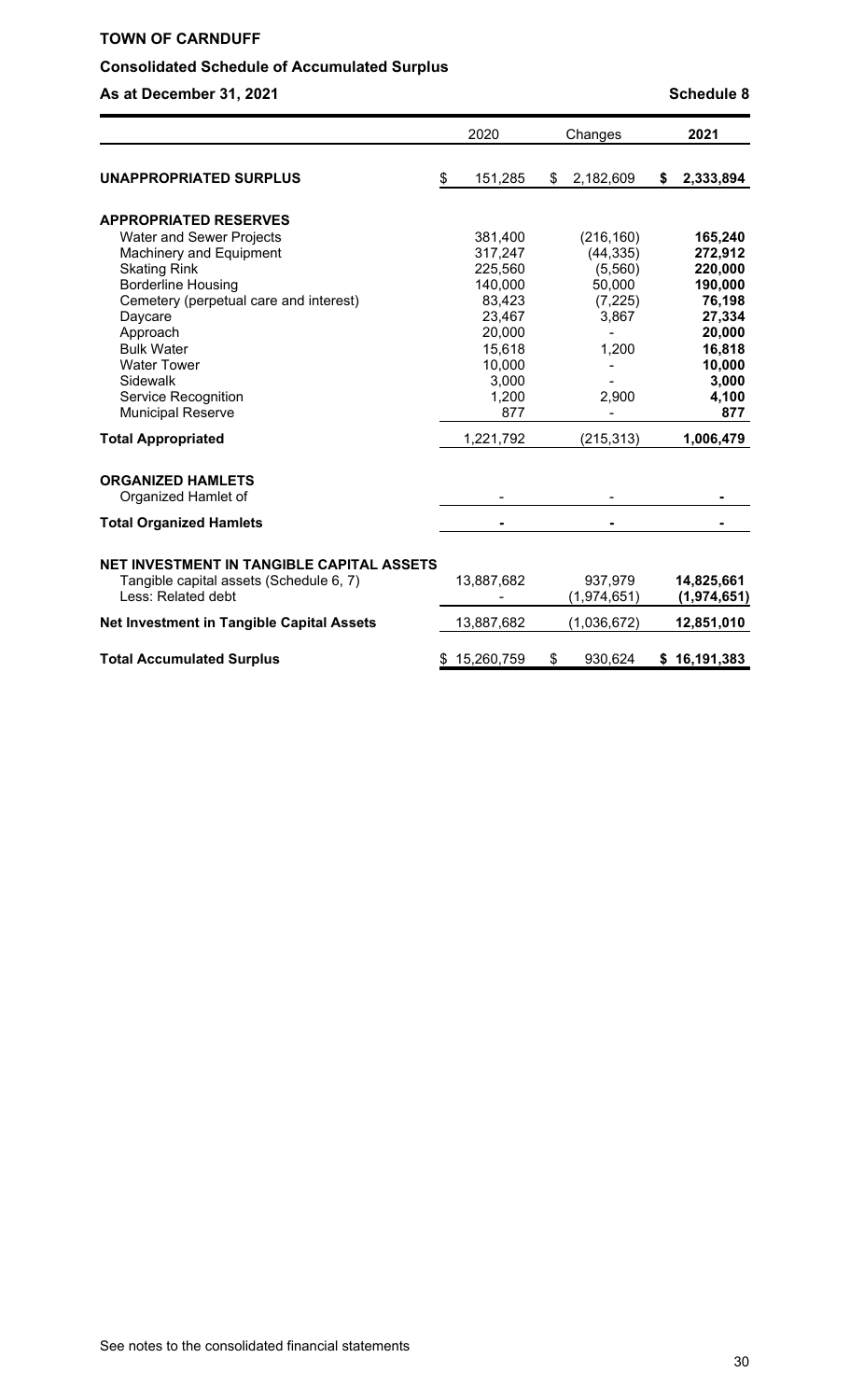# **TOWN OF CARNDUFF Schedule of Mill Rates and Assessments**

### **As at December 31, 2021 Schedule 9**

|                                                                                                                                            |                                             |                    |    | <b>PROPERTY CLASS</b>                    |                                            |                                   |    |                   |                |
|--------------------------------------------------------------------------------------------------------------------------------------------|---------------------------------------------|--------------------|----|------------------------------------------|--------------------------------------------|-----------------------------------|----|-------------------|----------------|
|                                                                                                                                            | <b>Agriculture</b>                          | <b>Residential</b> |    | <b>Residential</b><br><b>Condominium</b> | <b>Seasonal</b><br><b>Residential</b>      | <b>Commercial</b><br>& Industrial |    | Potash<br>Mine(s) | <b>Total</b>   |
| <b>Taxable Assessment</b><br><b>Regional Park Assessment</b>                                                                               | \$<br>73,425                                | \$64,000,560       | \$ | $\sim$                                   | \$<br>$\sim$                               | \$20,907,365                      | \$ | $\sim$            | \$84,981,350   |
| <b>Total Assessment</b>                                                                                                                    | 73,425                                      | 64,000,560         |    |                                          | $\sim$                                     | 20,907,365                        |    |                   | 84,981,350     |
| <b>Mill Rate Factor(s)</b><br>Total Base/Minimum Tax (generated for each property class)                                                   | 1.0000                                      | 1.0000<br>442,066  |    | $\blacksquare$                           | $\blacksquare$<br>$\overline{\phantom{0}}$ | 1.0000<br>85,888                  |    |                   | 527,954        |
| Total Municipal Tax Levy (include base and/or minimum tax and special levies)                                                              | 631                                         | 992,471            | ъ  | $\blacksquare$                           | $\sim$                                     | 265,691                           | ъ  | $\blacksquare$    | 1,258,793<br>S |
| <b>MILL RATES:</b><br><b>Average Municipal *</b><br><b>Average School</b><br><b>Potash Mill Rate</b><br><b>Uniform Municipal Mill Rate</b> | <b>MILLS</b><br>14.8126<br>5.0207<br>8.6000 |                    |    |                                          |                                            |                                   |    |                   |                |

\* Average Mill Rates (multiply the total tax levy for each taxing authority by 1000 and divide by the total assessment for the taxing authority)